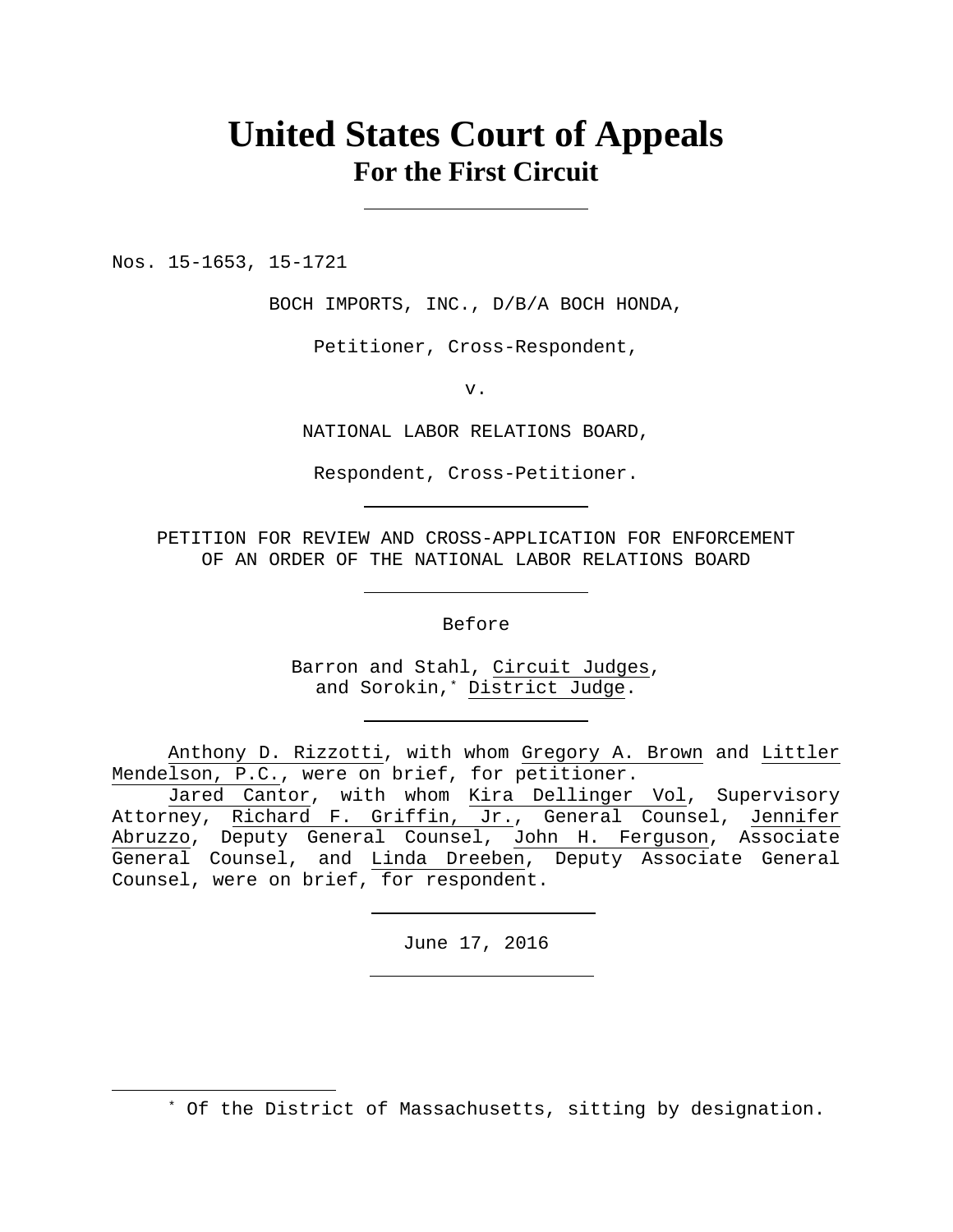**BARRON**, **Circuit Judge**. This case concerns crosspetitions from an order that the National Labor Relations Board ("Board") issued in 2015. The Board ruled that a Massachusetts car dealership was liable for unfair labor practices in two respects. The Board concluded that the dealership was liable for certain unlawful workplace policies because the dealership failed to take the steps necessary to "repudiate" them, even though the dealership had revised the policies to make them compliant with federal labor law. The Board also concluded that the dealership's ban on employees' wearing pins, insignia, and "message clothing" in the workplace constituted an unfair labor practice even in the ban's revised form.

In petitioning for review, the dealership principally argues that the Board's findings are not supported by substantial evidence and that the Board applied its precedents arbitrarily and capriciously. The Board responds that it reasonably applied its precedents to the facts that it supportably found, both with respect to the steps that an employer must take to repudiate a formerly unlawful workplace policy and with respect to the circumstances that may justify the imposition of a dress ban as sweeping as the one at issue here. The Board therefore requests that we grant its petition for enforcement of its order.

We conclude that the Board's rulings are supported by substantial evidence and by reasoning that is not arbitrary and

- 2 -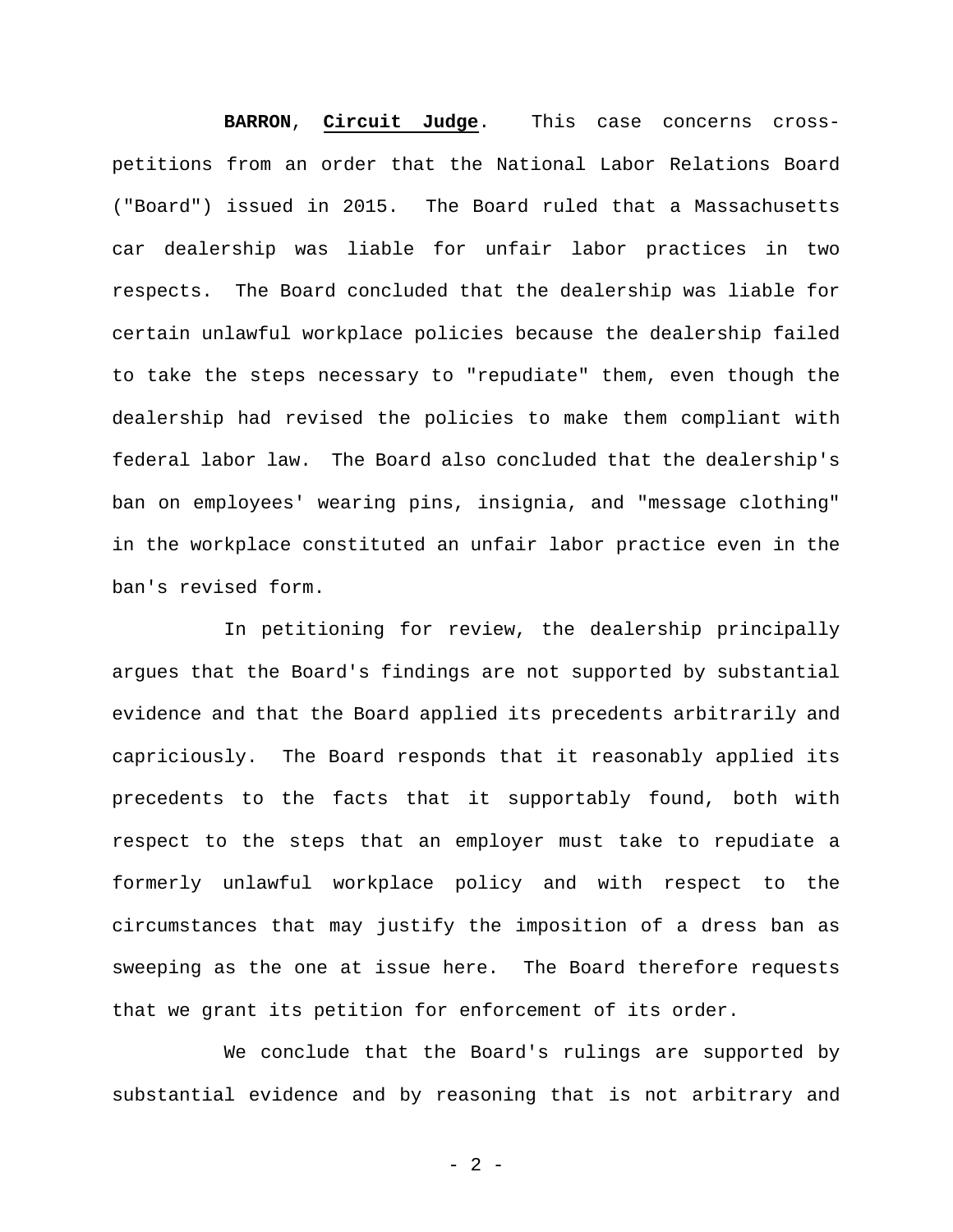capricious. We thus deny the dealership's petition for review and grant the Board's petition for enforcement.

**I.** 

This dispute concerns a Honda dealership located in Norwood, Massachusetts. That dealership is operated by Boch Imports, Inc., which does business as Boch Honda. For ease of reference, we will refer to the petitioner simply as "Boch."

We start our review of the lengthy history of this case with the response provoked by Boch's issuance of an employee handbook in July 2010. Less than a year after the handbook's publication, in 2011, the Boch employees' collective bargaining representative -- the International Association of Machinists & Aerospace Workers, District Lodge 15, Local Lodge 447 (the "Union") -- asserted that some of the workplace policies contained in that handbook infringed upon employees' right to organize in violation of the National Labor Relations Act ("NLRA"). 29 U.S.C. § 151, et seq. [J.A. 1, 77-81]

Discussions between Boch and the Union over the possible revision of those policies ensued. While those discussions continued, the Union filed a formal charge against Boch with the Board. That charge alleged that Boch maintained workplace rules in its 2010 employee handbook that "interfere[d] with, restrain[ed] or coerce[d] employees in the exercise of" their

 $- 3 -$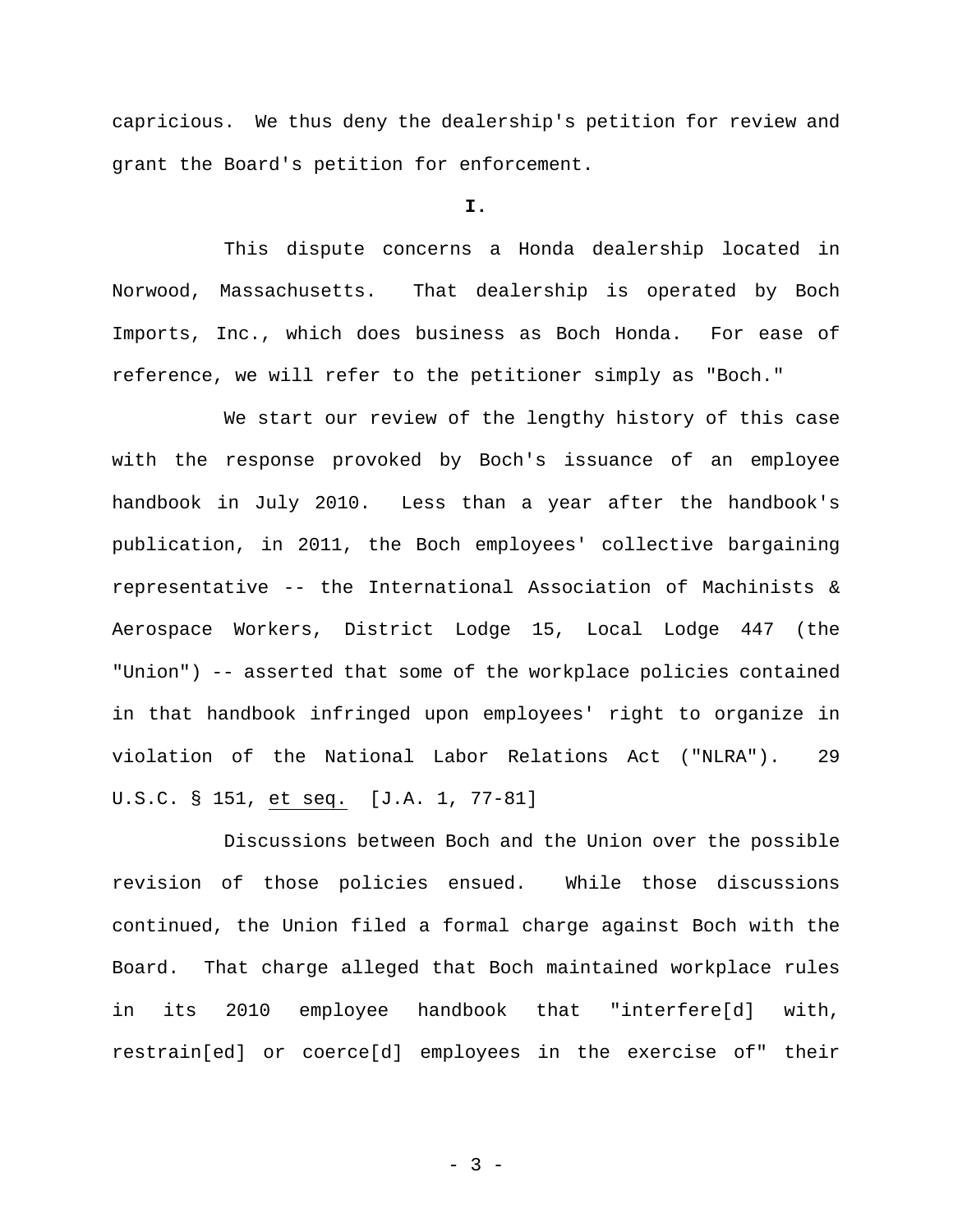rights to organize under Section 7 of the NLRA, in violation of Section  $8(a)(1)$  of the NLRA.<sup>1</sup> 29 U.S.C. § 158(a)(1).

In September 2011, however, Boch's collective bargaining unit decertified the Union. The discussions between Boch and the Union thus came to an end. But Boch then began to discuss the possible revision of the policies contained in the 2010 handbook with the Board's regional office.

Prior to Boch's making any revisions, the Board, on December 31, 2012, issued a formal complaint against Boch that stemmed from the Union's charge. See id. § 160(b); 29 C.F.R. § 102.15. The Board's complaint alleged that certain portions of the policies in Boch's 2010 employee handbook violated Section 8(a)(1) of the NLRA. For example, the complaint alleged that Boch's 2010 social media policy impermissibly threatened employees with disciplinary action if they engaged in conduct -- even when off Boch's property and off the clock -- that could potentially have a "negative effect on the Company." [J.A. 16, 209]

The Board's complaint identified the following policies in the 2010 handbook as containing unlawful provisions: social

<sup>&</sup>lt;sup>1</sup> Section 7 of the NLRA provides:

<sup>&</sup>quot;Employees shall have the right to self-organization, to form, join, or assist labor organizations, to bargain collectively through representatives of their own choosing, and to engage in other concerted activities for the purpose of collective bargaining or other mutual aid or protection . . . ." 29 U.S.C. § 157.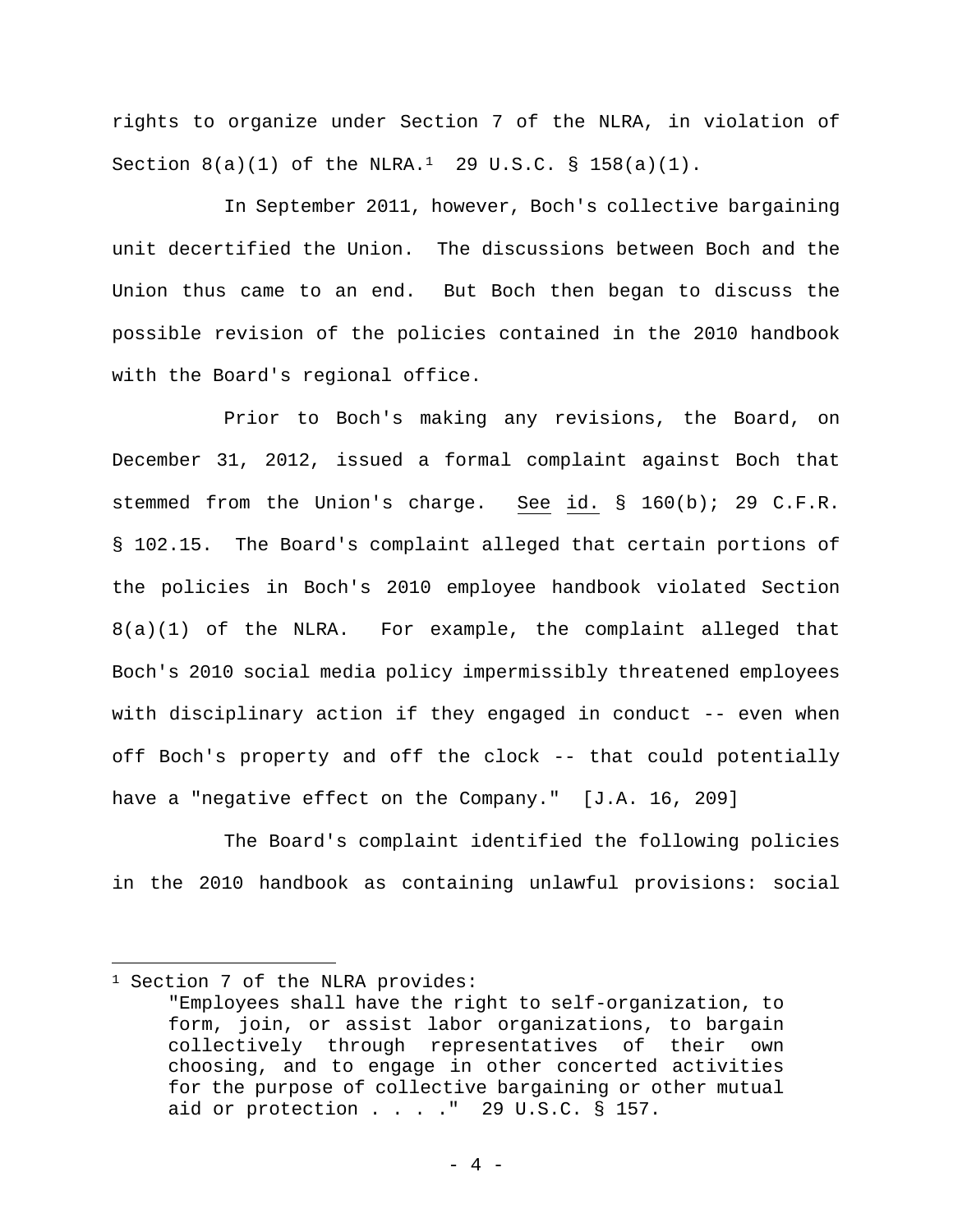media, confidential and proprietary information, discourtesy, inquiries concerning employees, solicitation and distribution, and dress code and personal hygiene (the "2010 Policies"). [J.A. 2- 5] We note that the portion of the dress code and personal hygiene policy that restricts the wearing of pins, insignias, and message clothing figures particularly prominently in these crosspetitions. We refer to that portion of the policy throughout as, simply, the "dress ban."

In March 2013, before the Board had made any ruling on the complaint, Boch issued a revised employee handbook that altered the workplace policies that were the subject of the Board's complaint. The 2013 handbook was certified as received by all of the employees affected by the 2010 Policies. [J.A. 82-83]

Notwithstanding the publication of the revised handbook, the Board issued an amended complaint against Boch on June 17, 2013. The amended complaint stated that Boch was liable for violating Section 8(a)(1) of the NLRA by having "maintained," from December 21, 2011 to about May 2013, specified portions of the 2010 Policies (the "2010 Policy Provisions"), and by maintaining, from about May 2013 to present, a revised version of the 2010 dress ban. [J.A. 15-16] The 2013 version of the dress ban provided: "Employees who have contact with the public may not wear pins, insignias, or other message clothing." [J.A. 251]

- 5 -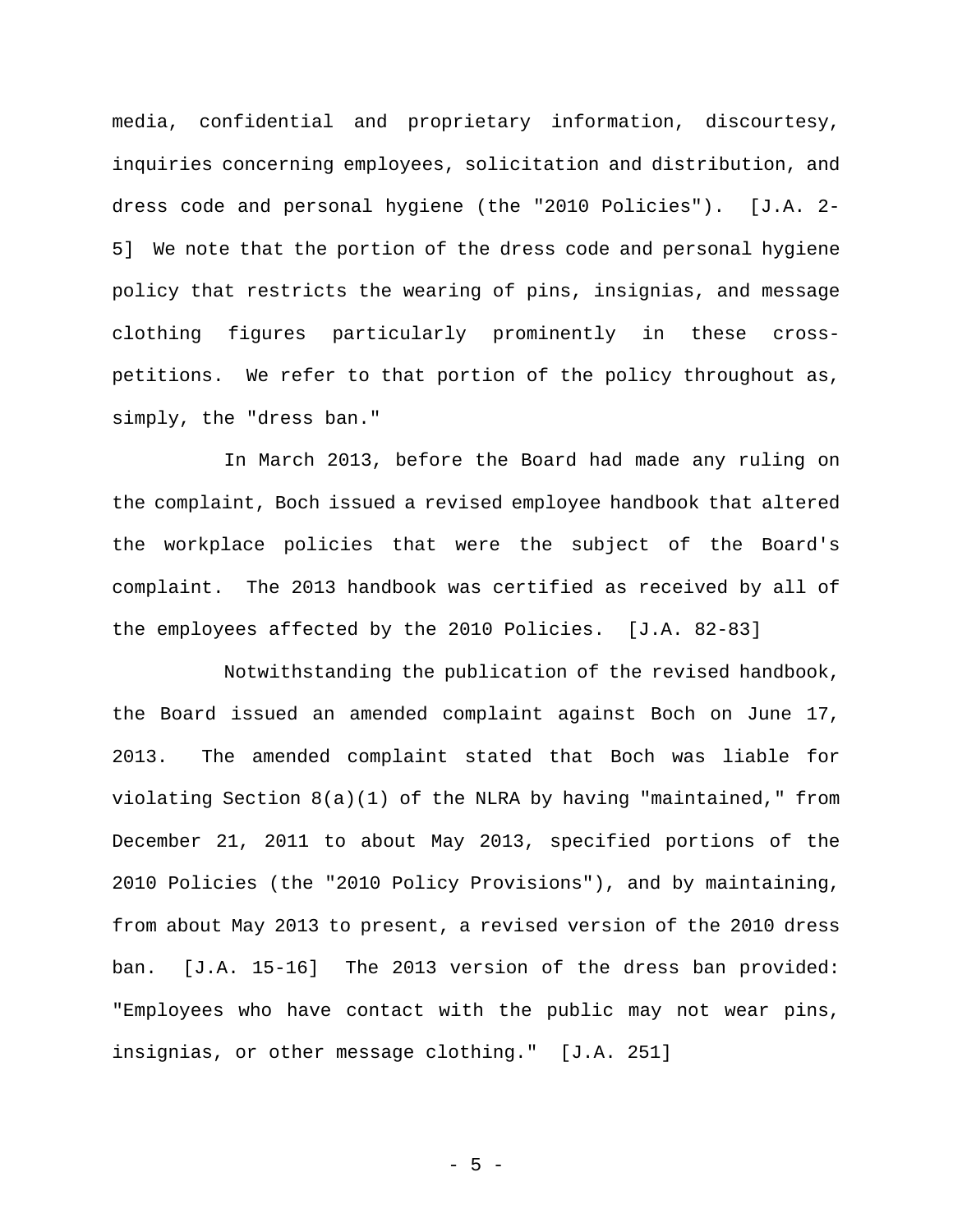The Administrative Law Judge ("ALJ") held a telephone conference call with the parties regarding the amended complaint. [Blue Br. 9] Boch argued on that call that the allegations in the complaint concerning the 2010 Policy Provisions were moot in light of the revisions Boch made to those provisions and Boch's publication of the revised handbook in 2013. The ALJ agreed with Boch that "it would not effectuate the policies of the [NLRA] to spend time on" those no longer operative policy provisions. See Boch Imports, Inc. v. NLRB ("Boch"), 362 NLRB No. 83, 2015 WL 1956199, at \*8 (2015) (ALJ opinion appended to Board opinion). The ALJ thus indicated that the parties should focus on the lawfulness of the 2013 version of the dress ban.

At the hearing on the complaint, the General Counsel for the Board stipulated that, with the exception of the 2013 dress ban, the policies contained in Boch's 2013 employee handbook did not violate Section 8(a)(1) of the NLRA. That is, the General Counsel stipulated that, save for the dress ban, each of the 2010 Policy Provisions had been revised in a manner that made them compliant with the NLRA.

Following the hearing, and after receipt of the parties' briefs, in which the Board in its brief argued that Boch's revision of the 2010 Policy Provisions did not render moot the issue of Boch's liability for those provisions, the ALJ issued its ruling on January 13, 2014. The ALJ explained that a "careful

- 6 -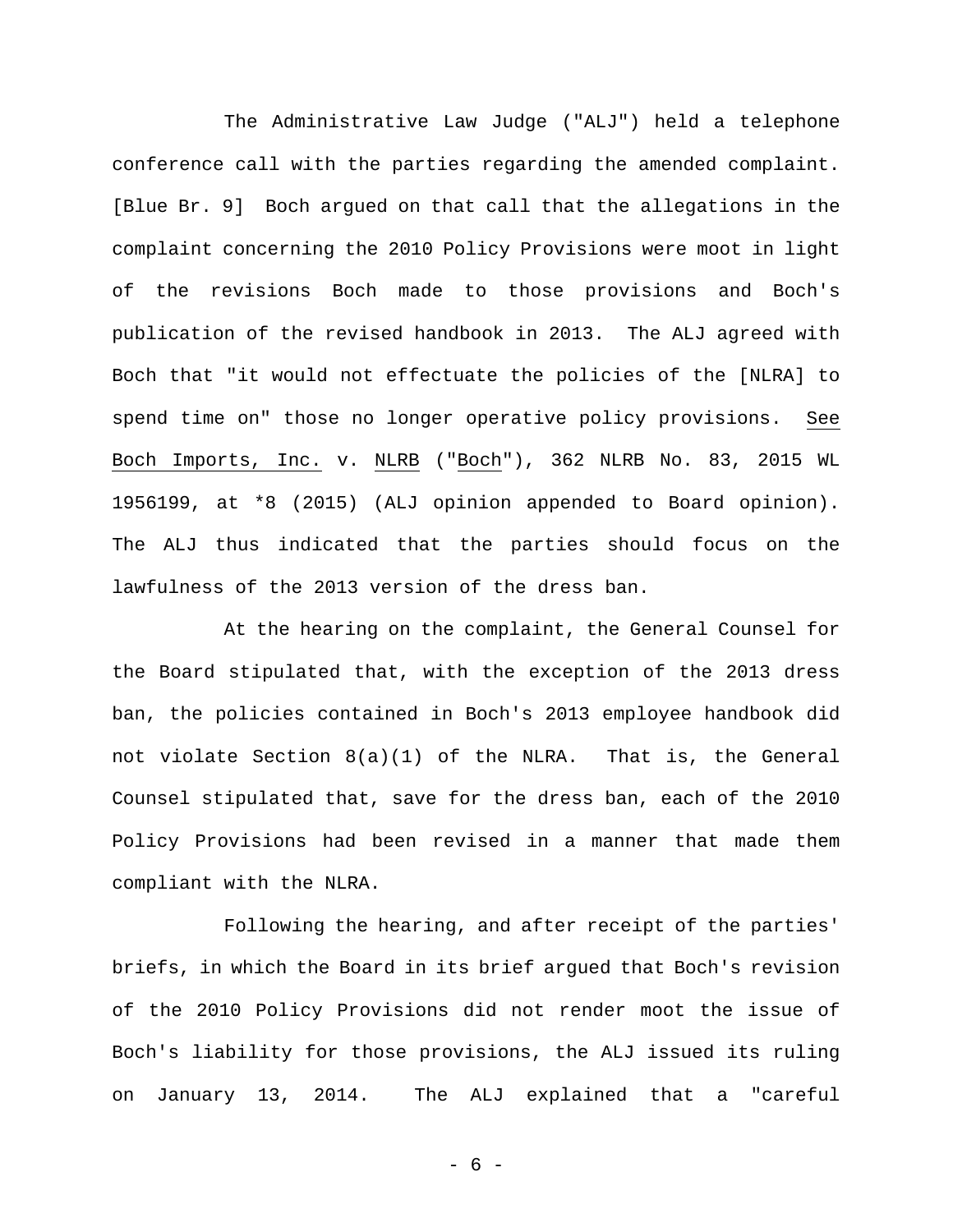examination" of Board precedent "convince[d] [the ALJ] that [his] initial impression [of the mootness of the 2010 Policy Provisions] was incorrect." Id. The ALJ held that certain of the 2010 Policy Provisions violated Section 8(a)(1) of the NLRA at the time they were set forth in the 2010 handbook, insofar as employees would "reasonably construe the language [in those provisions] to prohibit Section 7 activity." Id.

The ALJ further held, on the basis of the Board's decision in Passavant Memorial Area Hospital ("Passavant"), 237 NLRB No. 21, 1978 WL 7798, (1978), that the publication of the revised handbook in 2013 did not suffice to relieve Boch of liability under the NLRA for the 2010 Policy Provisions because, although Boch had revised them, Boch had failed to "repudiate" them. Boch, 2015 WL 1956199, at \*8. In particular, the ALJ found that "[w]hile there has been an adequate publication [of the revised provisions] to the affected employees, the dress code provision remains as is in the handbook, and there have been no assurances by [Boch] that, in the future, it will not interfere with employees' Section 7 rights." Id.

The ALJ then addressed the 2013 dress ban. The ALJ held that Boch's interest in maintaining its public image did not justify the imposition of a "blanket" ban on the wearing of pins, insignias, and message clothing without regard to such factors as size and message. Id. The ALJ held, however, that Boch's

- 7 -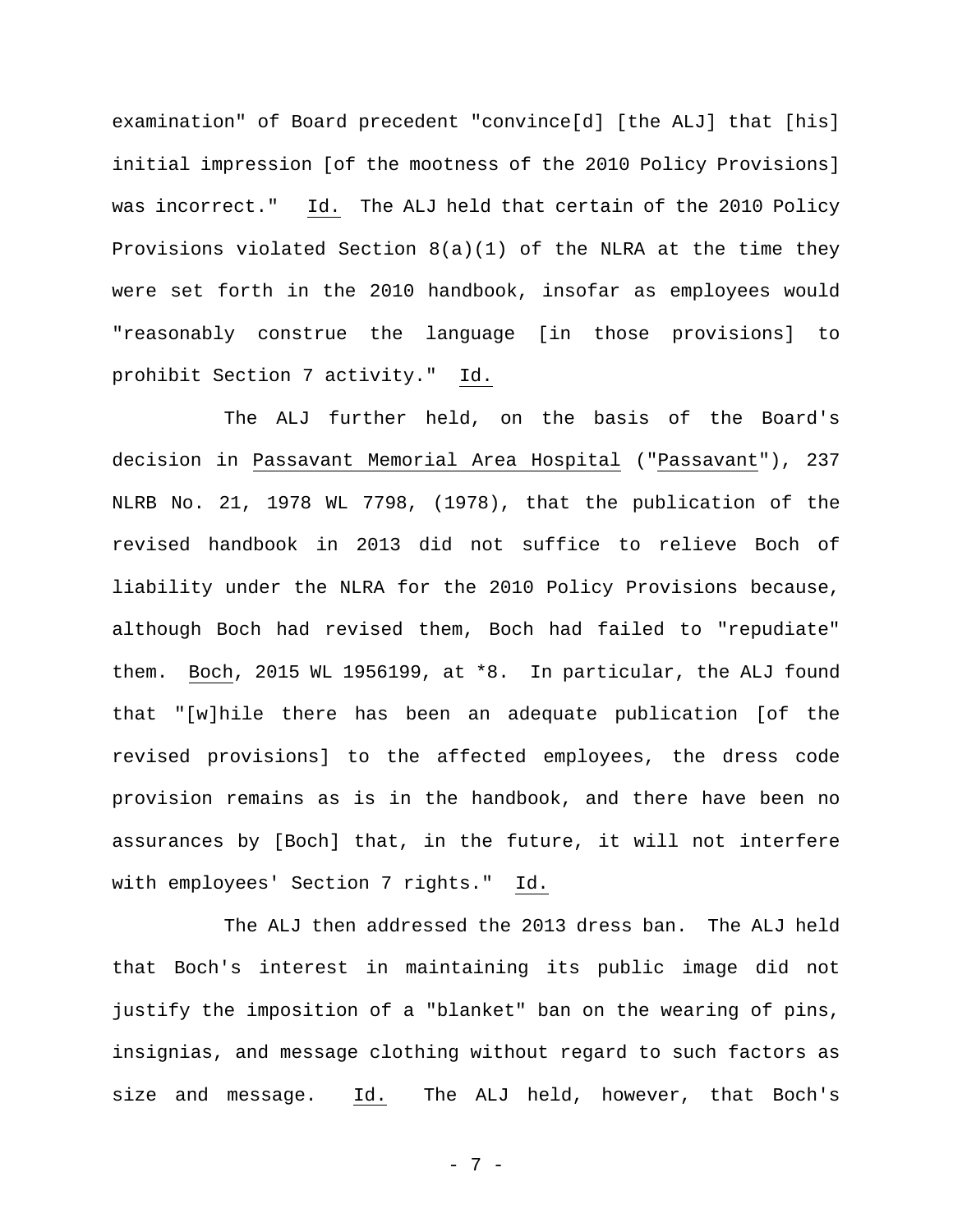interests in promoting workplace safety and preventing damage to vehicles did justify the imposition of a comprehensive ban on pins. Id. Thus, the ALJ held that Boch violated Section 8(a)(1) of the NLRA by maintaining, from about May 2013 onward, a ban on insignias and message clothing. Id.

The ALJ ordered Boch to rescind the non-compliant parts of its 2013 dress ban. Id. The ALJ also ordered Boch to post a notice at every Boch dealership and related retail business. Id. Such notice was to advise employees that they had certain rights under Section 7 of the NLRA; that some of the policies in Boch's 2010 employee handbook interfered with those rights; that Boch had since rescinded the unlawful policy provisions; that Boch would rescind the portion of the 2013 dress code ban prohibiting the wearing of insignias and message clothing; and that Boch would not impinge on employees' Section 7 rights in any related manner in the future. Id.

Boch appealed to the Board, challenging its rulings as to both repudiation and the 2013 dress ban. On April 30, 2015, the Board issued its decision. The Board held that the language of the 2010 Policy Provisions would be reasonably construed by employees as impinging on their Section 7 rights.<sup>2</sup> Id. at \*1 &

<sup>2</sup> In its cross-exceptions to the ALJ's ruling, the Board contended that the ALJ failed to make findings regarding the legality of certain provisions of Boch's 2010 social media policy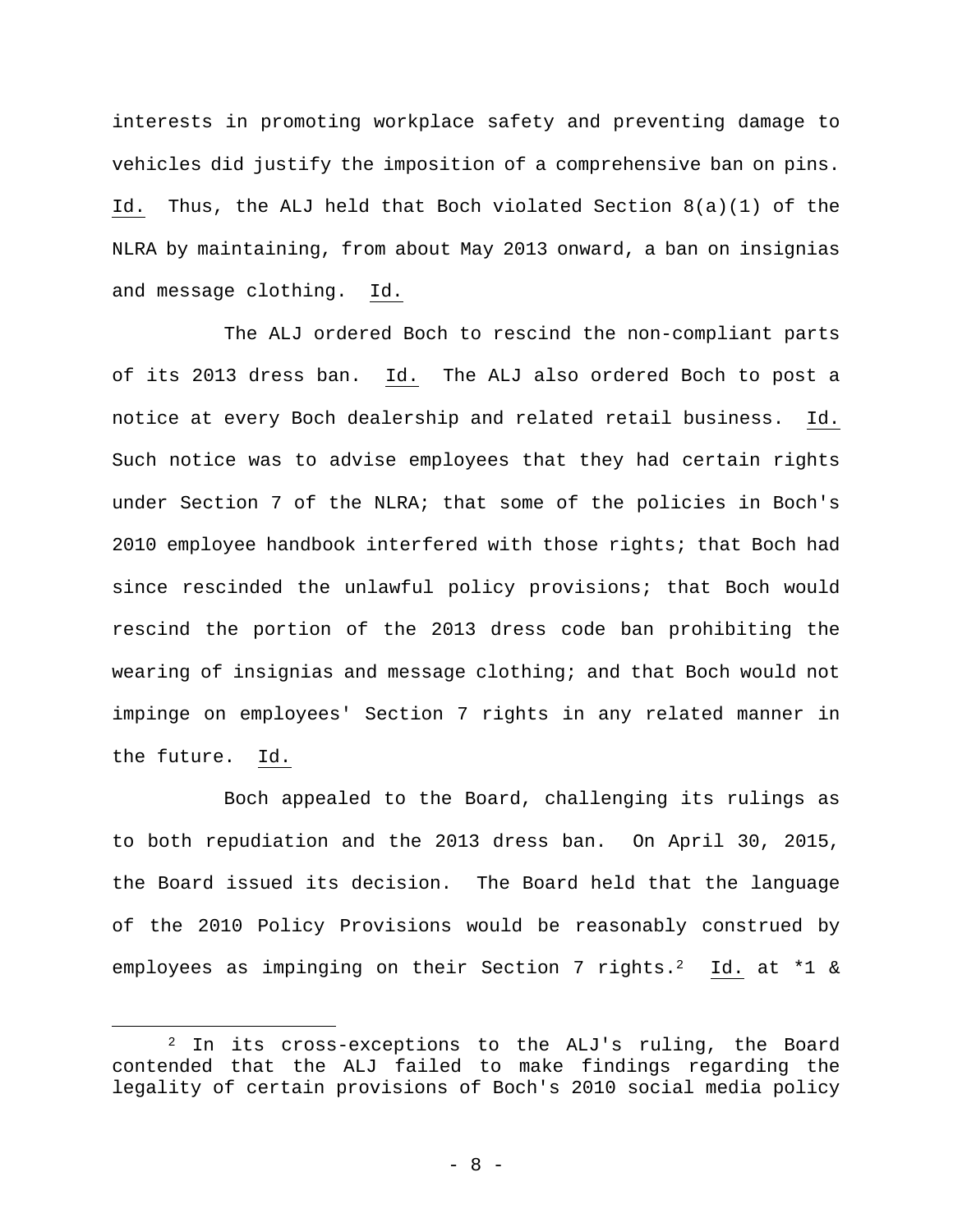n.3. The Board also held that those provisions, though they had been revised in a manner that the Board's General Counsel had stipulated rendered them lawful (save for the dress ban), were not repudiated within the meaning of Passavant and other Board precedents. Id. The Board based that conclusion on, among other things, its findings that Boch "neither notified its employees of its unfair labor practices nor provided them assurances that it would not interfere with their Sec. 7 rights in the future." Id. The Board therefore held Boch liable for having maintained the 2010 Policy Provisions until their revision in 2013. Id.

The Board next turned to the 2013 dress ban. The Board held that, for the reasons stated by the ALJ, Boch's interest in maintaining its public image did not justify the ban. Id. at \*2 & n.6. But the Board disagreed with the ALJ's ruling that Boch's interests in promoting workplace safety and preventing damage to vehicles justified the imposition of a ban on pins. Id. at \*3 & nn.7-8. The Board held that the ban on pins was not narrowly tailored to address those concerns. Id.

The Board then ordered Boch to issue a much more detailed notice than the ALJ had required. See id. at \*4-5. The Board required Boch to issue a notice that included specific descriptions

that were referenced in the Board's amended complaint. On appeal, the Board found merit in that contention and concluded that the social media provisions were unlawful. Boch, 2015 WL 1956199, at \*1.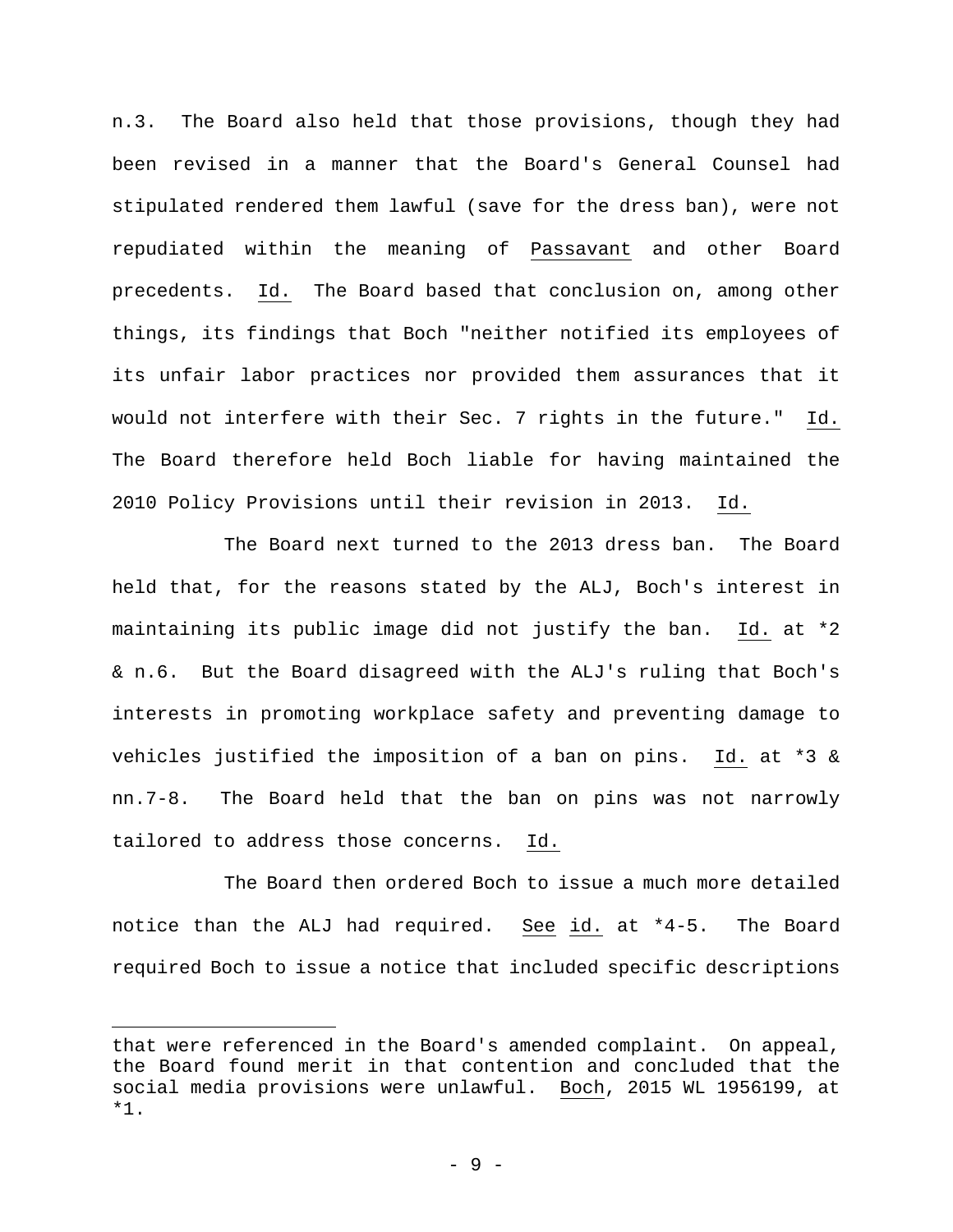of the policy provisions found to be unlawful, apprised employees of their Section 7 rights, and assured employees against future interference with such rights. Id. However, the Board required that Boch post notices only at the "facility or facility it owns or operates . . . , at which the rules found unlawful were or are in effect" (i.e., the Norwood dealership). Id. at \*4.

One Board member dissented. He concluded that Boch was not liable for the 2010 Policy Provisions because, on his view, Boch had done enough to repudiate those provisions. Id. at \*6 (Johnson, dissenting). He reasoned that "where there has been no overt interference with Section 7 activity and an employer has taken pains to fully comply with the Act through a line-by-line revision of its handbook in cooperation with the Region and with its approval, Passavant need not be applied with hyper-technical precision." Id.

The dissenting Board member also disagreed with the Board regarding its ruling on the 2013 dress ban. He agreed that the dress ban, save for the portion banning pins, was too broad to be justified by the dealership's interest in maintaining its public image. Id. But he concluded that Boch's ban on pins -- though also not justified by Boch's interest in maintaining its public image -- was justified by the dealership's interest in preventing damage to vehicles. Id.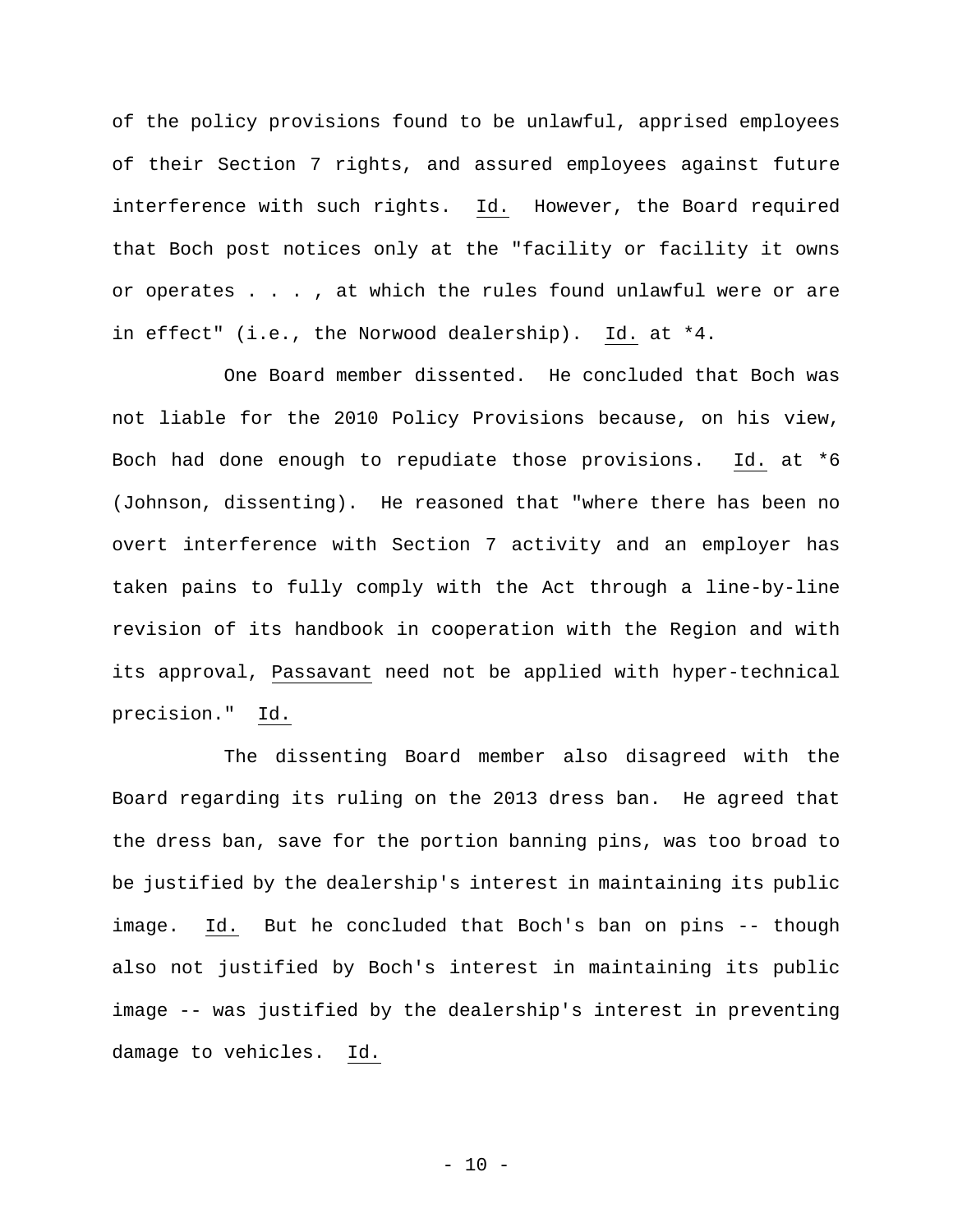We first consider Boch's challenge to the Board's ruling as to repudiation. We then turn to Boch's challenge to the Board's ruling as to the 2013 dress ban.

# **II.**

We review the Board's decision for "mistakes of law, lack of substantial evidence to support factual findings, and arbitrary or capricious reasoning." The Edward S. Quirk Co., Inc. v. NLRB, 241 F.3d 41, 42 (1st Cir. 2001); 29 U.S.C. § 160(e). We accord the Board considerable deference, as "[w]e may not substitute our judgment for the Board's when the choice is 'between two fairly conflicting views, even though the court would justifiably have made a different choice had the matter been before it de novo.'" Yesterday's Children, Inc. v. NLRB, 115 F.3d 36, 44 (1st Cir. 1997) (quoting Universal Camera Corp. v. NLRB, 340 U.S. 474, 488 (1951)). Where the Board adopts the conclusions and reasoning of the ALJ, we review the ALJ's reasoning as if it were that of the Board. See McGaw of P.R., Inc. v. NLRB, 135 F.3d 1, 3 n.3 (1st Cir. 1997). Where the Board adopts the conclusions of the ALJ but not the ALJ's reasoning, we review only the Board's reasoning.

# **III.**

In petitioning for review of the Board's repudiation ruling, Boch does not challenge the Board's ruling that the 2010 Policy Provisions were unlawful when they were imposed. Boch

- 11 -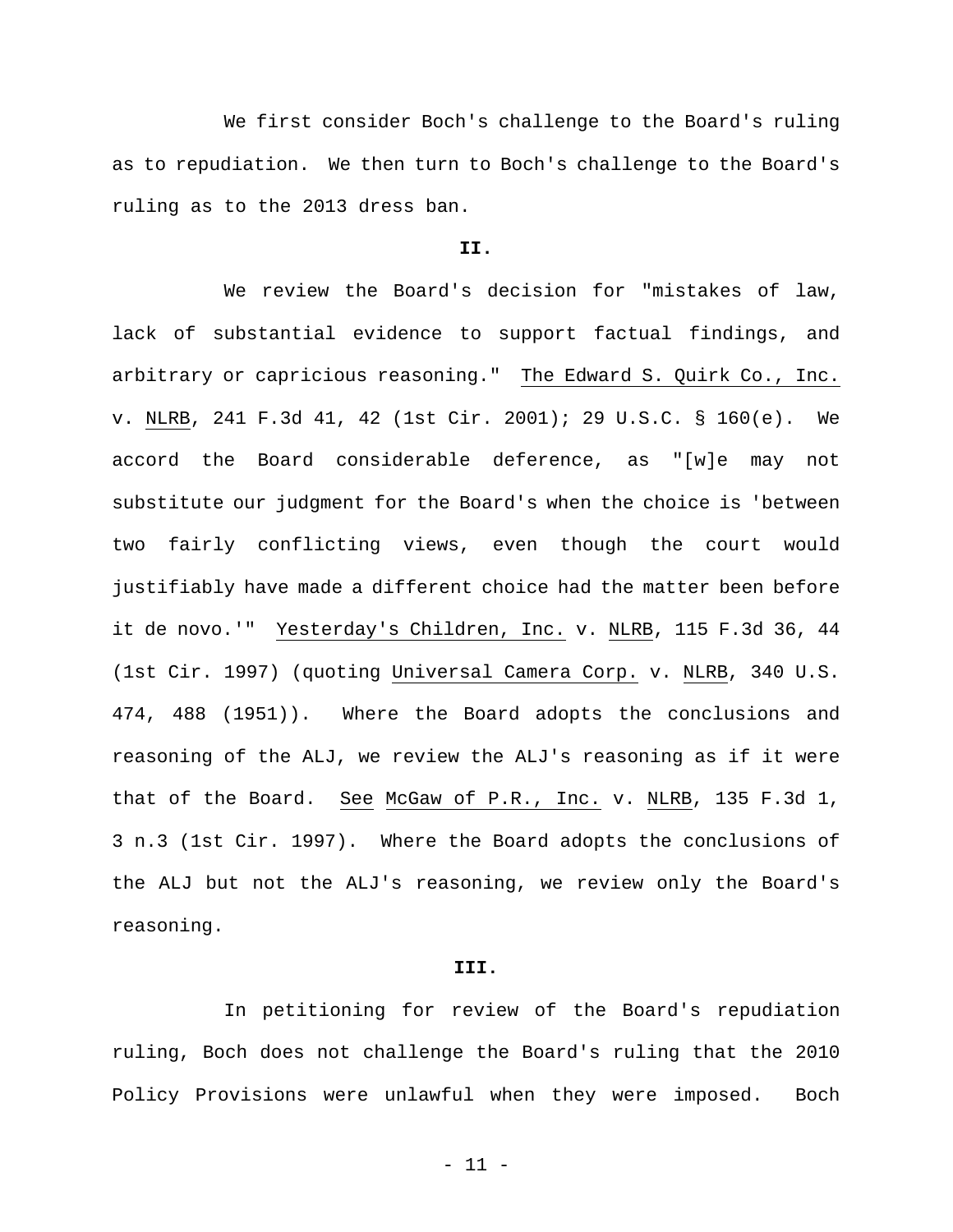contends instead that the Board erred in concluding that Boch took insufficient steps to repudiate those provisions. We first describe the legal framework for deciding what constitutes repudiation and how the Board applied that framework to these facts. We then explain why we conclude that, contrary to Boch's contentions, the Board did not err in concluding that Boch failed to repudiate.

## **A.**

Longstanding Board precedent requires that in order for an employer to be relieved of liability for a workplace policy that constitutes an unfair labor practice, an employer must repudiate that policy, even if the employer has since discontinued that policy or revised it in a manner that makes it compliant with the NLRA. See Passavant, 1978 WL 7798, at \*2; Sequoyah Spinning Mills, 194 NLRB No. 179, 1972 WL 4224, at \*30 (1972); Pepsi-Cola Bottling Co. of Sioux City ("Pepsi"), 170 NLRB No. 58, 1968 WL 18830, at \*5 n.4 (1968); see also Lily Transp. Corp. & Robert Suchar ("Lily"), 362 NLRB No. 54, 2015 WL 1439930, at \*1, \*3 (2015). The "fundamental remedial purpose" served by this repudiation requirement is to protect employees from the potential lingering effects of an unfair labor practice, even though that practice has been halted. Webco Industries, Inc., 327 NLRB No. 47, 1998 WL 866665, at \*2 (1998).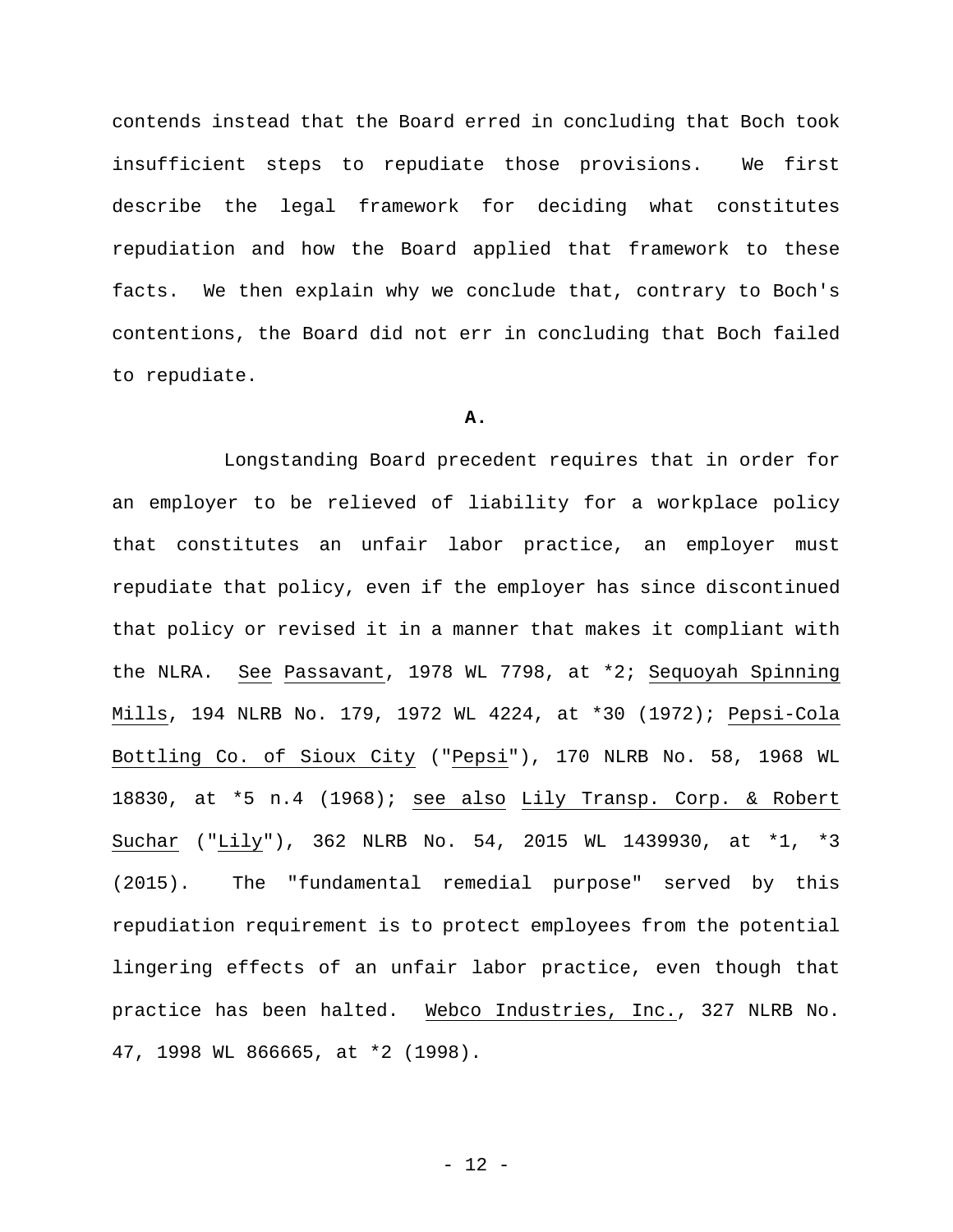Consistent with the repudiation requirement's underlying purpose, the Board has made clear that the employer is obliged to "signal[] unambiguously" to employees that the employer "recognizes that it has acted wrongfully, that it respects their Section 7 rights, and that it will not interfere with those rights again." Id. Without these signals, "there is no assurance that the coercive effects of the initial wrongful conduct will not linger in the workplace." Id.

The Board relied here on Passavant, in which the Board explained that, to be effective, the employer's notice of repudiation must be "adequate[ly] publi[shed]" to the affected employees, must not be accompanied by the "proscribed conduct on the employer's part after the publication," and "should give assurances to employees that in the future their employer will not interfere with the exercise of their Section 7 rights." Passavant, 1978 WL 7798, at \*2 (citation omitted). Passavant also explained that the notice of repudiation to employees "must be 'timely,' 'unambiguous,' 'specific in nature to the coercive conduct,' and 'free from other proscribed illegal conduct.'" Id. (quoting Douglas Div., The Scott & Fetzer Co., 228 NLRB No. 124, 1977 WL 8482, at \*15 (1977), enf. denied on other grounds by NLRB v. Douglas Div., The Scott & Fetzer Co., 570 F.2d 742 (8th Cir. 1978)); see also Sequoyah Spinning Mills, 1972 WL 4224, at \*1, \*30 (noting, in concluding that notice of repudiation was ineffective,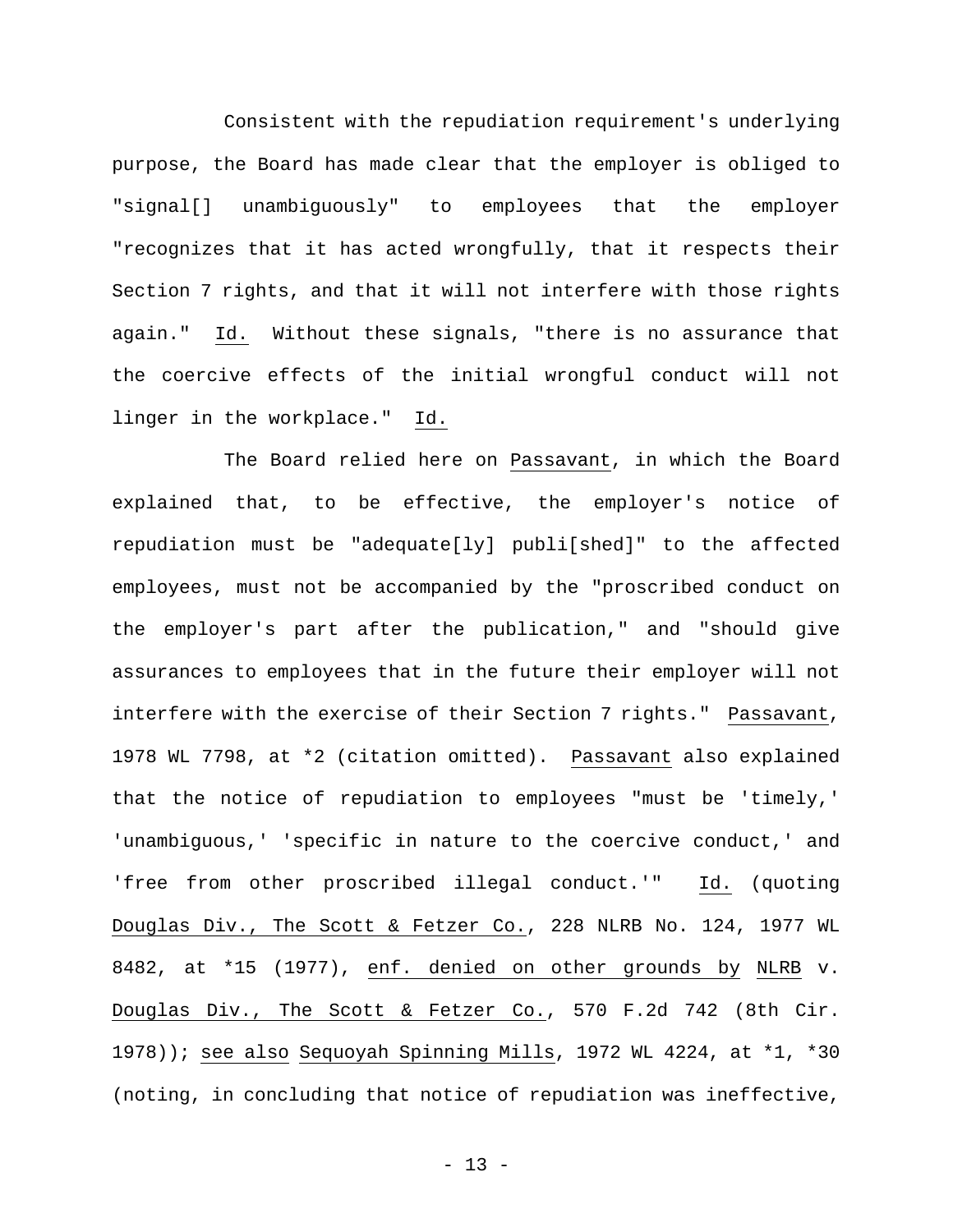that the notice "fail[ed] to repudiate or even make any reference to the coercive conduct" at issue); Pepsi, 1968 WL 18830, at \*5 n.4 ("It is no defense to the 8(a)(1) violations that on April 25 [employer] posted a notice disavowing any unfair labor practices it may have committed. This disavowal was ineffective . . . because it was ambiguous in that it did not specify the conduct to which it had [sic] reference.").

In this case, the Board concluded that Boch did not meet its burden to show that it had effectively repudiated the 2010 Policy Provisions. See Lily, 2015 WL 1439930, at \*3 (noting that the employer bears the burden of demonstrating repudiation). The Board based that conclusion on its findings that Boch "neither notified its employees of its unfair labor practices nor provided them assurances that it would not interfere with their Sec. 7 rights in the future."3 See Boch, 2015 WL 1956199, at \*1 n.3.

Boch contends that the Board's repudiation ruling cannot stand because its findings are not supported by substantial

<sup>&</sup>lt;sup>3</sup> The Board stated in its opinion that it agreed with the ALJ's decision regarding repudiation, and the ALJ, as we have noted, based that decision in part on its finding that Boch continued to engage in proscribed conduct after the publication of the 2013 handbook, in that the dress ban continued to be unlawful. See Boch, 2015 WL 1956199, at \*1, \*8. Given the Board's independent grounds for concluding that there was no repudiation, we focus, as the parties do, on those other grounds for the Board's repudiation ruling, without addressing whether Boch's maintenance of the dress ban provides a separate basis for concluding that Boch failed to repudiate the 2010 Policy Provisions, only one of which involved a dress ban.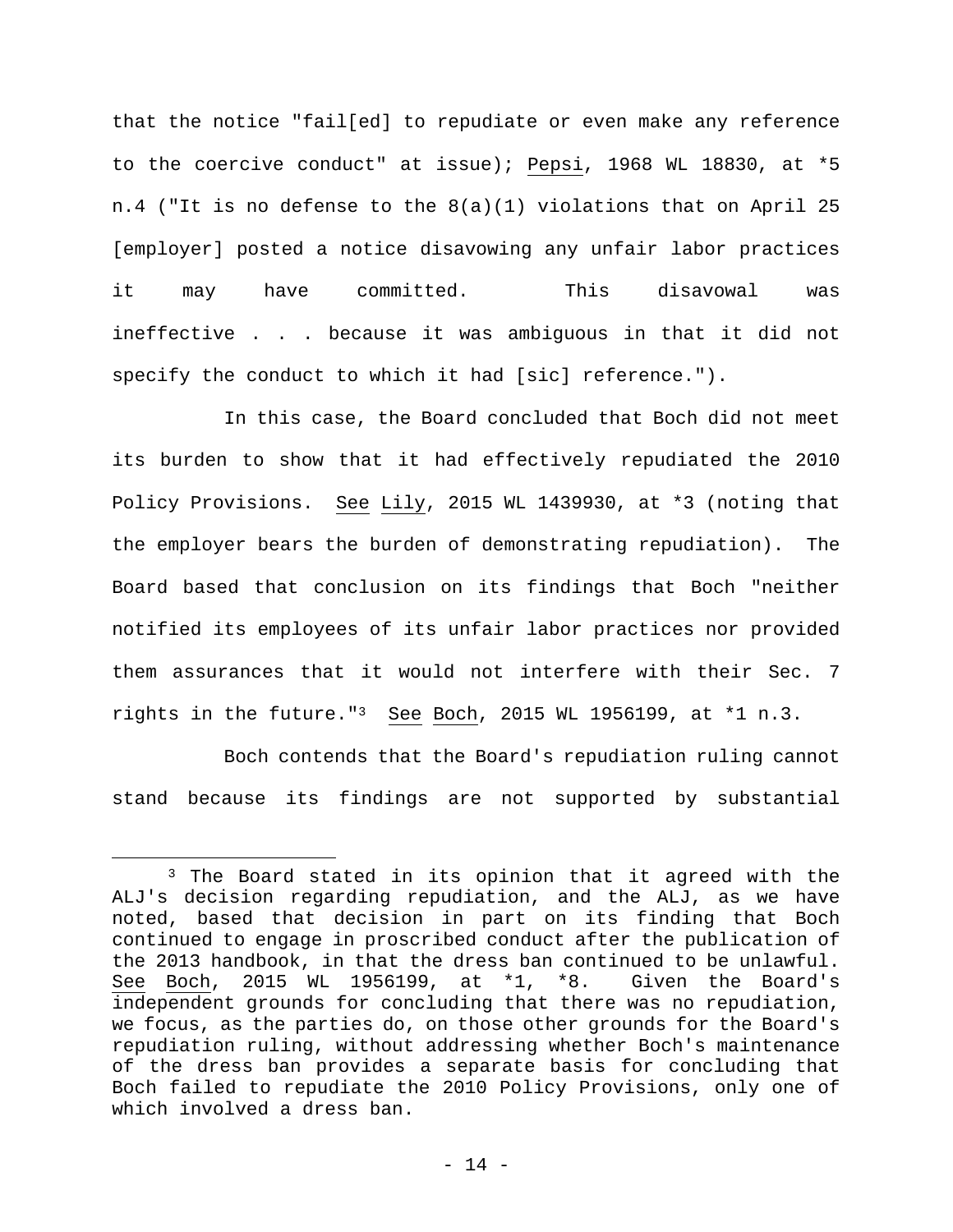evidence; because its conclusions of law rely on an arbitrary and capricious application of the Board's repudiation precedents; and because the Board's ruling in this case cannot be squared with the Board's independently expressed policy in favor of remedying unfair labor practices through cooperative means. We disagree as to each contention.

### **B.**

In challenging the evidentiary basis for the Board's repudiation ruling, Boch takes aim at the Board's findings as to Boch's failure to provide assurances to employees and as to Boch's failure to notify employees about the unlawful nature of the 2010 Policy Provisions. Both Board findings, however, are supported by substantial evidence.

First, as to assurances, Boch notes that the 2013 employee handbook did set forth certain guarantees to employees as to how they would be treated. Those guarantees, however, do not speak specifically to the Section 7 rights to organize that the Board determined were infringed by the 2010 Policy Provisions. The guarantees Boch points to instead concern protection of employees from discrimination and harassment in the workplace and Boch's commitment to promoting ethical conduct. The guarantees make no reference to Section 7 or the rights guaranteed by the NLRA at all. [Blue Br. 23, J.A. 223-24, 255] And, indeed, the guarantees were not changed from the 2010 handbook to the 2013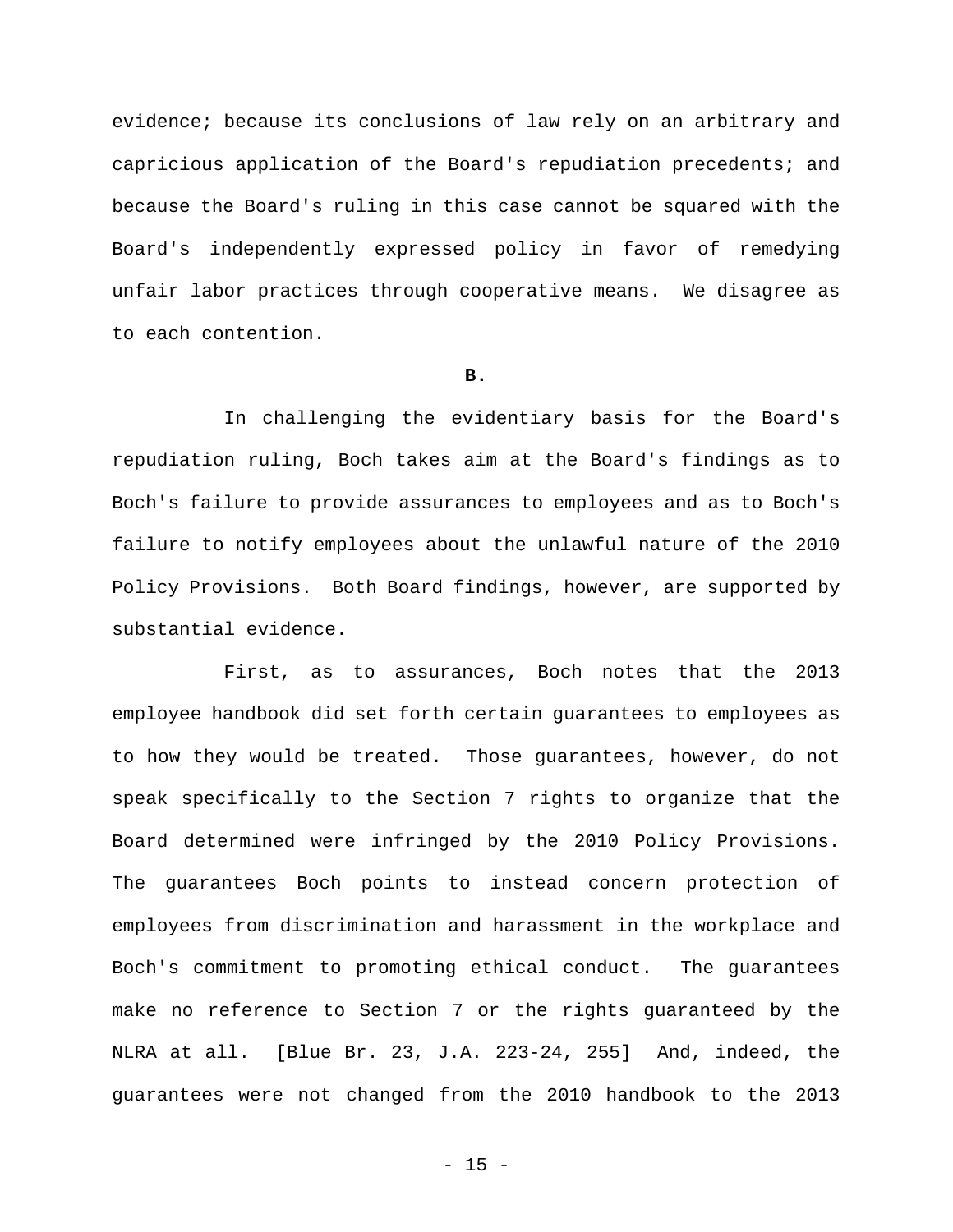handbook to reflect Boch's liability for the 2010 Policy Provisions. [J.A. 181, 186-88, 212] We thus do not see how Boch's retention of the 2010 guarantees in the 2013 handbook shows that the Board lacked substantial evidence for its finding that Boch failed to assure its employees that it would not interfere with the Section 7 rights implicated by the provisions set forth in the 2010 handbook that the Board found violated the NLRA.

As to notice of unlawful conduct, Boch notes that the 2010 Policy Provisions (save for the dress ban) were, as the Board's General Counsel stipulated, revised to be compliant with the NLRA and that the revised provisions were contained in the 2013 handbook that was distributed to all affected employees. But the simple fact -- unchallenged by Boch -- is that Boch did nothing more in terms of notification than to provide copies of the revised handbook to employees. There is no evidence that Boch informed employees that some of the policies contained in the 2010 handbook were -- or even may have been -- unlawful, or even that parts of those policies could be construed as impinging on employees' Section 7 rights. Nor did the ALJ state otherwise in finding that there had been an "adequate publication" of the 2013 handbook. See id. at \*8.

Thus, the Board's finding that Boch did not "notif[y] its employees of its unfair labor practices" -- let alone provide the sort of "unambiguous" and "specific" notice that Passavant

- 16 -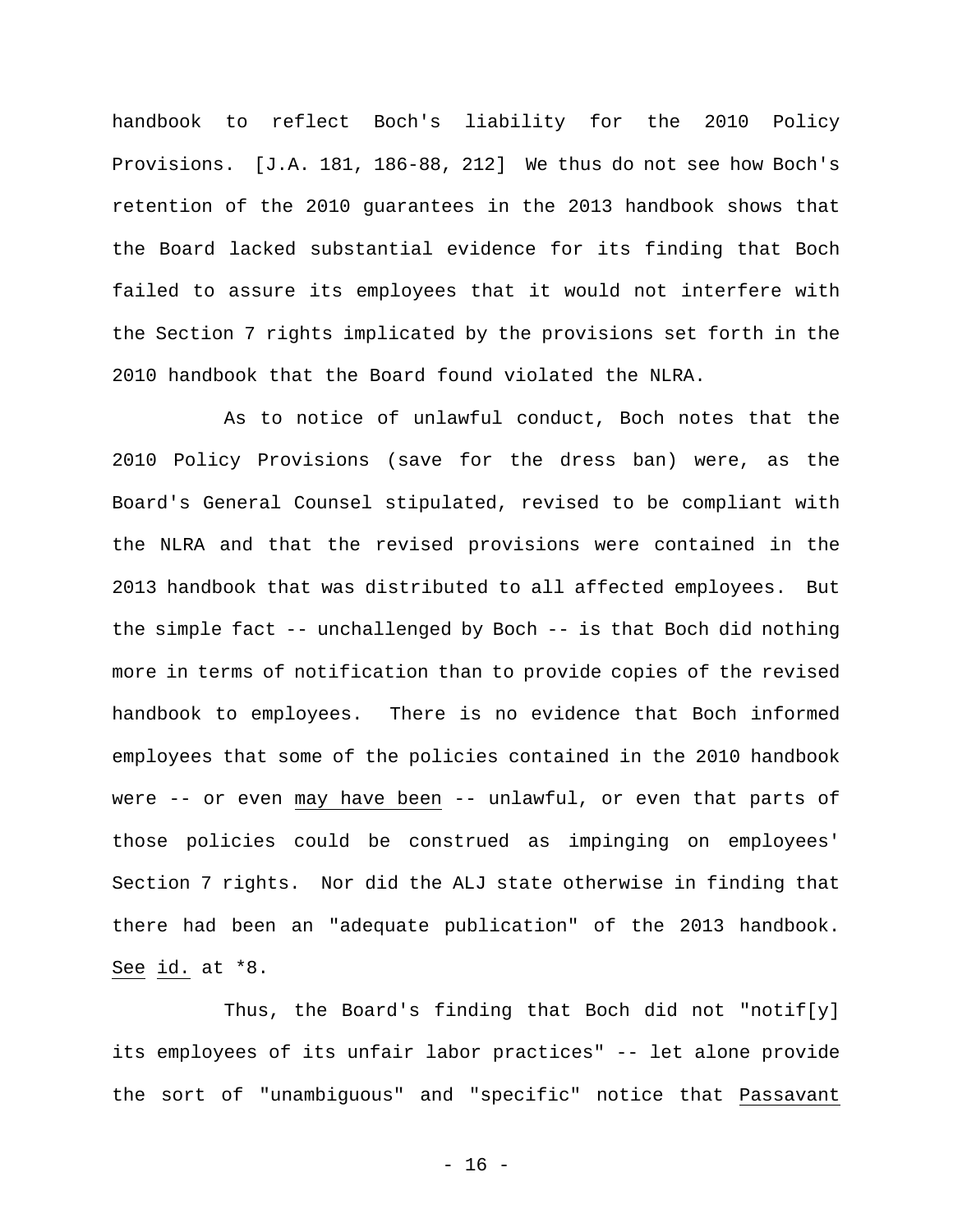requires -- is supported by substantial evidence. And that is true even if we were to somehow construe the ALJ to have mistakenly found that in "adequate[ly] publi[shing]" the 2013 handbook, Boch actually did notify employees, albeit implicitly, of its unfair labor practices. See C.E.K. Indus. Mech. Contractors, Inc. v. NLRB, 921 F.2d 350, 355 (1st Cir. 1990) (noting that, where the Board's findings conflict with those of the ALJ, we are to defer to the Board's findings so long as they are supported by substantial evidence).

Boch does also appear to argue that, notwithstanding the Board's findings as to assurances and notification, the Board lacked substantial evidence to support its conclusion that Boch needed to do more than it did to repudiate the 2010 Policy Provisions. But that argument is not a challenge to whether the evidence in the record supports the Board's findings about the limited nature of Boch's assurances and notification to employees. That argument is instead a challenge to the Board's application to these facts of prior Board precedents concerning what constitutes repudiation. And so we consider that challenge in connection with Boch's challenge to the Board's treatment of its own repudiation precedents, which is the issue to which we now turn.4

<sup>4</sup> Boch contends that it was lulled by the ALJ into not presenting evidence of repudiation. Boch thus requests that this Court, at a minimum, remand to the Board so that Boch can have the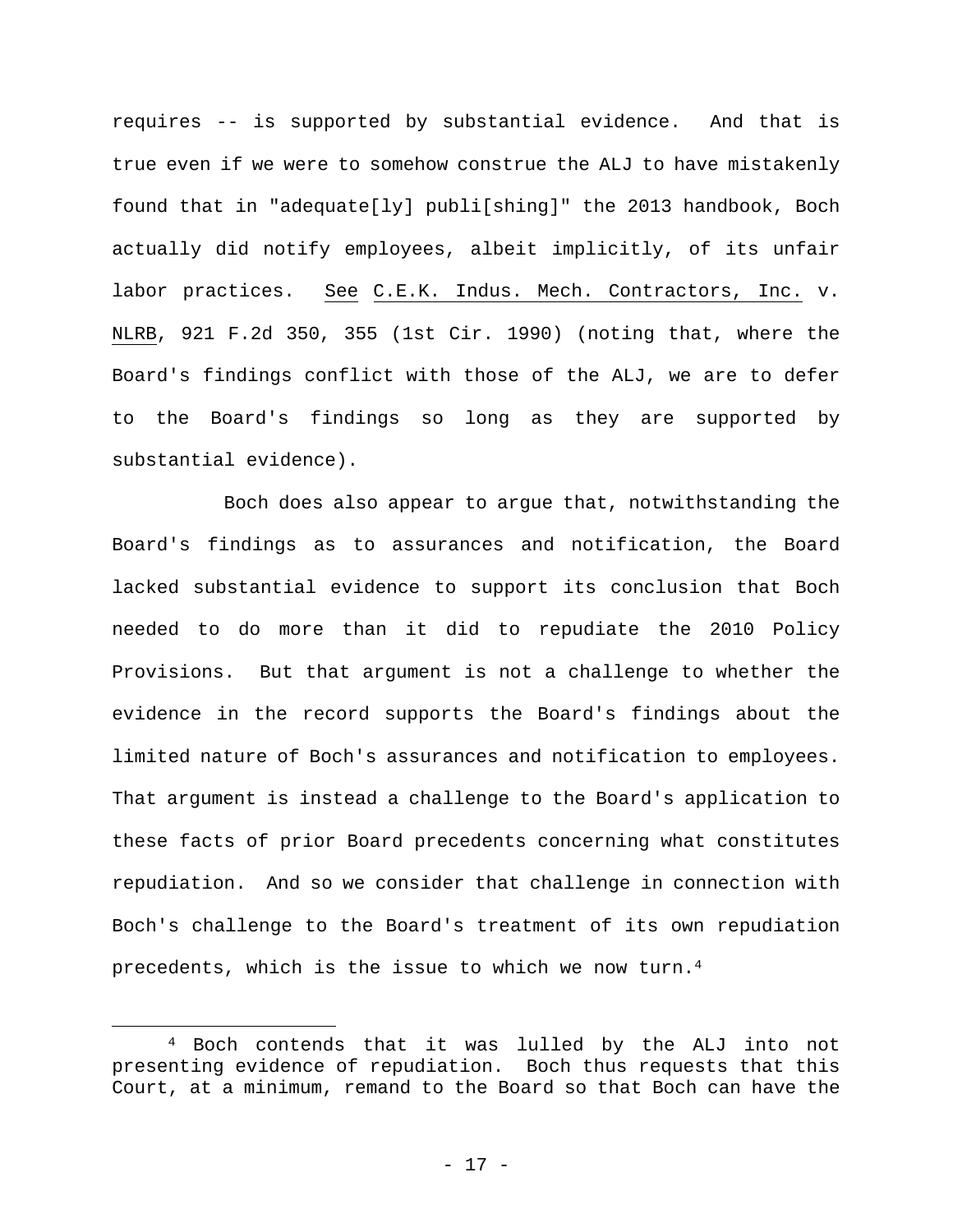We start with Boch's apparent contention that the repudiation requirement that generally applies to unfair labor practices does not apply -- or does not apply with the same vigor -- to the practices at issue here. But Boch provides us with no basis for reaching that conclusion.

Board precedent is clear that an employer may violate Section  $8(a)(1)$  of the NLRA through the promulgation of a workplace policy that either explicitly or implicitly restricts employees' Section 7 rights. See Guardsmark, LLC v. NLRB, 475 F.3d 369, 374 (D.C. Cir. 2007) (citing Martin Luther Memorial Home, 343 NLRB No.

opportunity to develop the record and so the Board can make fact findings regarding repudiation on the basis of a more developed record. [Blue Br. 23 n.3] But Boch did not make that lulling argument to the Board on appeal from the ALJ's ruling. Nor did Boch request that the Board remand to the ALJ for greater development of the record regarding repudiation. [Gray Br. 11 n.6; Red Br. Add. 11-14] Accordingly, Boch's never-before-raised argument about its right to further factual development is not properly before us. See 29 U.S.C. § 160(e); NLRB v. Saint-Gobain Abrasives, Inc., 426 F.3d 455, 459 (1st Cir. 2005). Moreover, we note that, prior to the ALJ's ruling, the Board stated in its brief to the ALJ that the "mere discontinuance of alleged unfair labor practices does not render [a] case moot" absent "dissipati[on] [of] the effects of [such] practices and preventi[on] [of] the recurrence of similar unlawful conduct in the future," and yet Boch does not appear to have addressed that contention. Thus, given that Boch chose not to give either the ALJ or the Board a chance to consider the lulling issue in the first instance, we see no basis on this record for concluding on our own that Boch's lulling contention has any merit. [Board Br. to ALJ 29] Nor do we see any basis in the record for the dissent's speculative assertions about what must have transpired below. See infra at 40, 42 n.16, 43.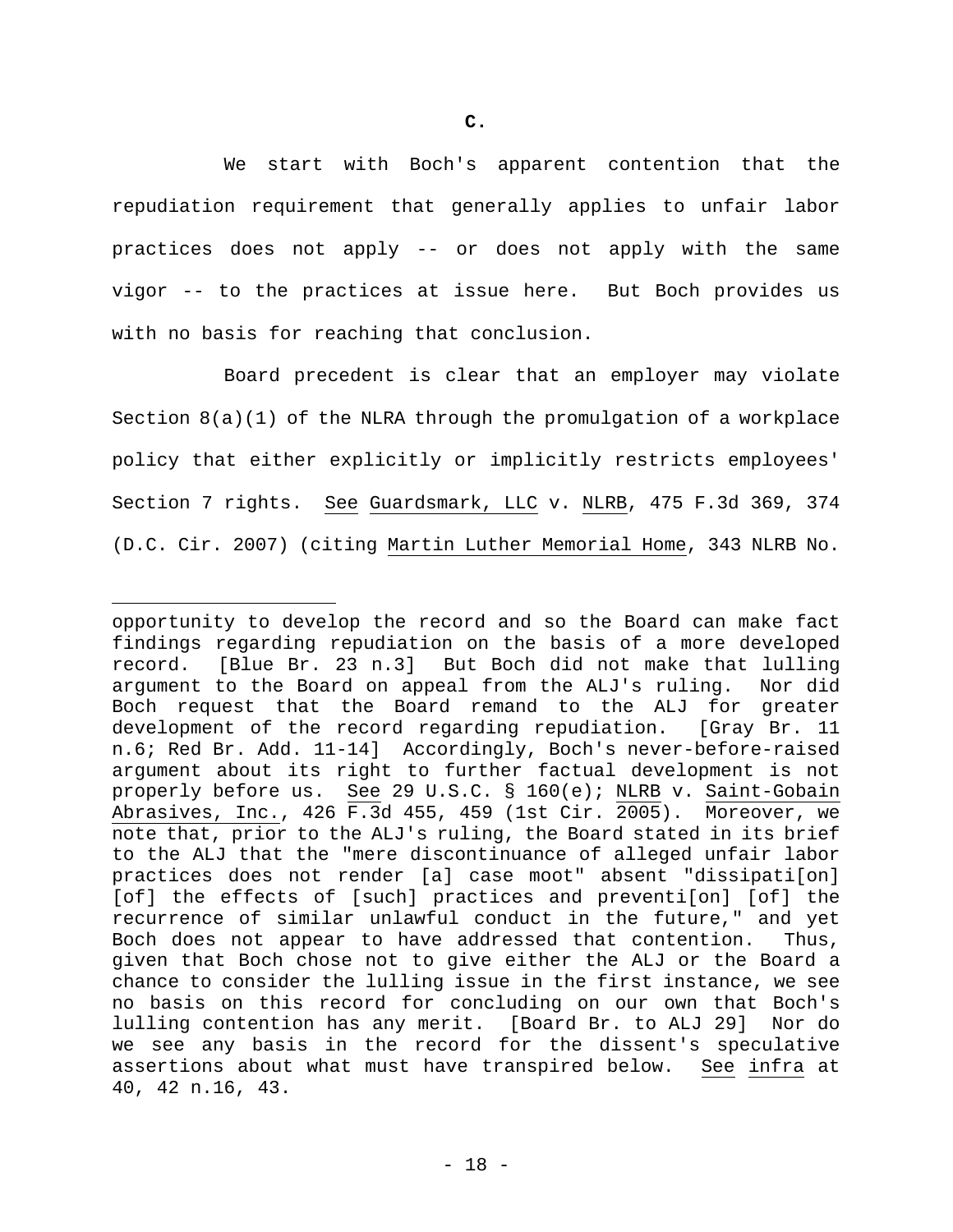75, 2004 WL 2678632, at \*1-2 (2004)). Board precedent is equally clear that a workplace policy implicitly restricts employees' Section 7 rights if -- as the Board found here -- employees would reasonably construe the policy as restricting such rights, even if that policy need not be so construed and even if that policy was neither intended to be applied nor in fact applied in an impermissibly restrictive fashion. Id.5 And, finally, Board precedent is clear that the requirement of repudiation applies to violations of just this implicit type. See Lily, 2015 WL 1439930, at \*1, \*3.

Although Boch asserts that employees would derive no benefit from Boch's "notifying [them] that [they] could have construed defunct policies to restrict their Section 7 rights," the Board's application of Passavant and related Board precedent to these facts was not arbitrary and capricious. Such application was instead perfectly in accord with these precedents. Nor does Boch contend that these precedents were founded on arbitrary and

<sup>&</sup>lt;sup>5</sup> The dissent states that, in determining whether Boch employees "would reasonably construe" the 2010 Policy Provisions as impinging on their Section 7 rights, the ALJ "inexplicably abandoned the proper legal standard in the process of attempting to apply it," infra at 45, because, with respect to 2 of the 15 challenged provisions, the ALJ purportedly focused on whether employees "could" -- rather than "would" -- construe the provisions to be unlawful. We have no reason to resolve the issue, as this argument is neither one Boch itself made below nor one Boch makes in its petition to this Court. [Red Add. (Cross-Exceptions); A.R. 41-43]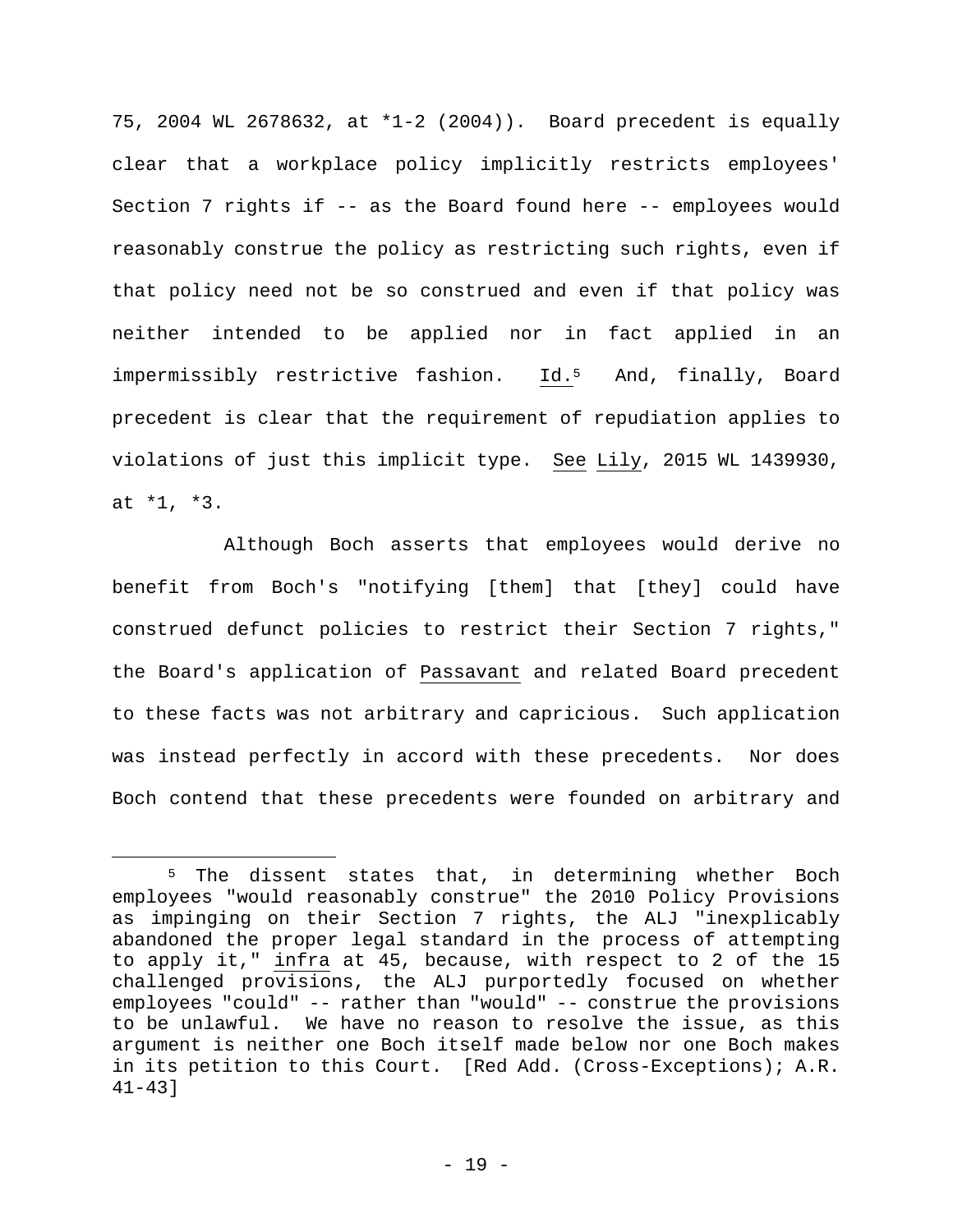capricious reasoning -- that is to say, Boch makes no developed argument that the benefits employees derive from repudiation generally would not also apply here.<sup>6</sup> The Board's ruling thus certainly falls within the not inconsiderable realm of reasonable discretion that an agency possesses to determine how to apply its own past precedents. See Harrington v. Chao, 372 F.3d 52, 58 (1st Cir. 2004) (observing that only a "narrow band of administrative determinations . . . fail the deferential arbitrary and capricious test").

Boch next contends, somewhat relatedly, that the Board acted unreasonably in relying on Lily and Lytton Rancheria of California d/b/a Casino San Pablo & Unite Here Local 2850 ("Casino San Pablo"), 361 NLRB No. 148, 2014 WL 7330998 (2014). In each case, the Board concluded that an employer's removal of unlawful policies from its employee handbook, without more, did not suffice to relieve the employer of liability for those policies. Lily, 2015 WL 1439930, at \*1, \*3; Casino San Pablo, 2014 WL 7330998, at \*6.

Boch contends neither case applies here given the history of cooperation between Boch and the Board. But the Board reasonably concluded otherwise. Lily and Casino San Pablo each

<sup>6</sup> With regard to Lily in particular, Boch simply notes, in its reply brief, that no Court of Appeals has reviewed the case or cited it positively. But that is not a sound argument for concluding that the reasoning in Lily was arbitrary and capricious.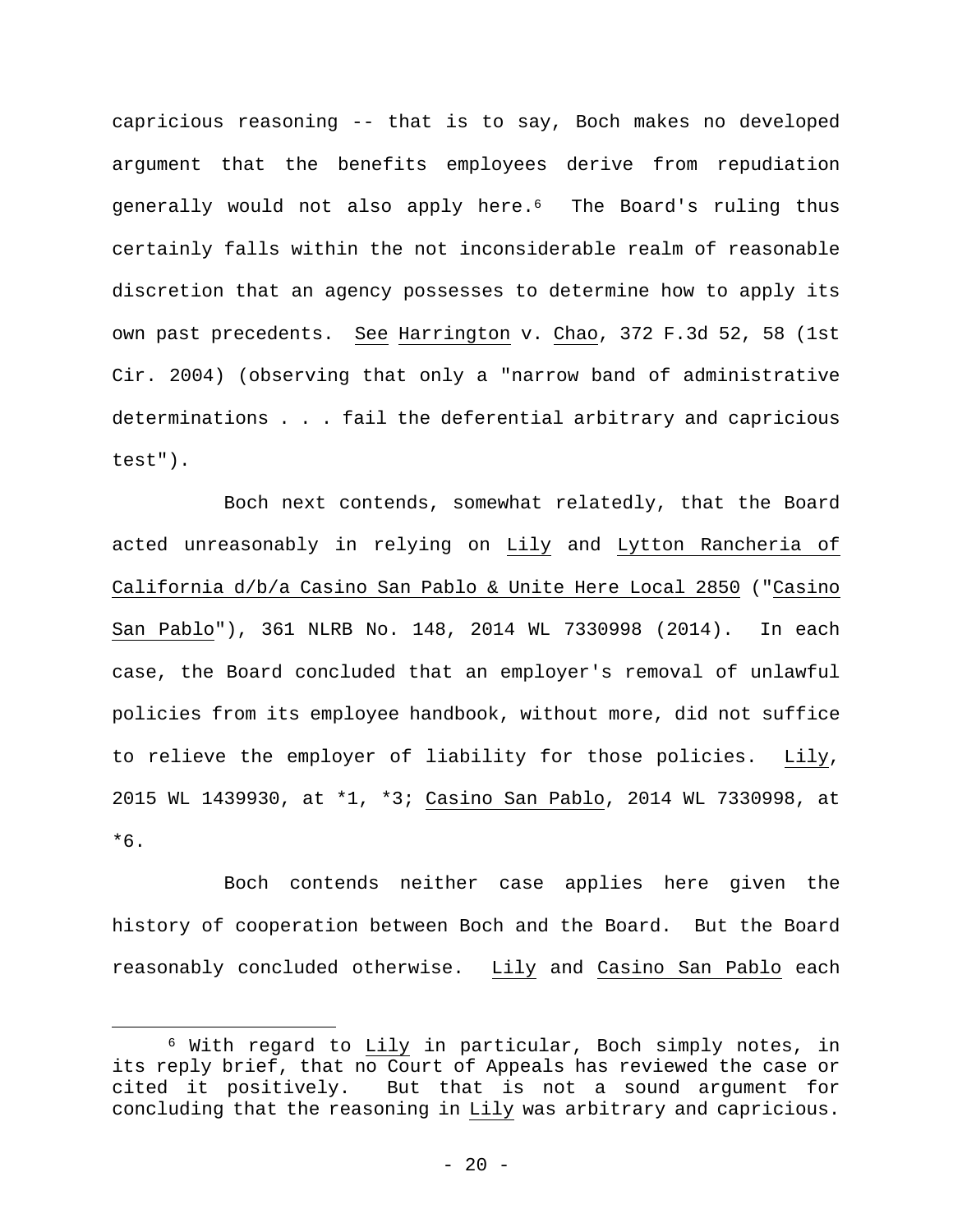drew on Passavant and focused on the steps the employer took (or did not take) to disavow its prior unlawful policies. See Lily, 2015 WL 1439930, at \*1, \*3; Casino San Pablo, 2014 WL 7330998, at \*6. Neither case indicated that the employer's cooperation or non-cooperation with the Board in excising the unlawful workplace policies from the employee handbook mattered in determining whether the employer had done enough to repudiate those policies.

We also find no merit in Boch's contention that the Board acted unreasonably in failing to give weight to two Board cases in which the Board found there was effective repudiation -- Extendicare Health Services, Inc. d/b/a Rivers Bend Health & Rehab. Serv. & Amer. Fed'n of State, Cnty., and Mun. Emps., AFL-CIO, Local 913 ("Rivers Bend"), 350 NLRB No. 16, 2007 WL 1946628 (2007), and The Broyhill Co. & District No. 162, Int'l Ass'n of Machinists & Aerospace Workers, AFL-CIO ("Broyhill"), 260 NLRB No. 183, 1982 WL 24367 (1982). Instead, we conclude that the Board reasonably distinguished each of those cases on their facts. See Boch, 2015 WL 1956199, at \*1 n.3.

In Rivers Bend, the Board stated that "the Passavant decision indicates that what an employer must do to [repudiate] a violation may depend on the nature of the violation." 2007 WL 1946628, at \*2, \*18. The Board in that case concluded that the employer repudiated an unfair labor practice involving an unbargained-for increase in meal prices. Id. There, the employer

- 21 -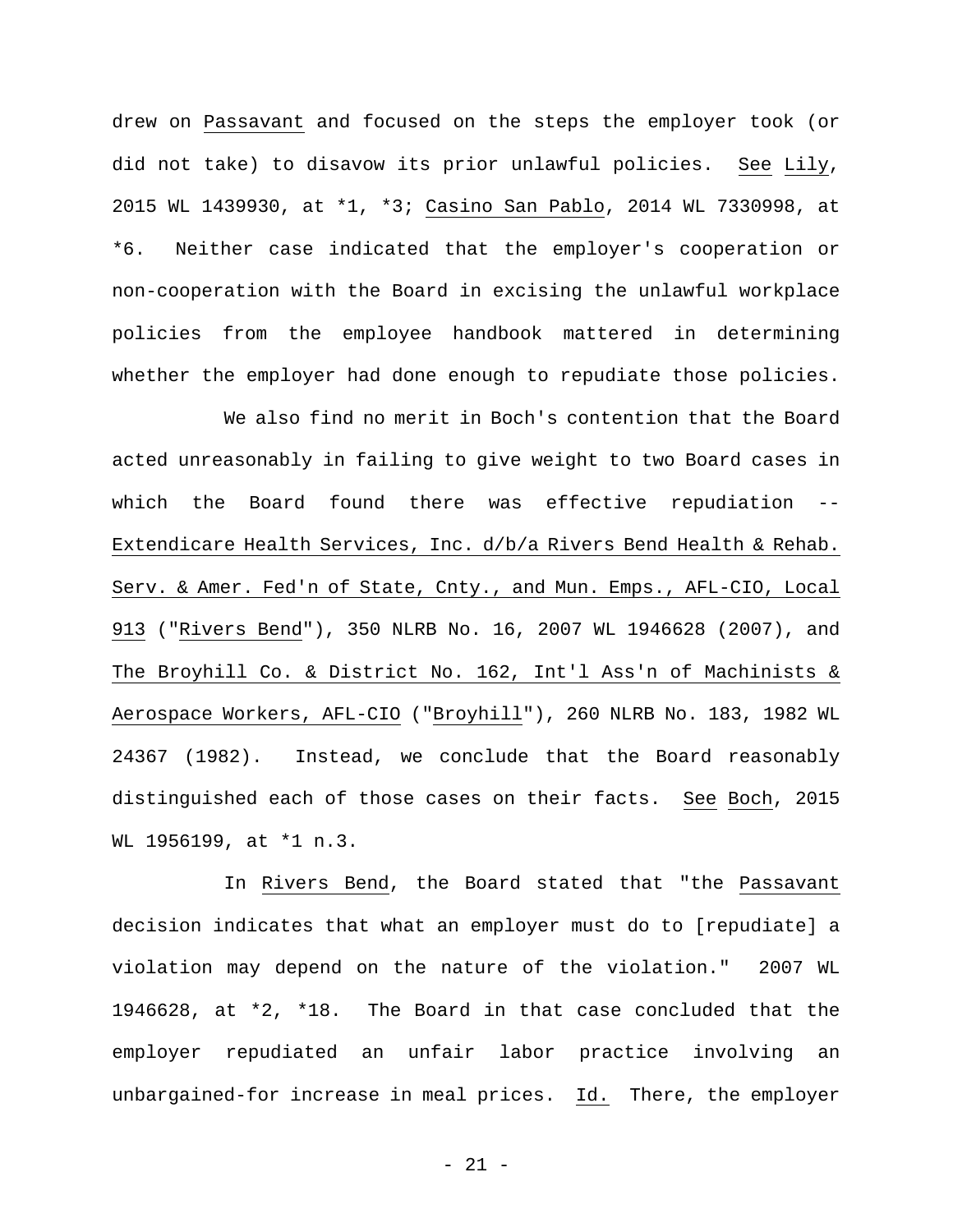notified employees that the price increase was "not legal," that it was abandoning the increase, and that it would compensate employees for the increase. Id.

The conclusion in Rivers Bend that such notice was sufficient to constitute effective repudiation in view of the "relatively minor importance" of the unfair labor practice, id., does not help Boch. As the Board supportably found, Boch did less than the employer did in Rivers Bend, as Boch provided no notice of its prior unlawful conduct to employees.

Similarly, in Broyhill, the Board concluded that an employer "did all that it reasonably could do to disavow the unlawful conduct" by notifying employees that a supervisor of the company "may have acted in an improper manner" and by assuring employees that it would not again engage in the sort of restrictive activity engaged in by the supervisor. Broyhill, 1982 WL 24367, at \*2, \*8-9, \*11. But, as the Board supportably found, Boch did less than the employer in that case, too, as Boch neither "notified its employees of its unfair labor practices nor provided them assurances that it would not interfere with their Sec. 7 rights in the future." See Boch, 2015 WL 1956199, at \*1 n.3.

In sum, the Board drew reasonable distinctions with past Board precedents finding repudiation, and the Board reasonably found Board precedents finding no repudiation to be on point. We thus conclude, contrary to Boch's contentions, that the Board acted

- 22 -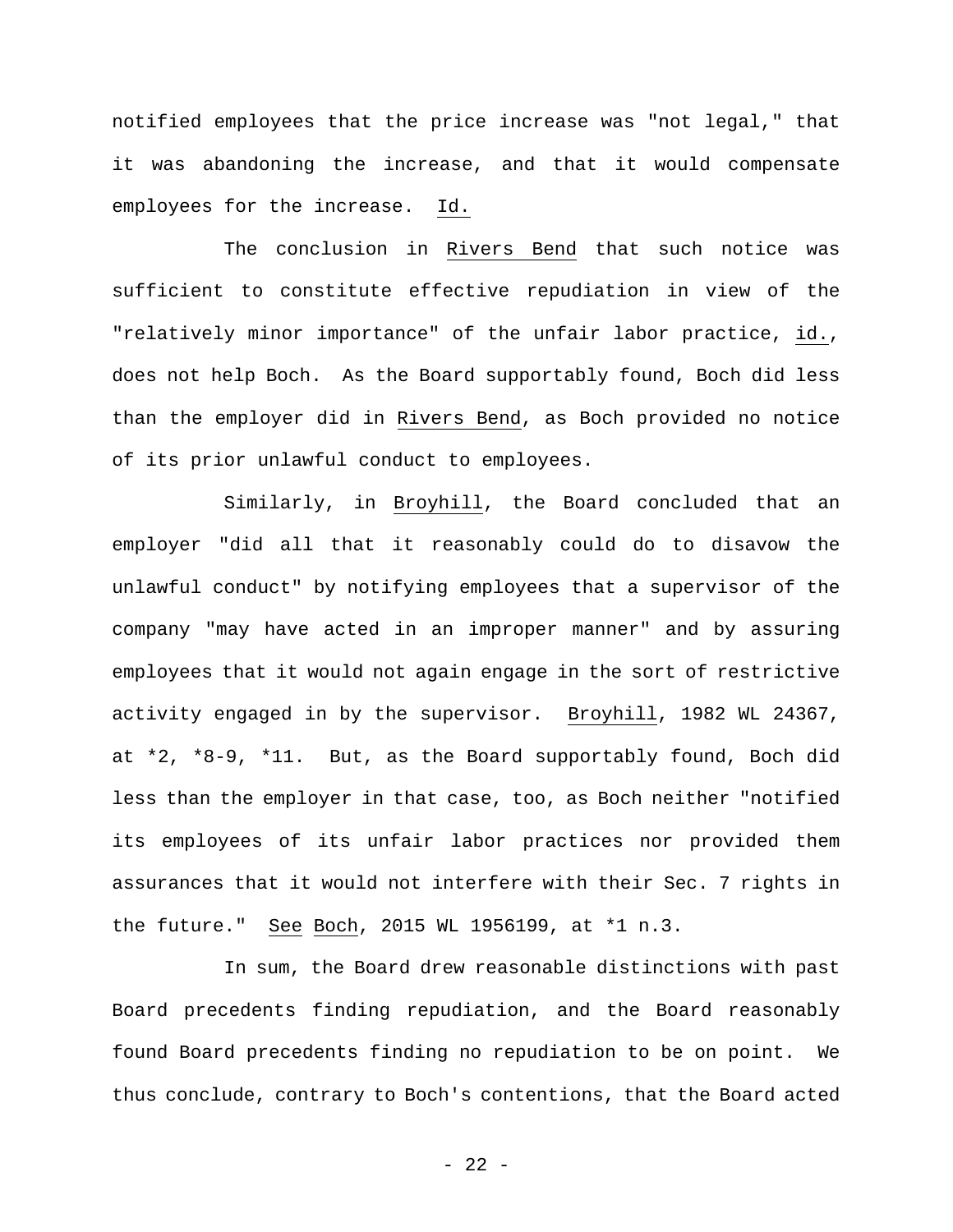well within its discretion in applying its repudiation precedents. See Jicarilla Apache Nation v. U.S. Dep't of Interior, 613 F.3d 1112, 1120 (D.C. Cir. 2010) (noting that agency actions may "stand without elaborate explanation where distinctions between the case under review and the asserted precedent are so plain that no inconsistency appears").

# **D.**

That brings us to Boch's contention that the Board's repudiation ruling is arbitrary and capricious for the additional reason that it supposedly conflicts with the Board's previously stated policy in favor of encouraging the remedying of unfair labor practices without litigation. We do not agree.

The Board has emphasized that it is important to elicit employers' voluntary cooperation, as such cooperation helps to effectuate the goals of the NLRA expeditiously. See, e.g., Broyhill, 1982 WL 24367, at \*2. And, in this case, Boch did work with the Board in conducting a "line-by-line" revision of its 2010 handbook, Boch, 2015 WL 1956199, at \*6 (Johnson, dissenting), with the result that the Board stipulated to the lawfulness of the revised policy provisions (save for the dress ban).

Nevertheless, Boch clearly did not reach an agreement with the Board that encompassed whether Boch had repudiated the 2010 Policy Provisions. The Board thus reasonably concluded that Boch's cooperation with the Board in revising its employee handbook

- 23 -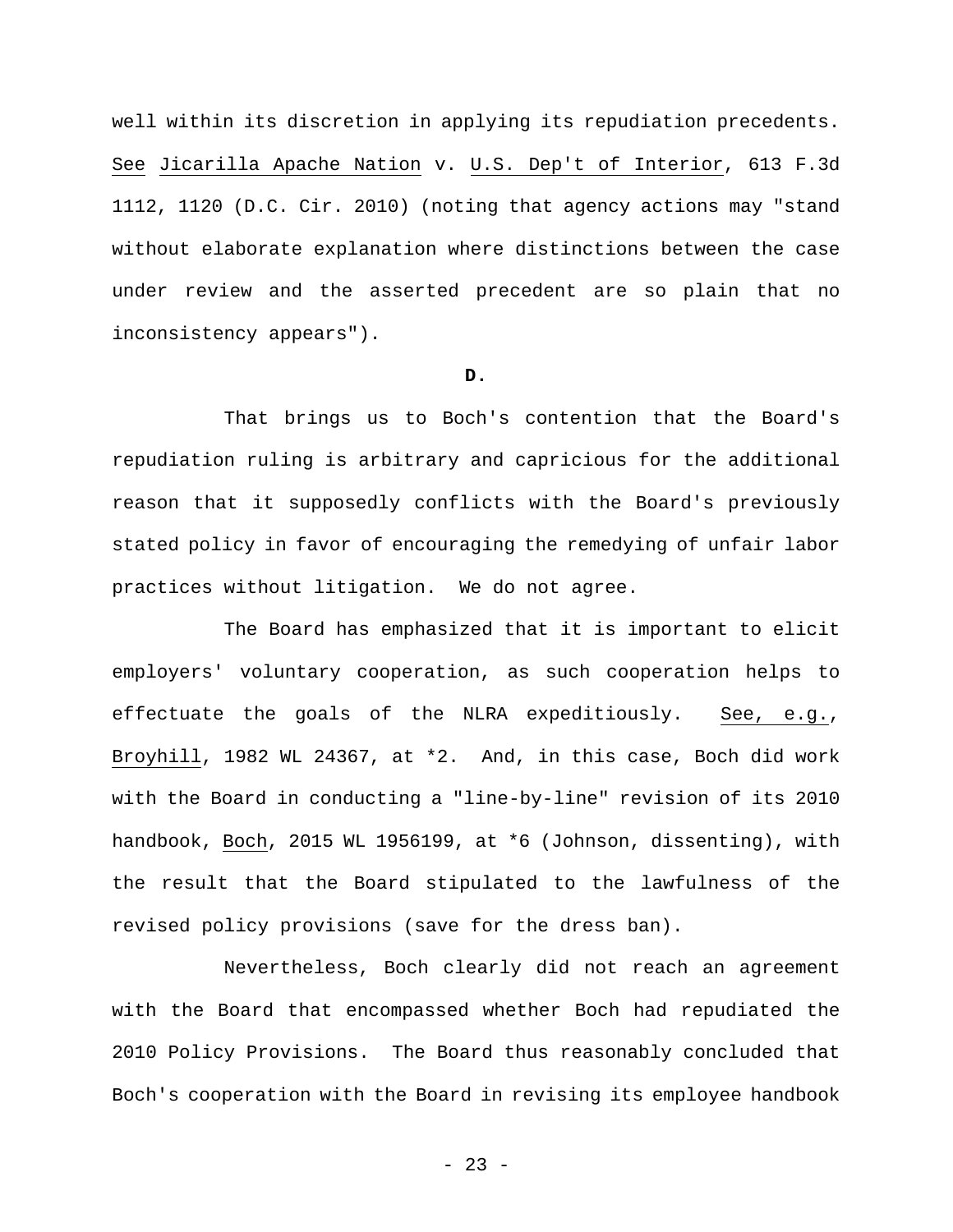is simply not germane to the determination of whether Boch is liable for those provisions insofar as Boch failed to repudiate them. In other words, the fact that Boch cooperated with the Board in revising the 2010 Policy Provisions is essentially a non sequitur, as Boch did not cooperate on the issue that matters, which involves providing adequate notice and assurances to employees. See Boch, 2015 WL 1956199, at \*1 n.3 ("[W]e value cooperation to revise problematic rules and prompt remedying of unfair labor practices. But merely revising the unlawful rules does not remedy the unfair labor practices at issue, absent notice to the affected employees that the violations occurred and that they will not be repeated."). And, as we have explained, Board precedent supports that conclusion. See Lily, 2015 WL 1439930, at \*1, \*3; Casino San Pablo, 2014 WL 7330998, at \*6.

#### **IV.**

We now turn to Boch's challenge to the Board's ruling that Boch's 2013 dress ban -- which prohibits "employees who have contact with the public" from wearing "pins, insignias, or other message clothing" -- violates Section 8(a)(1) of the NLRA. We first describe the Board's key precedents in this area. We then address Boch's challenge to the Board's application of its own precedents to these facts.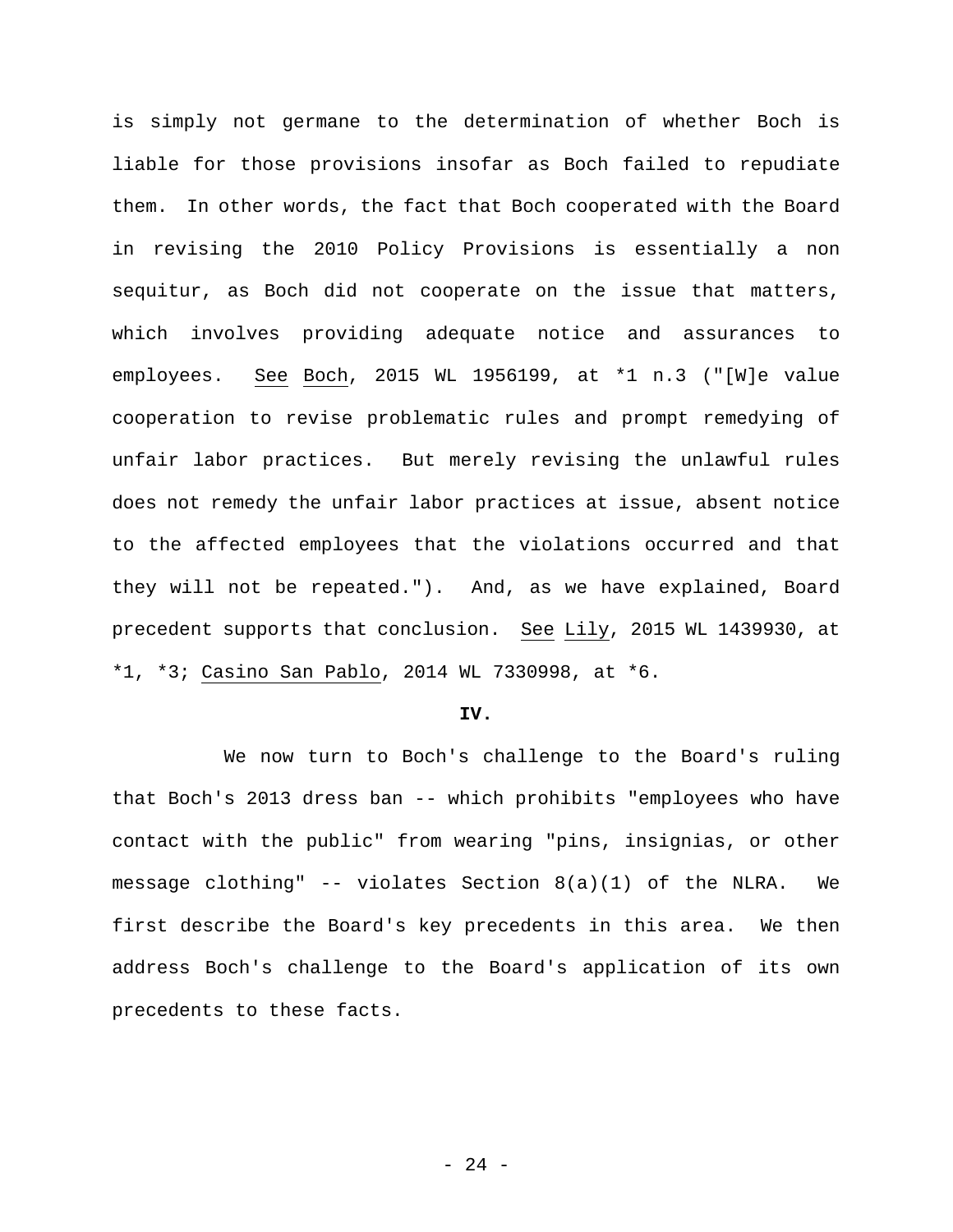**A.** 

The Board has made clear that employees are "presumptively entitled under Section 7 to wear union insignia and other attire during" work hours. Pathmark Stores, Inc. & Local 342-50, United Food and Commercial Workers Union, AFL-CIO ("Pathmark"), 342 NLRB No. 31, 2004 WL 1531761, at \*2 (2004).7 But

<sup>&</sup>lt;sup>7</sup> The dissent questions whether it is correct to apply such a presumption to dress rules without regard to whether the rules are tailored to working time and working areas. See infra at 48-56. In so doing, the dissent notes that the Board applies a different set of presumptions to rules prohibiting union solicitation and distribution. In that distinct context, the Board has developed a set of legal rules in which restrictions on solicitation and distribution are deemed presumptively lawful unless the restrictions proscribe solicitation during nonworking time or proscribe distribution during nonworking time in nonworking areas, in which case the restrictions are deemed presumptively unlawful. Beth Israel Hosp. v. NLRB, 437 U.S. 483, 492-93 (1978). But we do not see why -- and the dissent does not explain why -- it necessarily would be unreasonable for the Board to apply a different set of presumptions to dress rules than it would apply to solicitation and distribution rules, given the differential nature of the employee activity each type of rule addresses. Active solicitation and distribution diverts employee time, while the passive wearing of clothes and accessories obviously does not. And the inherently intrusive nature of the former activities distinguishes them from the latter as well. Thus, given that an employer has a particularly legitimate interest in preventing employees from spending their work time on non-work-activities, the basis for treating solicitation and distribution differently is not hard to identify. See Republic Aviation Corp. v. NLRB, 324 U.S. 793, 802-03 & nn.7, 10 (1945) (implicitly contrasting these two contexts). To the extent the dissent suggests that dress rules should be deemed presumptively lawful only when confined to public areas, we note that the 2013 dress ban is not tailored to public areas such as the showroom or selling floor. In any event, Boch does not challenge this aspect of the Board's ruling, and so we have no reason to call into question, without proper briefing, the presumption that the Board employed and that Boch accepts. See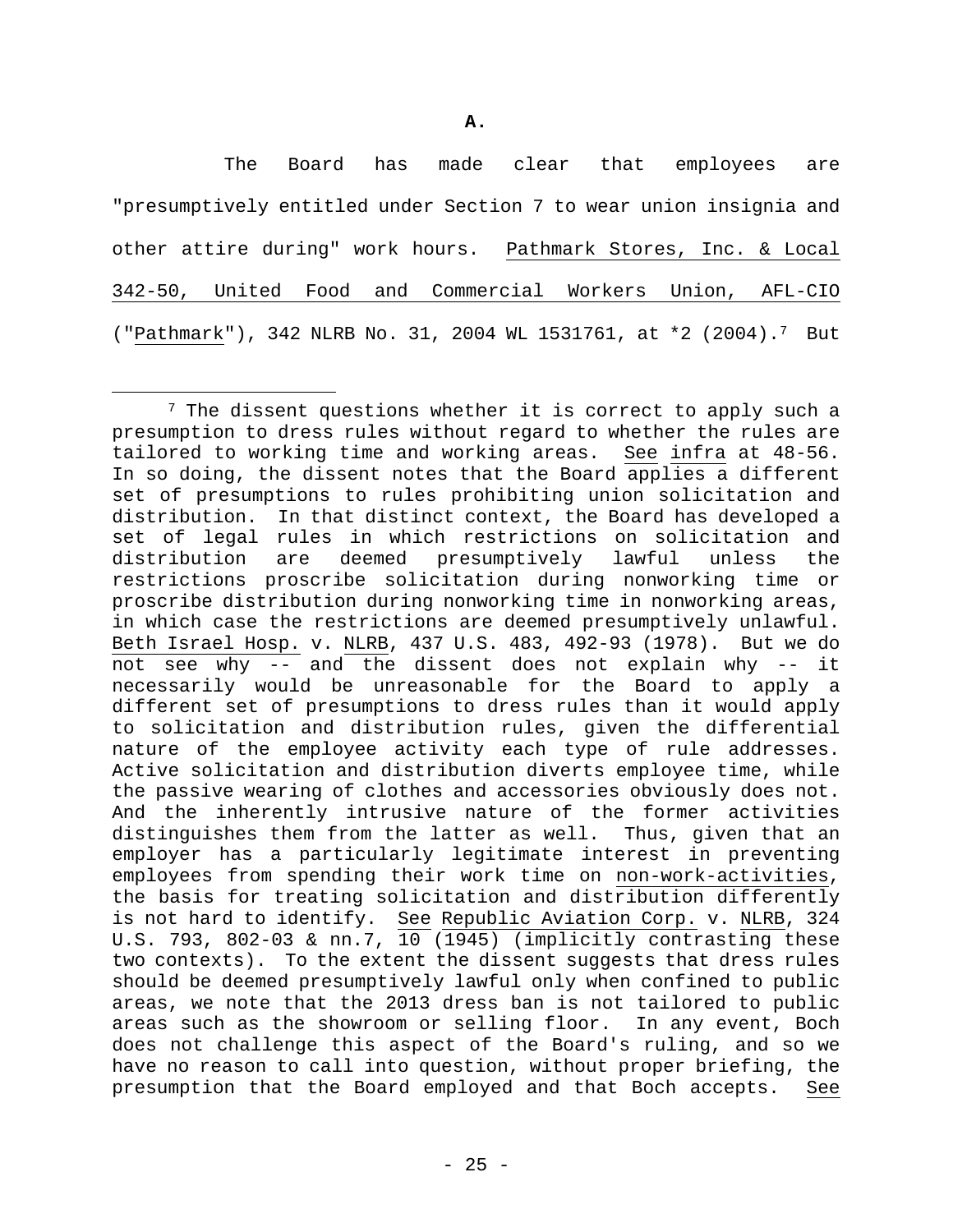the Board has also made clear that an employer may limit that activity, as Boch did with the 2013 dress ban, if the employer shows that there are "special circumstances" that justify the limitations imposed. Id.

Special circumstances exist, according to the Board, "when the[] display [of union attire] may jeopardize employee safety, damage machinery or products, . . . or unreasonably interfere with a public image that the employee has established," among other things. Starwood Hotels & Resorts Worldwide, Inc., d/b/a W San Diego and Hotel, Employees and Restaurant Employees Int'l Union, Local 30, CLC ("Starwood"), 348 NLRB No. 24, 2006 WL 2826434, at \*3 (2006). Limitations on union attire, however, generally must be tailored to advance the special circumstance, and the burden is on the employer to establish both that special circumstances exist and that those circumstances justify the breadth of the limitations imposed. See id. at \*3-4.

We note at the outset that different considerations may apply when employers proscribe all adornments, including union adornments, than would apply when employers proscribe only certain types of adornments (for example, "provocative" adornments), which

Beth Israel, 437 U.S. at 493. Nor do we think it proper to take the Board to task, as the dissent appears to do, for failing to provide a sufficient justification for a presumption that the employer in this case has not seen fit to challenge. Infra at 55 n.20.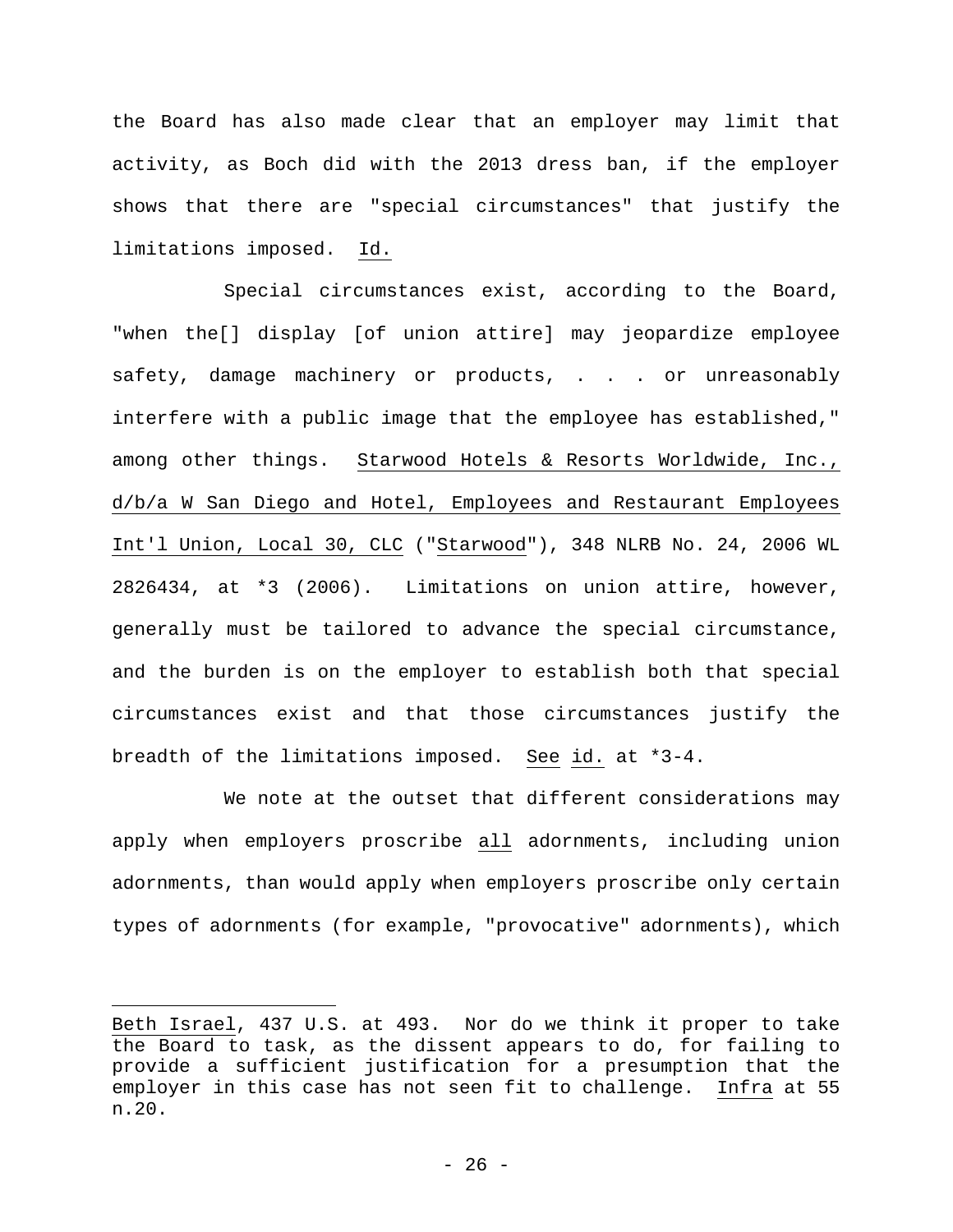may, on a case-by-case basis, include union adornments. Compare NLRB v. Harrah's Club, 337 F.2d 177, 178 n.2, 180 (9th Cir. 1964) (all-encompassing ban), with Davison-Paxon Co., Div. of R.H. Macy & Co. v. NLRB, 462 F.2d 364, 368 n.11 (5th Cir. 1972) (limited ban on "anything that might offend or be controversial to a customer"). The 2013 dress ban is of the former variety, and we analyze the ban with that understanding in mind.

## **B.**

In challenging the Board's ruling, Boch appears to ask for a blanket seal of approval for its blanket dress ban.8 To that end, Boch first contends that the record shows that it reasonably believed that the 2013 dress ban would further its interest in promoting its public image and that the Board had no basis for requiring Boch to show anything more. But, in pressing this contention, Boch relies chiefly on a single D.C. Circuit case that considered whether an employer was justified in preventing publicfacing employees from wearing a particular piece of attire with a particular message -- there, a t-shirt likening employees to

<sup>8</sup> Boch notes that it provided evidence of "specific examples of message clothing that would interfere with [its public] image," but Boch does so in the context of arguing that the Board should have concluded that Boch demonstrated special circumstances that suffice to justify the 2013 dress ban in its entirety. [Blue Br. 29] Boch thus appears to ask that we vacate the Board's order on the ground that Boch has shown that the 2013 dress ban is lawful in all its applications. Boch makes no argument that the Board's remedy, requiring Boch to rescind the entire 2013 dress ban, is unduly broad.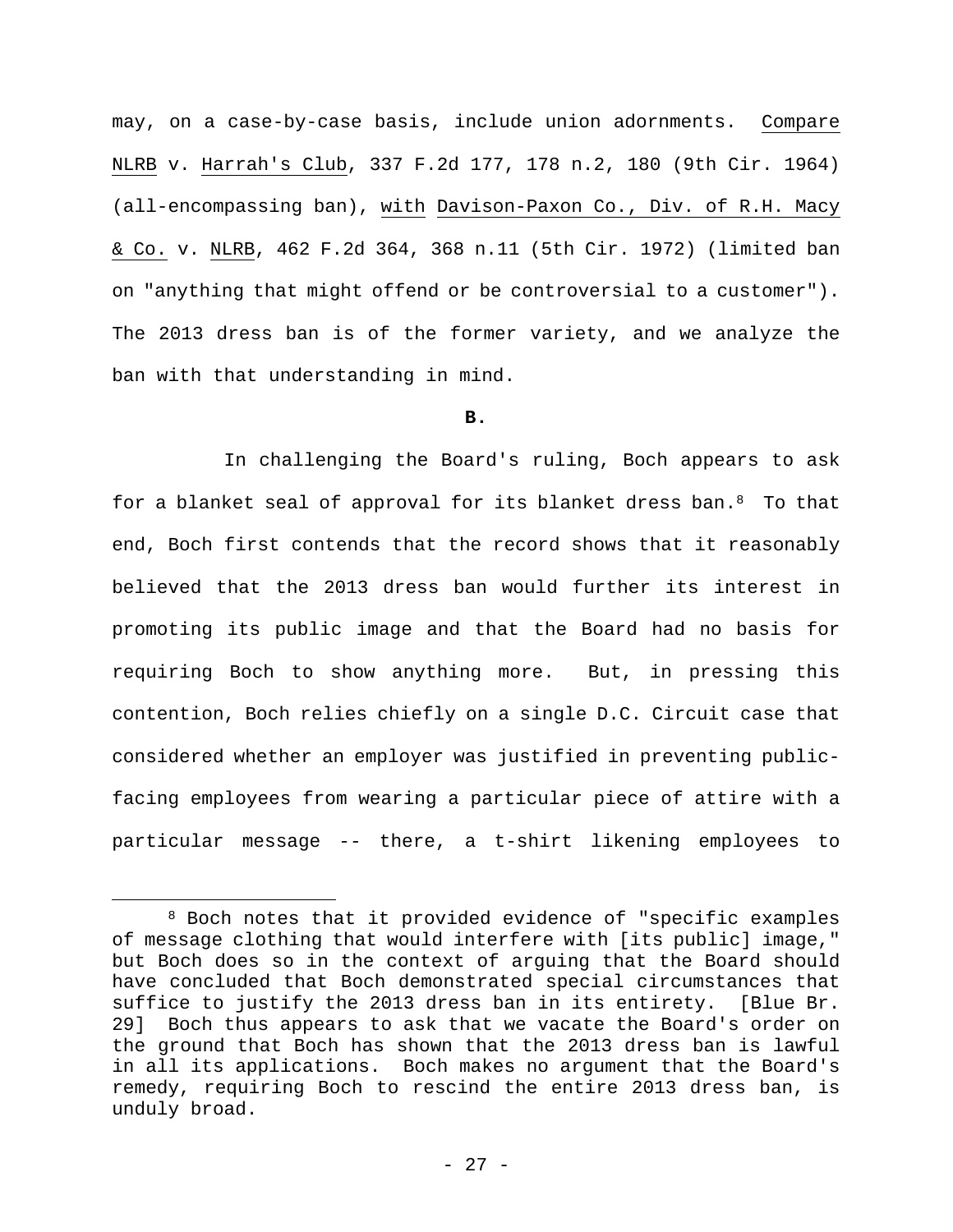prisoners. See So. New England Tel. Co. v. NLRB ("New England"), 793 F.3d 93, 96-97 (D.C. Cir. 2015) (invoking t-shirt's "straightforward" message and employer's consequently reasonable belief as to the impact of that message on customer relations). This case, by contrast, concerns a Board judgment about the propriety of an employer's general ban on pins, insignias, and message clothing.9

Nor do we find persuasive Boch's contention that it is no different from the employer in Starwood and thus that the Board was required by Starwood to rule other than it did. In Starwood, the Board found that a hotel employer demonstrated special circumstances to justify the employer's specific enforcement of its general ban on uniform adornments, which meant that the employer could lawfully prevent its uniformed employees from wearing a particular union button in public areas. See Starwood,

<sup>9</sup> The other cases Boch cites in connection with its contention that Boch's interest in its public image justifies the dress ban are similarly distinguishable. See Medco Health Solutions of Las Vegas, Inc. v. NLRB, 701 F.3d 710, 717-18 (D.C. Cir. 2012) (concluding that employer satisfied its burden of establishing special circumstances to justify ban on particular t-shirt mocking company program); Pathmark, 2004 WL 1531761, at \*3 (concluding that employer satisfied burden of establishing special circumstances to justify ban on attire bearing particular union logo, where logo "reasonably threatened" customer relationships by giving customers the impression that they were being cheated); In re Bell-Atlantic-Pennsylvania, Inc., 339 NLRB No. 1084, 2003 WL 22012216, at \*5 (2003) (concluding that employer satisfied burden of establishing special circumstances to justify ban on particular t-shirt "depicting employees as squashed and lying in a pool of blood").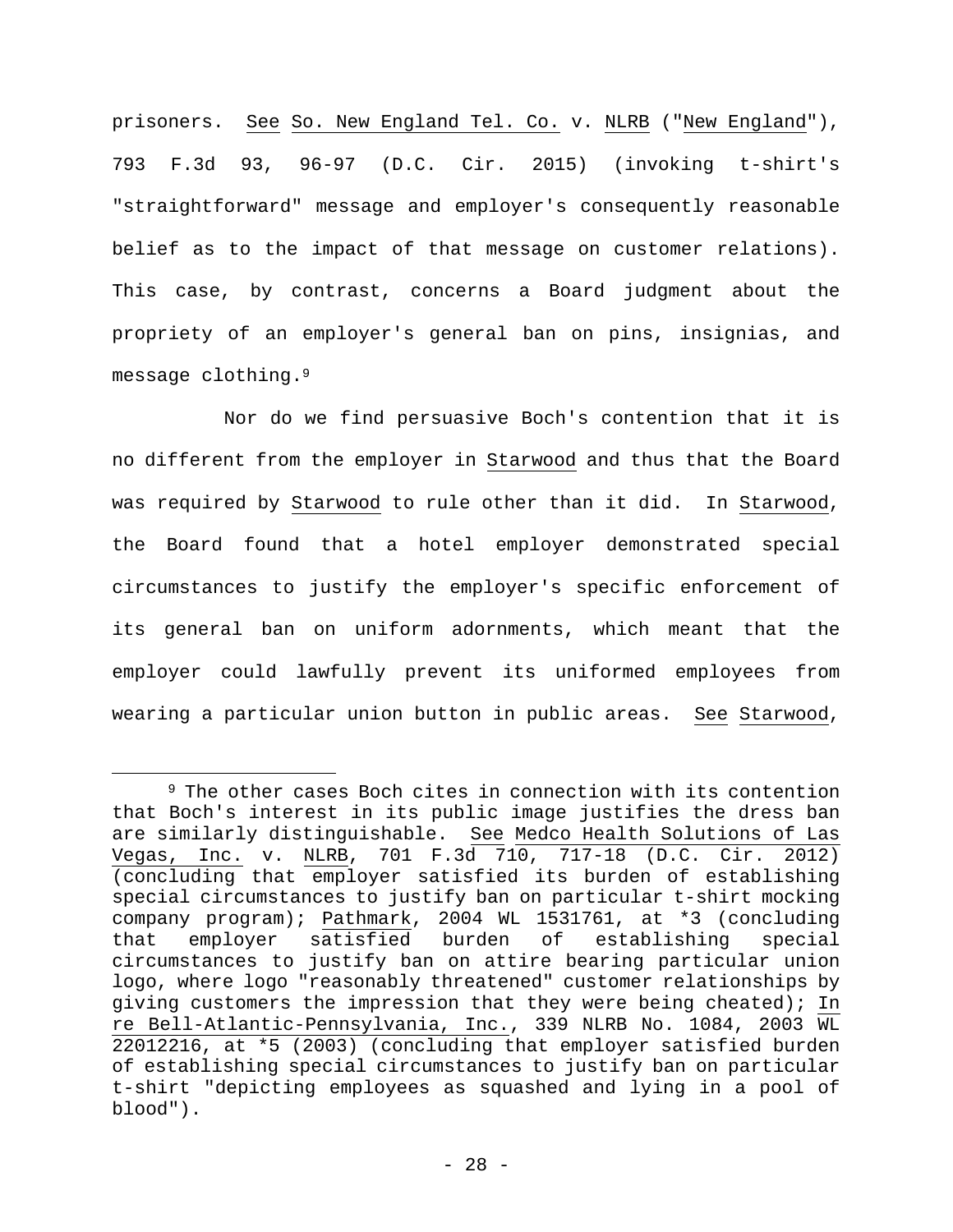2006 WL 2826434, at \*2-4. But, in so ruling, the Board did not simply conclude that the employer's general dress ban was lawful in all its applications, including the one at issue, because its imposition would advance (however marginally) the employer's interest in promoting its public image. See Starwood, 2006 WL 2826434, at \*2-4; see also Nordstrom, 1982 WL 23740, at \*6-7. The Board instead examined whether the restriction at issue was tailored to the employer's particular interest in promoting its public image. See Starwood, 2006 WL 2826434, at \*2-4 (concluding that uniformed employee's wearing of a particular union button in public areas "would have interfered with [hotel]'s use of a particular . . . uniform (professionally-designed all-black shirt, slacks, and apron) to create a special atmosphere for hotel customers"); see also Nordstrom, 264 NLRB No. 95, 1982 WL 23740, at \*6-7 (1982) (concluding that fashion company, which generally prohibited employees from wearing unfashionable dress, could not prohibit the wearing of a particular union button, as the button at issue was "not of a size and intrusiveness which unreasonably interferes" with the company's "long cultivated image of fashion" (emphasis added)).

This discerning approach accords with the Board's charge, which is to strike a balance between the employer's legitimate business interests and the statutorily protected workplace rights to organize. See Beth Israel Hosp. v. NLRB, 437

- 29 -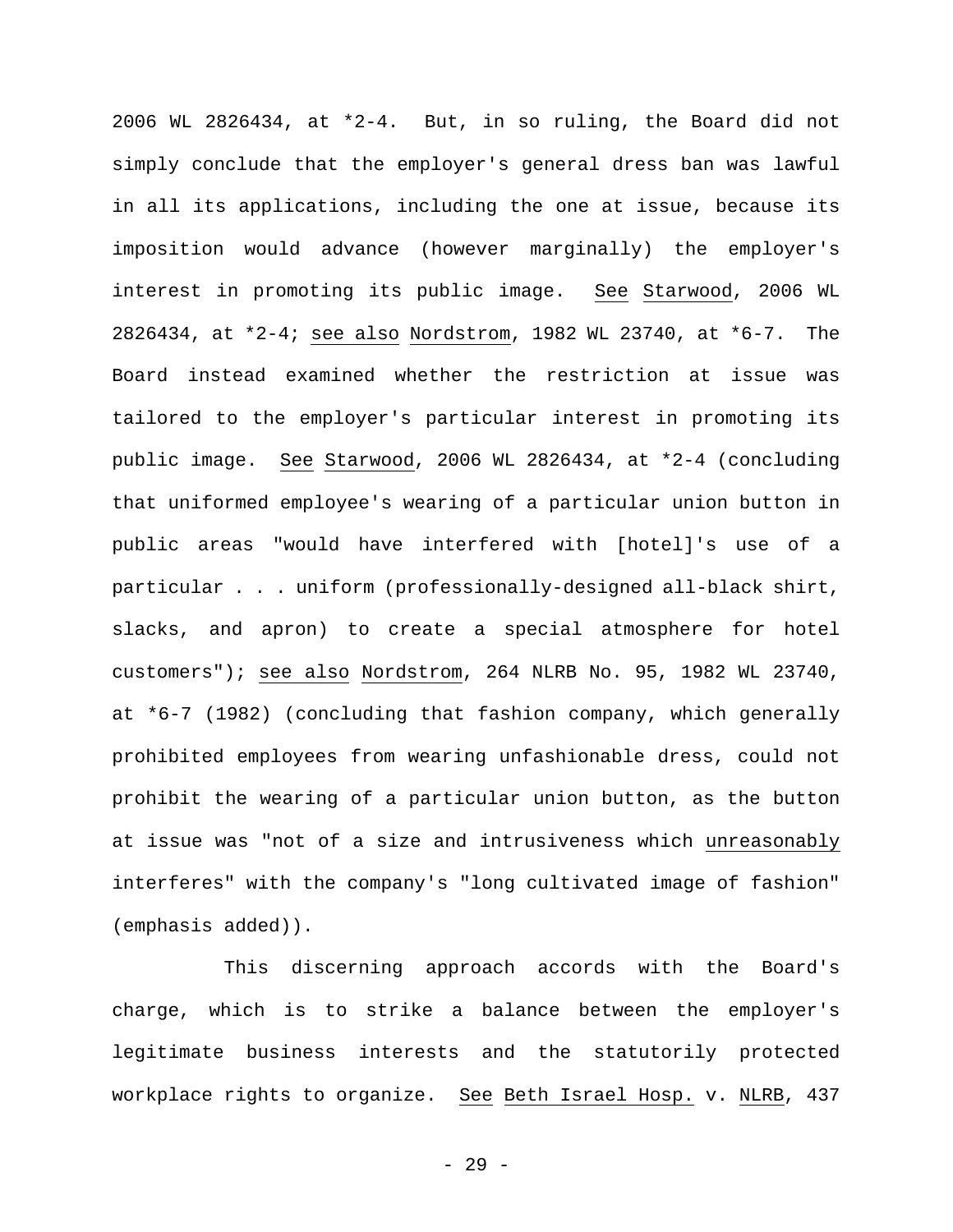U.S. 483, 504 (1978) (noting that "it is the Board upon whom the duty falls in the first instance to determine the relative strength of the conflicting interests [of employers and employees] and to balance their weight"). The Board thus may reasonably choose to require employers to show why a dress rule is tailored to stamp out those aspects of employee dress that would "unreasonably interfere" with the employer's public image. Starwood, 2006 WL 2826434, at \*3 (emphasis added).

Against that backdrop, the Board distinguished Starwood by explaining that the employer in that case provided evidence "demonstrat[ing] that its strict uniform policy was intended to create a specific and unique environment," while Boch provided no "comparable" evidence. Boch, 2015 WL 1956199, at \*2 n.6 (emphasis added).10 And the record backs up the Board's conclusion regarding the comparative weakness of Boch's showing.

In Starwood, the employer prohibited uniformed employees from wearing any adornments on their uniforms, "including

<sup>10</sup> The Board did also indicate that Starwood was distinguishable from the present case for the reason that Boch's attire was not unique in the dealership-specific sense (as opposed to in the company-specific sense), but we do not read the Board's decision to depend on that distinction, given the Board's independent grounds for rejecting Boch's reliance on Starwood. See Boch, 2015 WL 1956199, at \*2 n.6 (noting, in the context of describing the "narrow factual circumstances" that the Board found to justify the result in Starwood, that the employer in Starwood, unlike Boch, adhered to a "strict" uniform policy and "intended to create a specific and unique environment").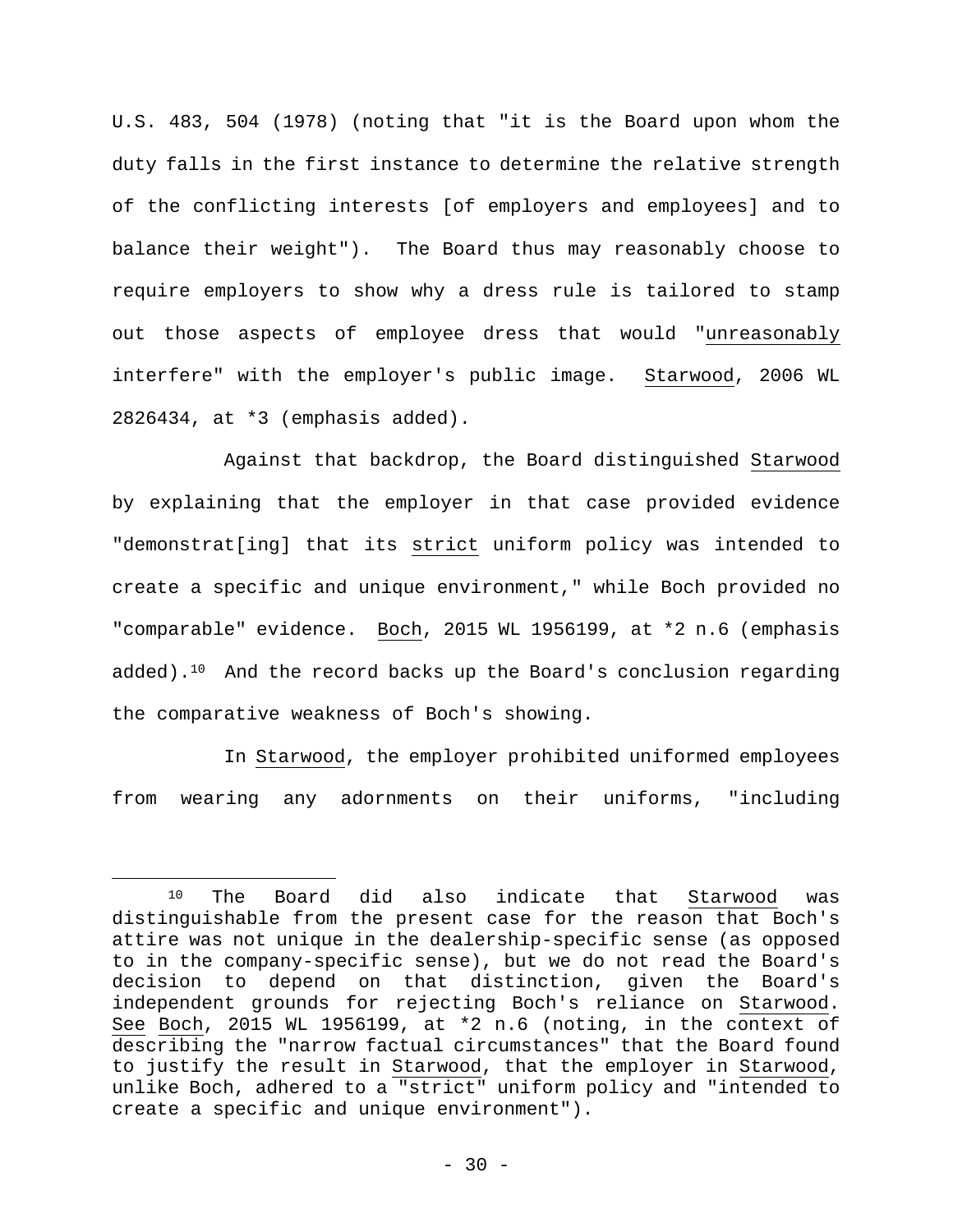sweatbands, scarves worn as belts, and professional association pins," except for a small, company pin that they were required to wear. Starwood, 2006 WL 2826434, at \*2. And the employer in Starwood sought thereby to "provid[e] an alternate hotel experience" and to cultivate a unique, fantasy-like ambiance. Id.

By contrast, the Board supportably found that the 2013 dress ban -- unlike the dress ban involved in Starwood, 2006 WL  $2826434$ , at  $*2-4$  -- applies both to employees who are required to wear uniforms (service advisors, service technicians) and to employees who are not required to wear uniforms (salespeople, finance and administrative staff).<sup>11</sup> The Board also supportably found that Boch did not provide evidence that its dress code "was intended to create a specific and unique environment," as Boch's aim was to cultivate a general, professional environment. Boch, 2015 WL 1956199, at \*2 n.6, \*3. In other words, the Board reasonably found that Boch was not comparable to the employer in Starwood because Boch was generally promoting professionalism and not something more distinctive and because Boch was willing to tolerate a fair amount more variation in dress as to the employees to whom the ban applies.

<sup>&</sup>lt;sup>11</sup> Boch does not challenge the Board's finding that the dress ban applies to finance and administrative staff. And these personnel are required only "to dress in a manner consistent with their level of responsibility and/or public contact" (that is, to wear business casual attire). [J.A. 250]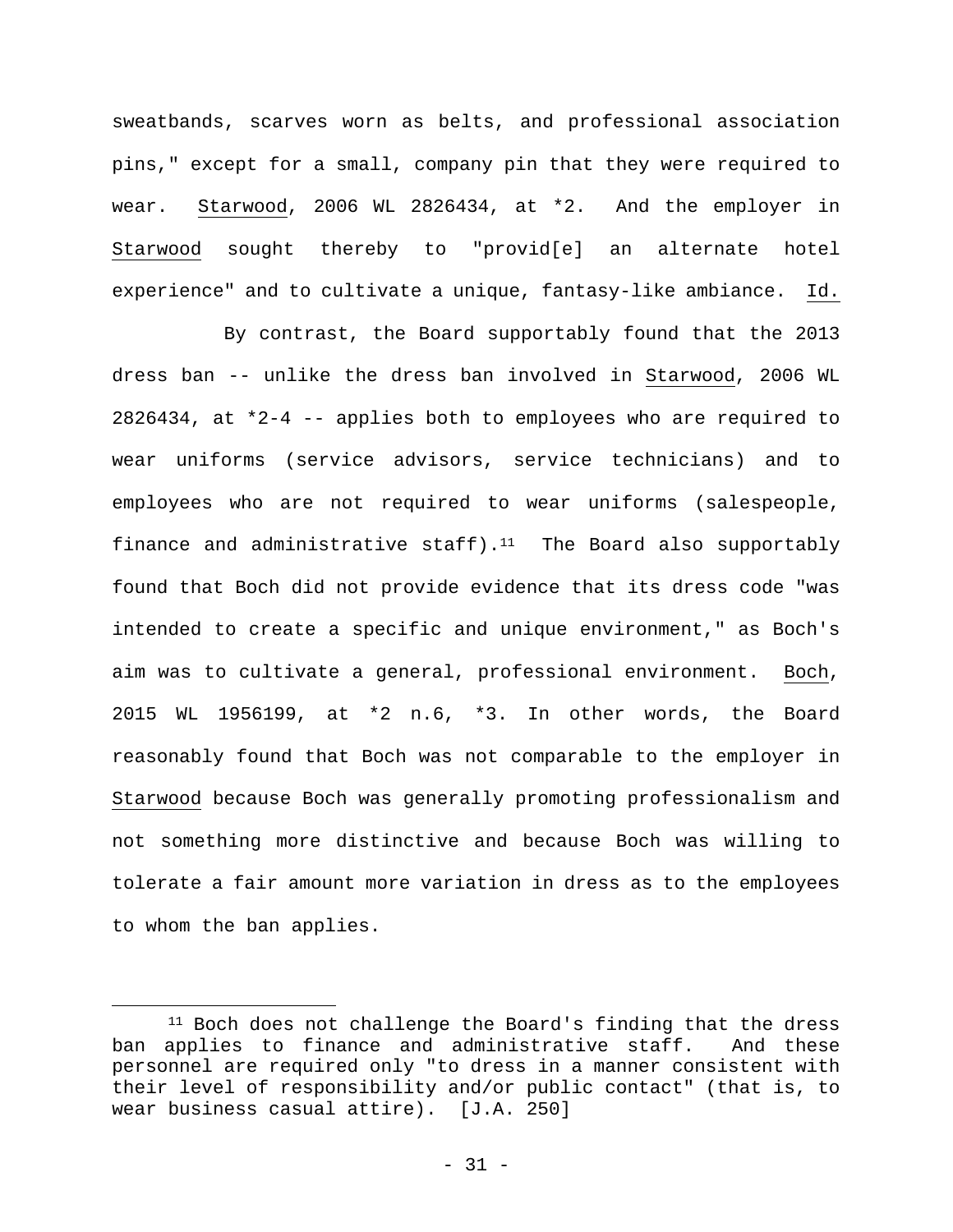In light of these findings, the Board acted neither arbitrarily nor capriciously -- much less in defiance of "common sense," as the dissent suggests, infra at 69 -- in holding that Starwood did not control the outcome here. As the Board reasonably concluded, Boch simply failed to explain why the additional increment of variation that might arise from non-uniformed employees' wearing a small and unobtrusive union pin (for example) would unreasonably interfere with the general professional environment Boch sought to create. See Beth Israel, 437 U.S. at 504 ("The Board [i]s, of course, free to draw an inference from the[] facts in light of its experience, the validity of which 'depends upon the rationality between what is proved and what is inferred.'") (quoting Republic Aviation Corp. v. NLRB, 324 U.S. 793, 805 (1945)); see also Nordstrom, Inc., 1982 WL 23740, at \*4 (noting as significant in cases of this nature "[t]he requirement of uniformity of dress and concomitant severe restriction on employee display of other personal adornment[s]" (emphasis  $added)$ .<sup>12</sup>

<sup>&</sup>lt;sup>12</sup> The same reasoning explains why we do not find persuasive Boch's reliance on the Sixth Circuit's decision in Burger King Co. v. NLRB, 725 F.2d 1053 (6th Cir. 1984). There, too, the employer appeared to have imposed an all-encompassing dress ban only on employees who were subject to a strict uniform policy as opposed to on employees who were subject only to a basic dress code. Id. at 1054-55. We note, in any event, that Burger King has since been called into doubt by the very circuit that promulgated that decision. Meijer, Inc. v. NLRB, 130 F.3d 1209, 1215 (6th Cir.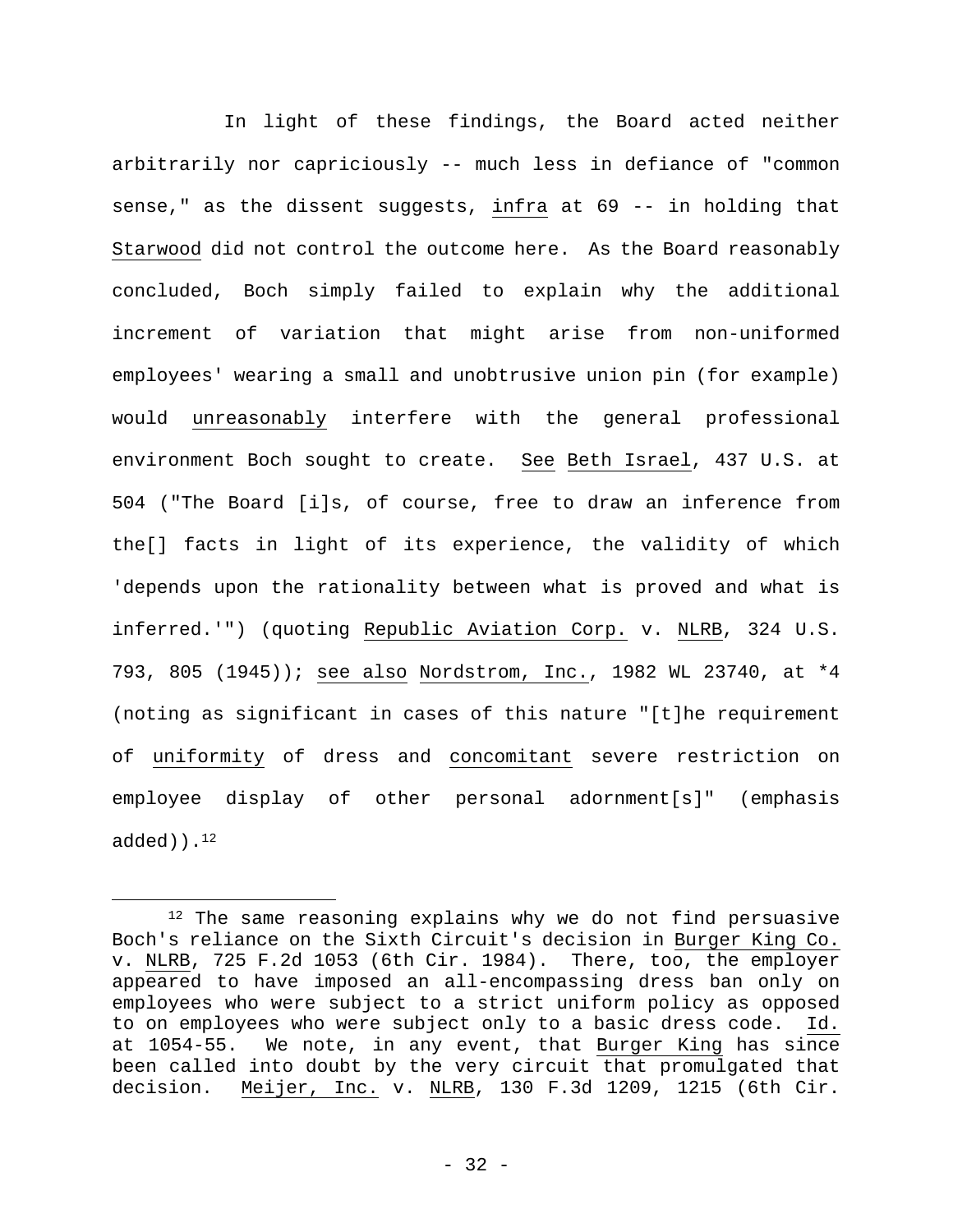In challenging that ruling, Boch makes no argument about why, in light of the workplace rights that employees presumptively enjoy, the Board's distinction between the facts of this case and those of Starwood is an unreasonable one to draw. After all, it stands to reason that the more distinctive the public image the employer seeks to cultivate, and the less variation in dress the employer permits in promoting that image, the more likely any deviation in employee dress will unreasonably interfere with the employer's promotion of that image. But, rather than explain why the distinguishing facts on which the Board relied are not relevant ones, Boch simply asserts, in conclusory fashion, that it is just like the employer in Starwood. Boch thus provides no basis for overturning the Board's ruling.13

<sup>1997) (</sup>noting that "not a single relevant opinion from our Circuit, subsequent to Burger King, has adopted that case's per se approach to [the special circumstances inquiry]"). NLRB v. Harrah's Club, which Boch also cites, is similarly distinguishable. See 337 F.2d at 178 n.2, 180 (noting that company was permitted to prohibit public-facing, uniformed employees from wearing adornments).

<sup>&</sup>lt;sup>13</sup> The dissent does attempt to do what Boch does not, by offering a variety of arguments about why the Board's differential treatment of Boch and the employer in Starwood is insufficiently respectful of Boch's legitimate business interests. But, in doing so, the dissent appears to give no weight to the competing concern that, absent such differential treatment, bans on protected activity that do not actually serve an employer's claimed legitimate business interests would be imposed. And since the Board is, in general, charged with bringing its expertise to bear on just such tradeoffs in workplace matters, we see no reason to address these newly presented arguments about how to make such tradeoffs, when Boch never presented them to the Board and when Boch failed to set forth those arguments in its petition to us.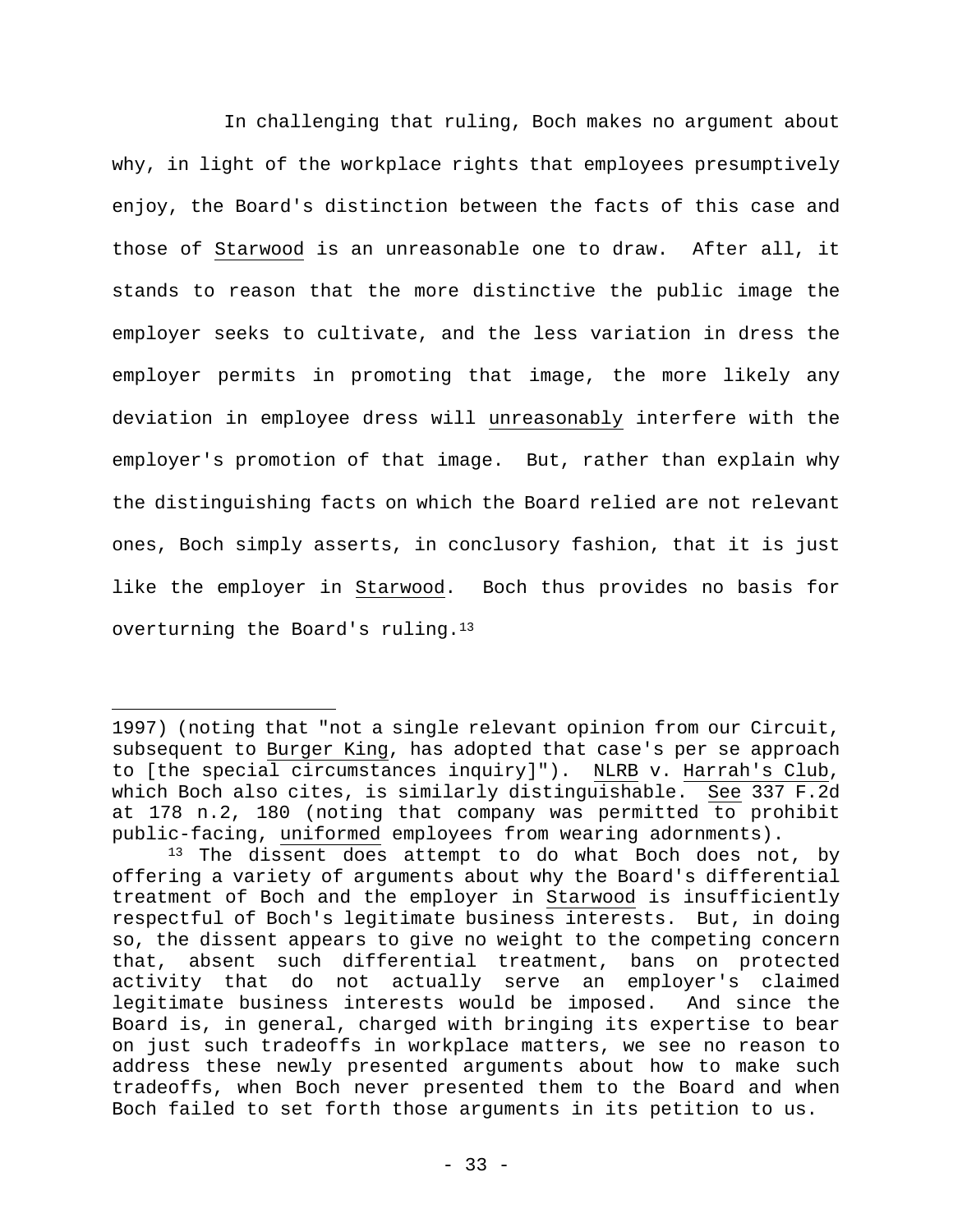To be sure, as Boch notes, Boch neither promulgated its dress ban in response to union activity nor enforced its dress ban in a discriminatory manner. [Blue Br. 28] But while the presence of these circumstances may constitute grounds for invalidating a dress ban, see Pay'n Save Corp. v. NLRB, 641 F.2d 697, 701 (9th Cir. 1981), it does not necessarily follow that the absence of these circumstances constitutes a ground for upholding a dress ban of this breadth. And Boch has not directed our attention to any Board precedent that supports such a proposition. Thus, the fact that Boch did not promulgate the dress ban in response to union activity and the fact that Boch has not enforced the ban in a discriminatory manner are not themselves facts that require the Board to uphold a ban of this breadth.

# **C.**

In sum, Boch does not explain why the facts on which the Board relied to distinguish this case from Starwood supply an arbitrary basis for the Board's ruling. See infra at 63-70. Nor has Boch directed our attention to any precedent in which the Board -- or any Circuit Court -- has held that an employer's general public image warrants the imposition of a dress ban of this breadth on non-uniformed employees. We thus cannot say the Board acted unreasonably in concluding that, in accordance with Board precedent, Boch failed to demonstrate special circumstances that suffice to justify this dress ban.

- 34 -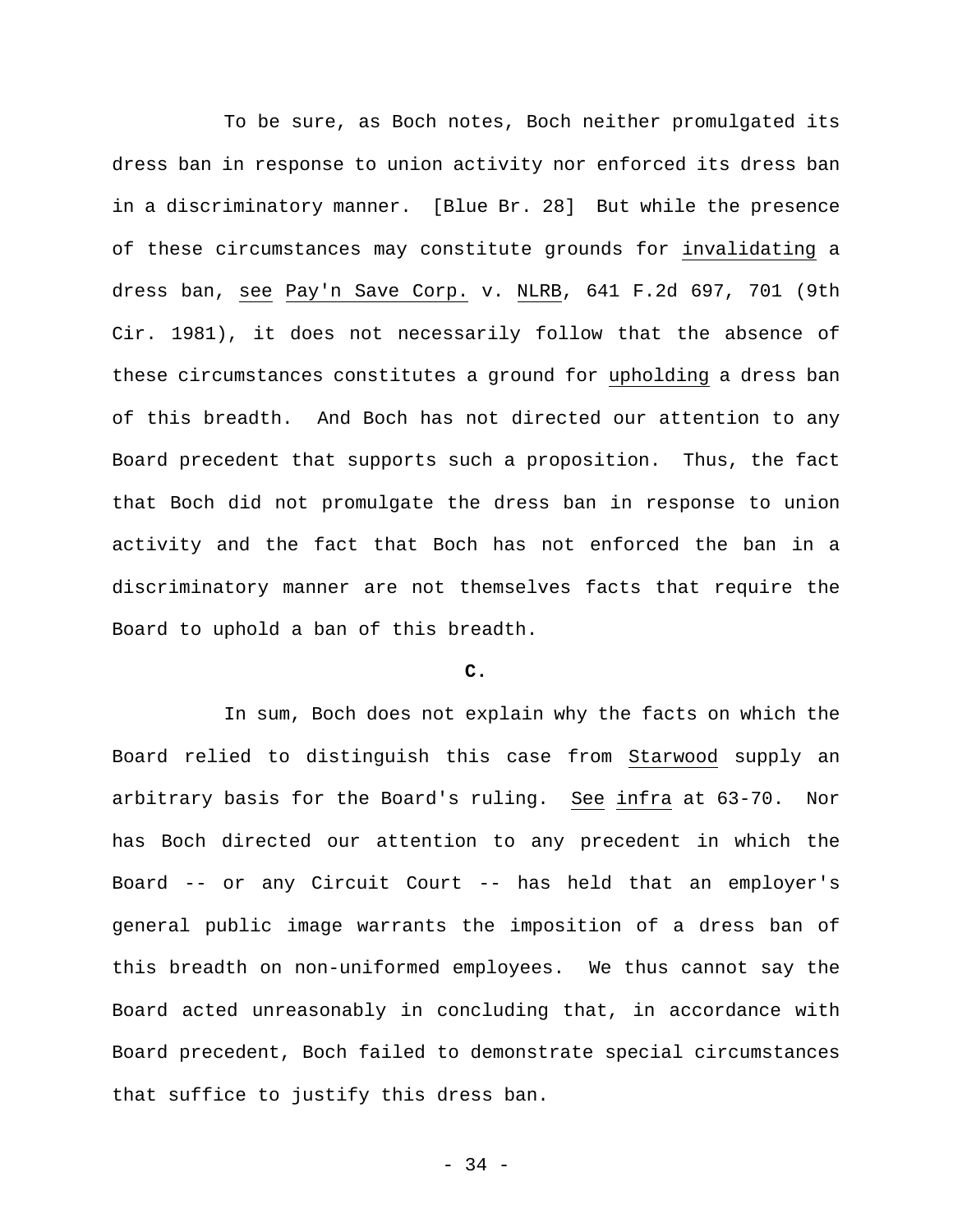That brings us to Boch's final contention: that its interests in promoting workplace safety and preventing damage to vehicles justified its outright ban on pins. The Board, departing from the ALJ, concluded that the ban on pins was not "narrowly tailored" to address those concerns because the ban applied to "employees who have contact with the public, regardless of whether they come into contact with [Boch's] vehicles," "no evidence support[ed] actual safety concerns related to pins worn by public facing employees," and "image . . . was [Boch's] justification for the entire [2013 dress ban], including its ban on pins." Boch, 2015 WL 1956199, at \*3. But here, too, we see no basis for rejecting the Board's ruling.

During the administrative proceedings, Boch expressed concern that an employee's pin could fall into an engine (assuming the employee is working under the hood of a car) and that an employee's pin could inadvertently damage the leather inside of a car or scratch the car's paint. [J.A. 115-17, 136, 139, 149, 159- 60] In that connection, Boch rightly notes that the absence of evidence that a risk has materialized does not necessarily mean that the risk is not a real one.

But the Board's ruling does not rest either on a rejection of the notion that cars and pins might not mix or an acceptance of the notion that an employer must show actual harm

**D.**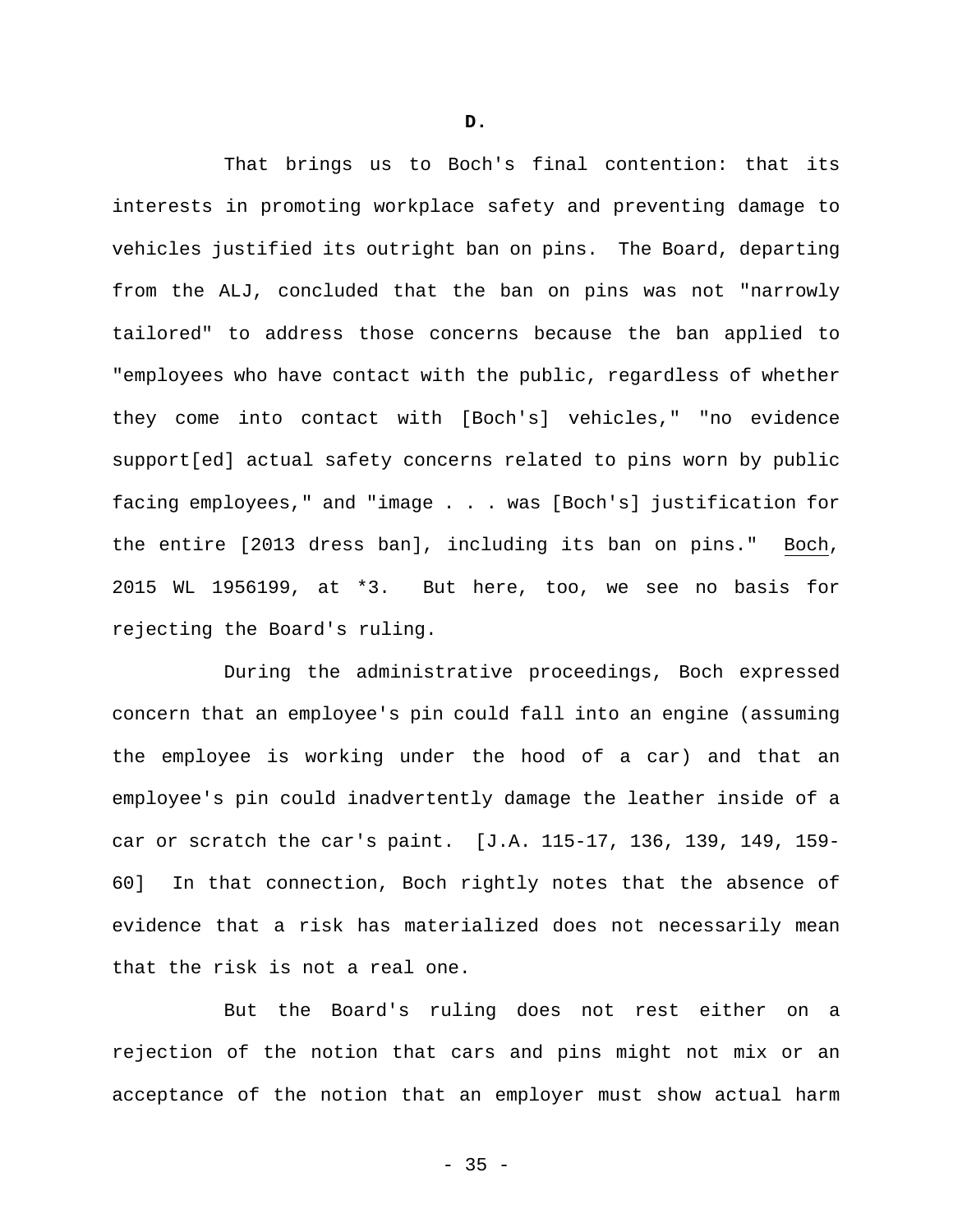from a risk to justify a measure designed to mitigate that risk. Rather, the Board came to the more limited, and adequately supported, conclusion that Boch's ban on pins was not narrowly tailored to address the safety and damage risks that Boch itself identified, insofar as the ban was neither crafted narrowly to target, nor was intended to target, Boch's claimed interests in workplace safety and preventing damage to vehicles.

The Board found that the 2013 dress ban "applies to employees who do not typically have contact with vehicles (e.g., finance and administrative personnel)." The Board also found that the ban applies to employees "during their performance of tasks that do not require vehicle contact." Id. Boch does not squarely challenge these findings. Rather, Boch contends that the record does not preclude the possibility that such persons may in fact interact with vehicles in a way that would raise safety and damage concerns. But the burden was on Boch to prove that special circumstances justified the scope of the ban, and it was thus incumbent on Boch to explain why a ban that applied as broadly as the Board found this one to apply was warranted.

For that reason, the key fact about the record is that it does not contain evidence that makes unreasonable the Board's conclusion that a more tailored restriction on pins -- either with respect to the employees subject to the restriction, the times when the restriction would apply, or both -- would have adequately

 $-36 -$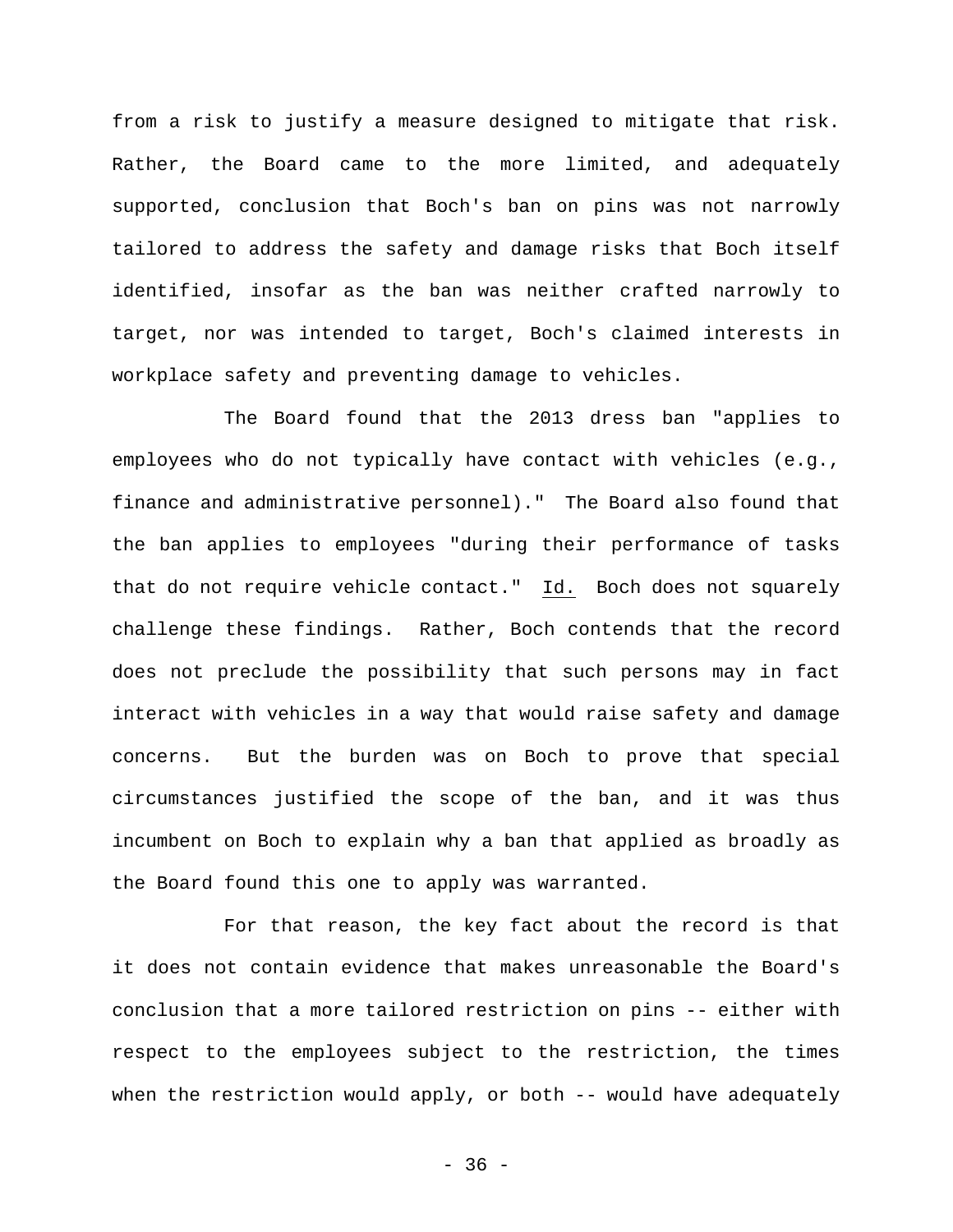served Boch's claimed interests in safety and damage prevention. In fact, consistent with the Board's conclusion that Boch had not met its burden of showing that the ban was adequately tailored to the interests Boch claimed that the ban served, the Board supportably found that the safety and damage prevention rationales for the sweeping ban on pins were "post hoc invention[s]."14 Boch, 2015 WL 1956199, at \*3 n.7; see also In re E & L Transp., 331 NLRB No. 83, 2000 WL 972084, at \*1 (2000) (concluding that employer's purported interests in promoting safety and preventing damage could not justify dress ban, where employer imposed rule for retaliatory reasons and not for the reasons cited). [J.A. 207]

In that regard, the record shows that the 2010 version of the ban permitted employees to wear company-provided pins and appeared under the auspices of Boch's "Dress Code and Personal Hygiene Policy." The stated purpose of that policy, however, had nothing to do with safety or preventing vehicle damage; rather, the purpose was "to ensure that employee dress and personal hygiene [we]re consistent with their job function and the Company's

<sup>14</sup> The Board also noted, as "addition[al]" support for its conclusion that Boch's image served as the real driving force for the dress ban, that the "Safety" sections of the 2010 and 2013 handbooks did not reference the dress ban. Boch, 2015 WL 1956199, at \*3 n.7. Boch notes that the "Safety" sections "d[id] not purport to be [] exhaustive account[s] of [Boch]'s various safety provisions," [Blue Br. 36] but, even so, the Board did not act unreasonably in invoking that fact as added support for its conclusion that Boch's purpose in enacting the ban on pins was to advance its image interest and not its safety interest.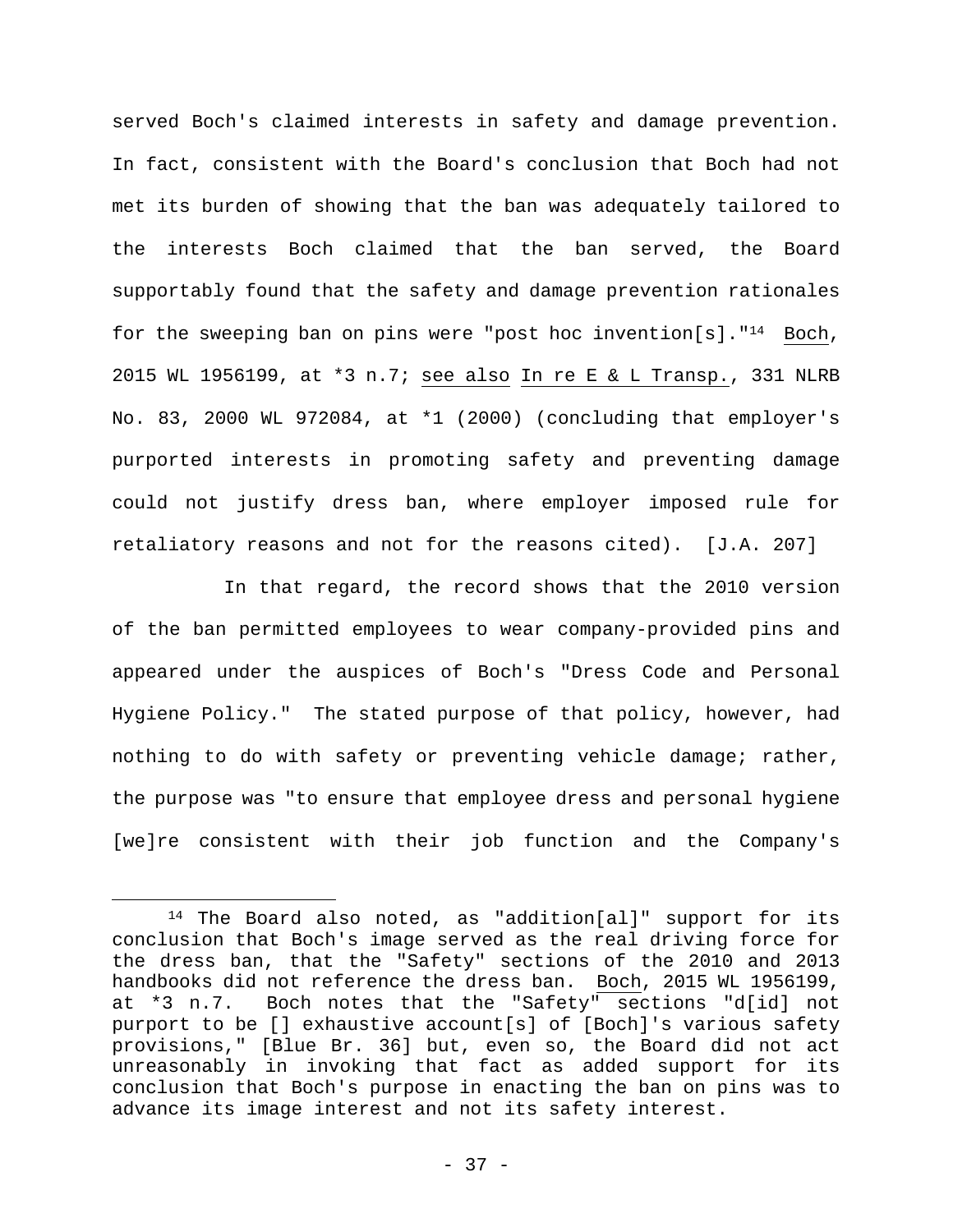interest in presenting a professional image to the public." [J.A. 207]

Moreover, the record shows that Boch, after consulting with the Board, revised the ban by prohibiting the wearing of all pins (including company-provided ones), because Boch did not want to appear to be sanctioning only company-sponsored messages. [J.A. 104-05] In doing so, however, Boch retained all other aspects of the ban, including the ban's placement in the dress code section of the revised handbook, which section set forth the same imagedriven purpose as the prior handbook. [J.A. 251]

Thus, the record provides scant basis for concluding, as Boch contends, that a ban on pins of this breadth was needed, either for reasons of safety or for reasons of preventing damage to vehicles. Rather, the uncontroverted record shows only that the ban applies to some categories of employees who would not seem to interact with vehicles with any frequency, that until recently Boch allowed all of its employees to wear company-provided pins, and that Boch apparently changed the scope of the ban on pins for reasons unrelated to safety and damage prevention.15

<sup>&</sup>lt;sup>15</sup> The Board and Circuit precedents Boch cites in support of its position regarding the ban on pins each involved very different facts, as the employer in those cases imposed less sweeping restrictions. See, e.g., Albis Plastics & United Steelworkers of Amer., District #12, AFL-CIO, CLC, 335 NLRB No. 74, 2001 WL<br>1203209, at \*4 (2001) (concluding that company's ban on 1203209, at \*4 (2001) (concluding that company's ban on unauthorized stickers on employees' hardhats was warranted, where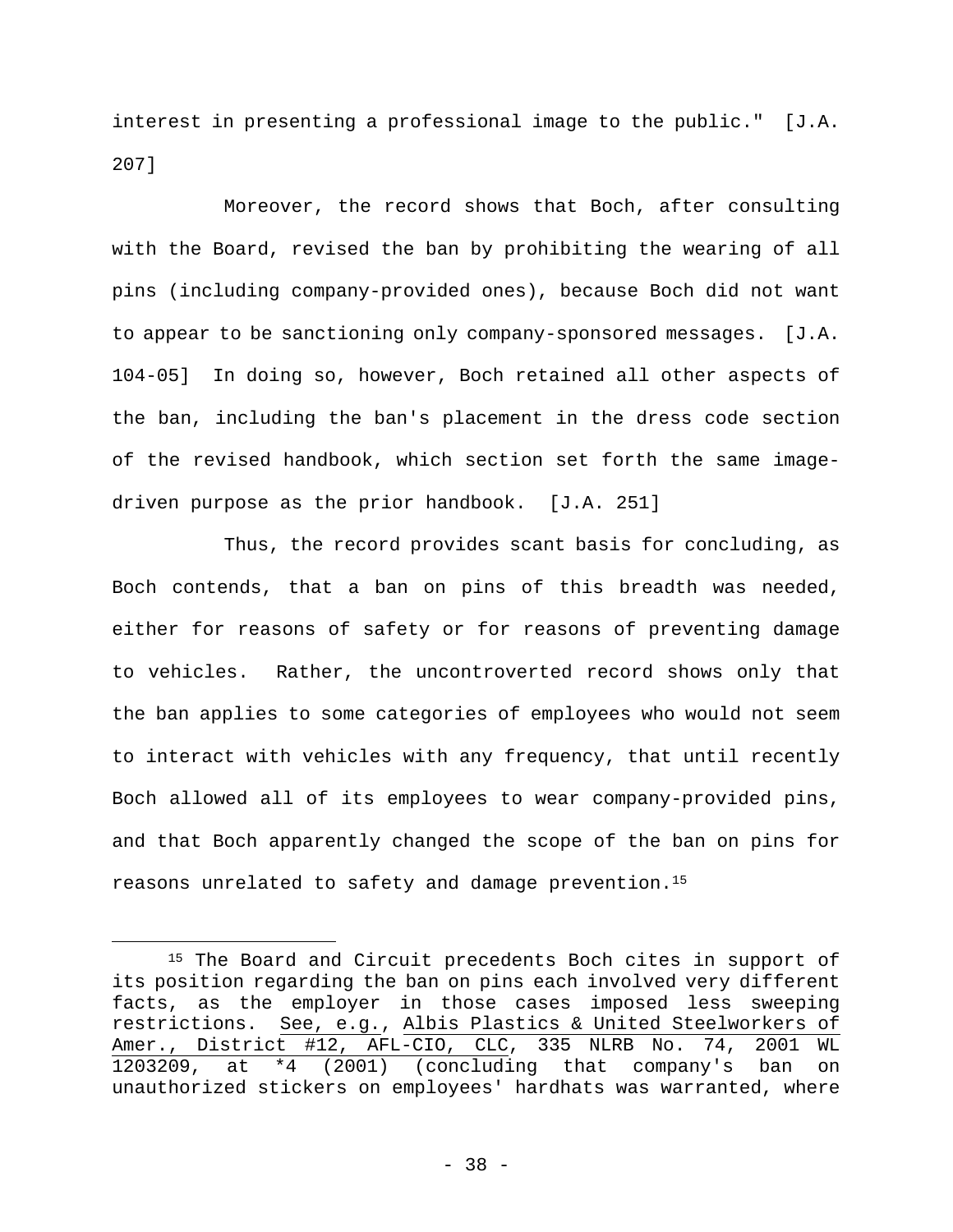For the reasons given, we **grant** the Board's petition for enforcement and we **deny** Boch's petition for review.

**-Concurring and Dissenting Opinion Follows-** 

evidence showed that unauthorized stickers would reduce the visibility of the hardhat itself or interfere with the visibility of authorized stickers containing important safety information); Va. Elec. & Power Co. v. NLRB, 703 F.2d 79, 81-84 (4th Cir. 1983) (concluding that employer did not violate NLRA simply by expressing preference that employee not wear a "large, brightly colored, and potentially provocative button" in a public lobby, in light of the potential for public conflict between competing unions).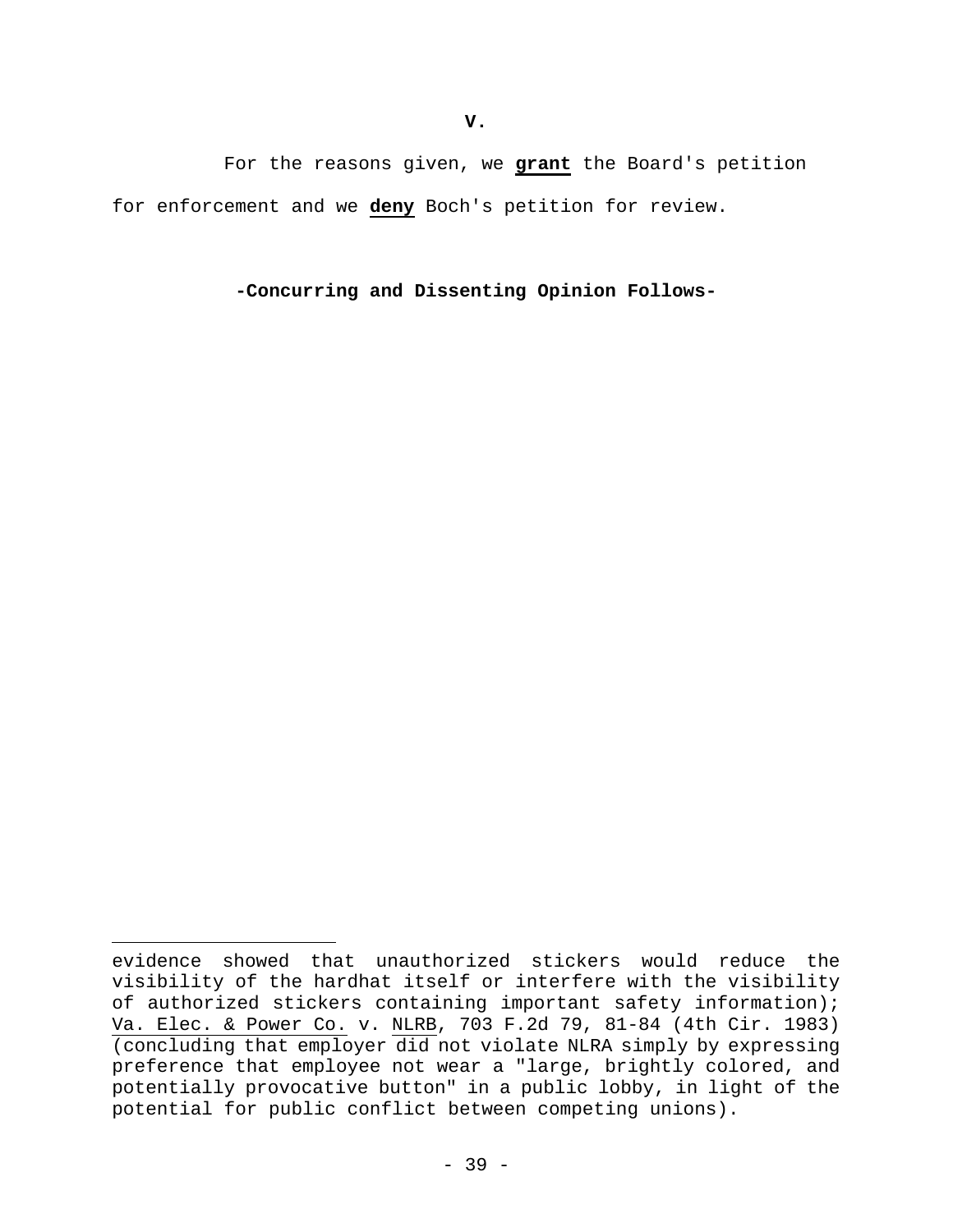**STAHL**, **Circuit Judge, Concurring in part and dissenting in part**. In this case, a newly certified union alleged that some of Boch's 2010 workplace policies were too broad, such that employees might believe their labor rights were restrained. Boch began discussions with the union over possible revisions to the policies, but, within the year, employees filed a petition to decertify the union. Boch turned discussions to the Board's regional office to ensure that its policies complied with federal law. Before discussions were complete, the Board issued a formal complaint based on the union's charge. Nonetheless, Boch continued to work hand-in-hand with the Board's regional office to address its concerns and soon issued a revised set of workplace policies. Despite these efforts--and the Board's purported aim of working with employers to remedy violations--the Board maintained the breadth of its complaint and argued that Boch had failed to repudiate its 2010 policies.

With respect to the allegedly violative policies contained in Boch's 2010 employee handbook, I concur in the result but write separately to make clear that my concurrence is limited to the narrow evidentiary record and legal arguments before us. With respect to the majority's decision regarding Boch's "dress ban" (or, what most of us might simply call a "dress code"), however, I dissent because I believe that Boch has demonstrated "special circumstances" warranting its policy.

 $- 40 -$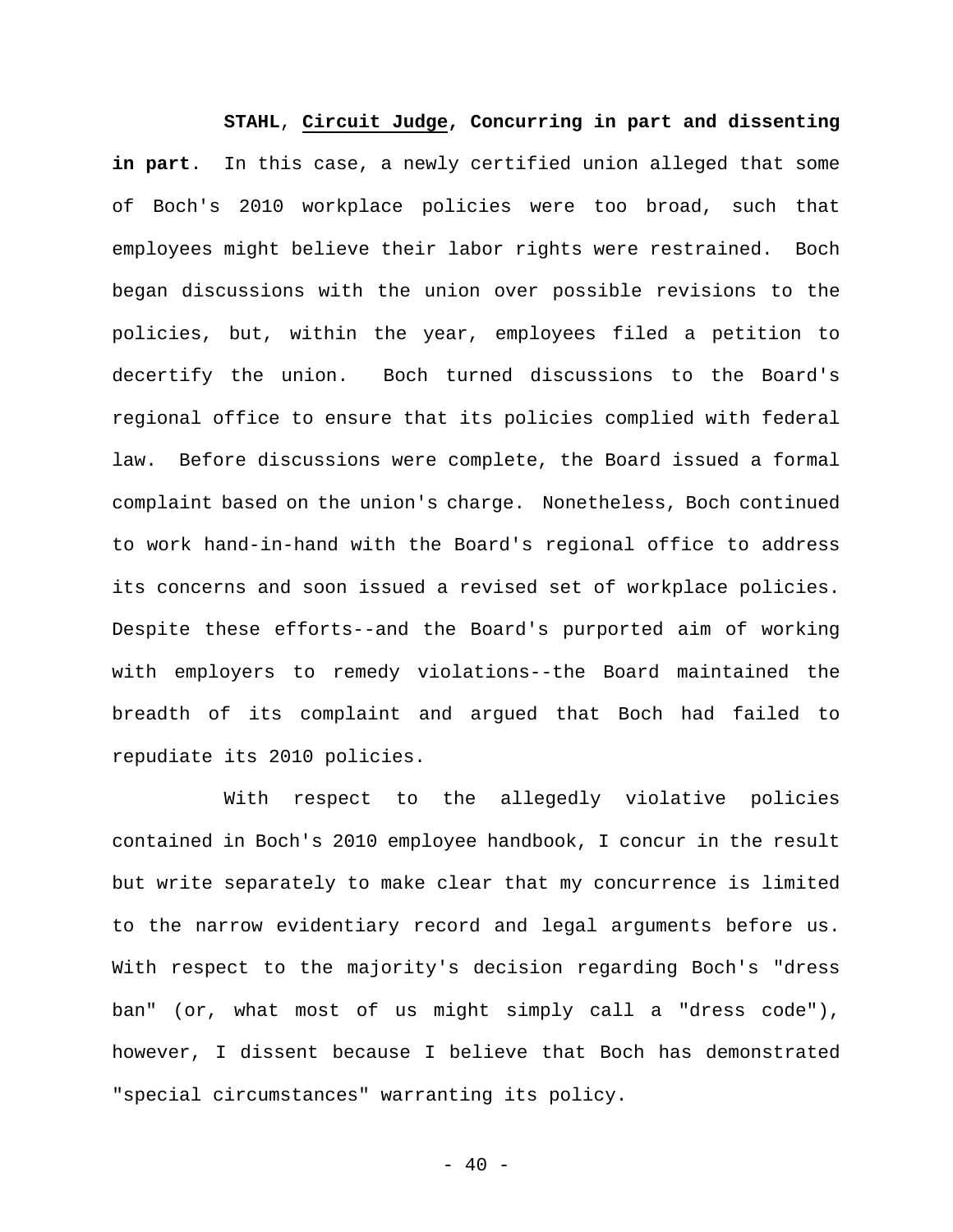As the majority points out, Boch did not challenge the Board's ruling that the 2010 policy provisions at issue were unlawful when imposed. Ante, at 11. Instead, Boch contends that it adequately "repudiated" the alleged violations by issuing the revised 2013 handbook. I agree with the majority that, based on the evidentiary record and legal arguments before us, Boch has failed to show that the Board erred in rejecting this argument.

In order for an employer's repudiation of prior conduct to be effective, the repudiation "must be 'timely,' 'unambiguous,' 'specific in nature to the coercive conduct,' and 'free from other proscribed illegal conduct.'" Passavant Mem'l Area Hosp., 237 NLRB 138, 138 (1978). The Board also examines whether the employer has provided "assurances" to employees that there will not be future interferences with their rights. Id. at 138-39.

Boch cites cases wherein repudiation was held to be effective despite various Passavant factors only being implicitly and/or partially satisfied. See In River's Bend Health & Rehabilitation Serv. ("River's Bend"), 350 NLRB 184, 184, 193 (2007) (holding repudiation effective where employer posted memorandum implicitly conceding violation and implicitly providing assurances against future violations); Broyhill Co., 260 NLRB 1366, 1366-67 (1982) (holding repudiation effective where employer posted notice sufficiently disavowing violation and including "we

**I.**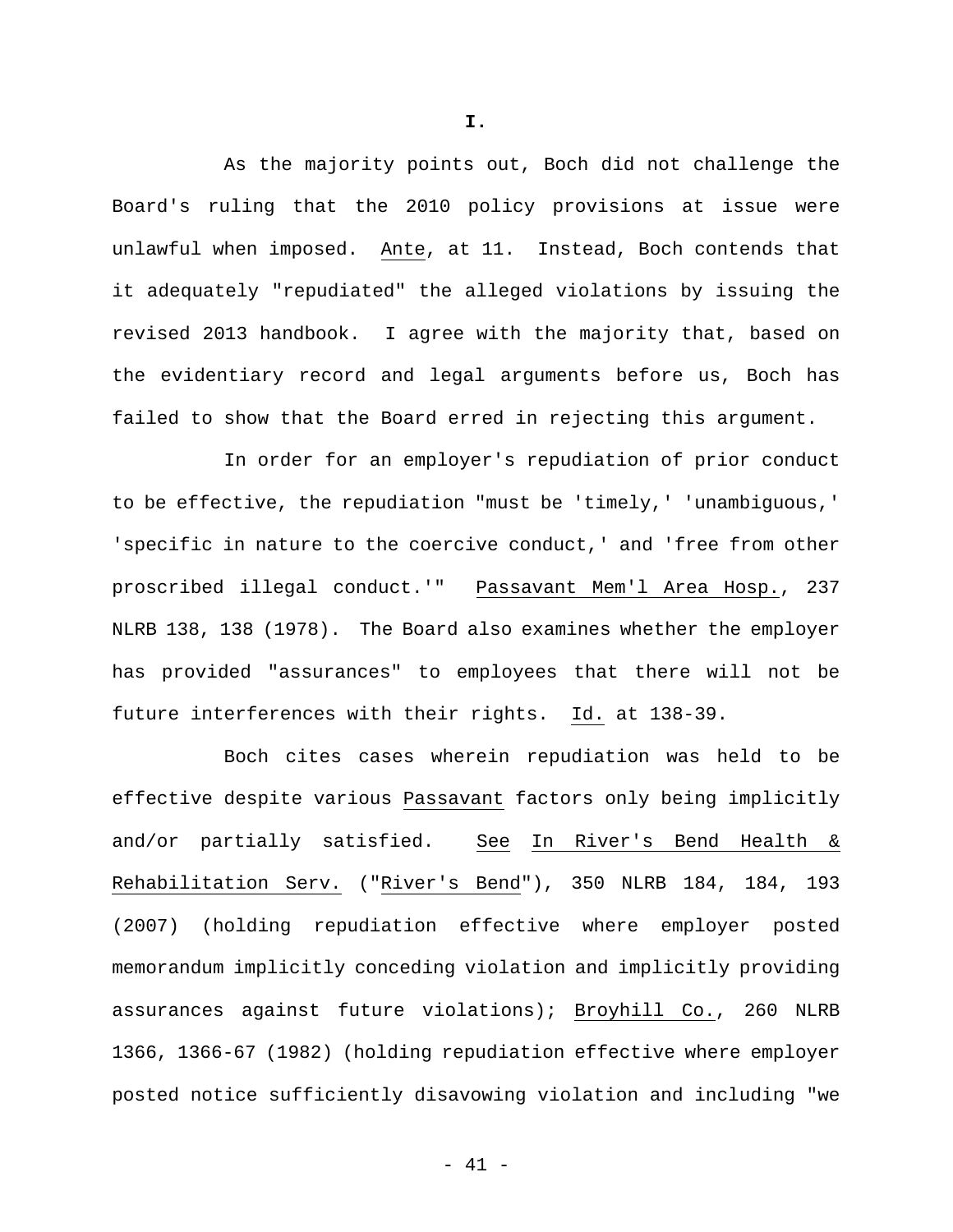will not" language that is traditionally employed in Board notices). But, as the majority points out, these cases miss the mark. There is a difference between arguing that you have implicitly satisfied individual Passavant factors and arguing that the mere cessation of an ongoing violation constitutes an "implicit" repudiation. Such an interpretation would make the very concept of repudiation meaningless. Because Boch did not even advise its employees that some of its 2010 policies "may have been" overly broad, ante, at 16, I agree that the Board did not err in finding a lack of adequate repudiation.<sup>16</sup>

<sup>16</sup> Member Johnson's warning that the Passavant factors should not be applied with "hyper-technical precision" is well taken nonetheless. Boch Imports, Inc., 362 NLRB No. 83, 2015 WL 1956199, at \*6 (Apr. 30, 2015) (Johnson, dissenting). "[W]hat an employer must do to cure a violation may depend on the nature of the violation." River's Bend, 350 NLRB at 193. This is because proportionality avoids punishing cooperation. Otherwise, a company facing a dubious complaint over a somewhat-vague policy would have to (1) declare a violation in stark terms (which would damage the company's reputation but provide little extra benefit or notice to employees), or (2) stand on the contested policy (which would vindicate the company but frustrate the purposes of the Act). The resources of the Board and the business alike are squandered in such situations.

Taxpayer funds are likewise misspent when the Board fails to advise a cooperating employer that litigation can be avoided through repudiation. Boch fully cooperated in the revision of its policies and was understandably surprised when the Board doggedly pursued liability nonetheless. It is true that Boch "did not reach an agreement with the Board" regarding repudiation, ante, at 23, but it appears that the Board did not even raise this issue until the final throes of litigation. If the Board actually values cooperation, there is little reason to litigate an expired policy without first simply asking the employer to post a repudiation notice. Only in the rarified air of appellate review could this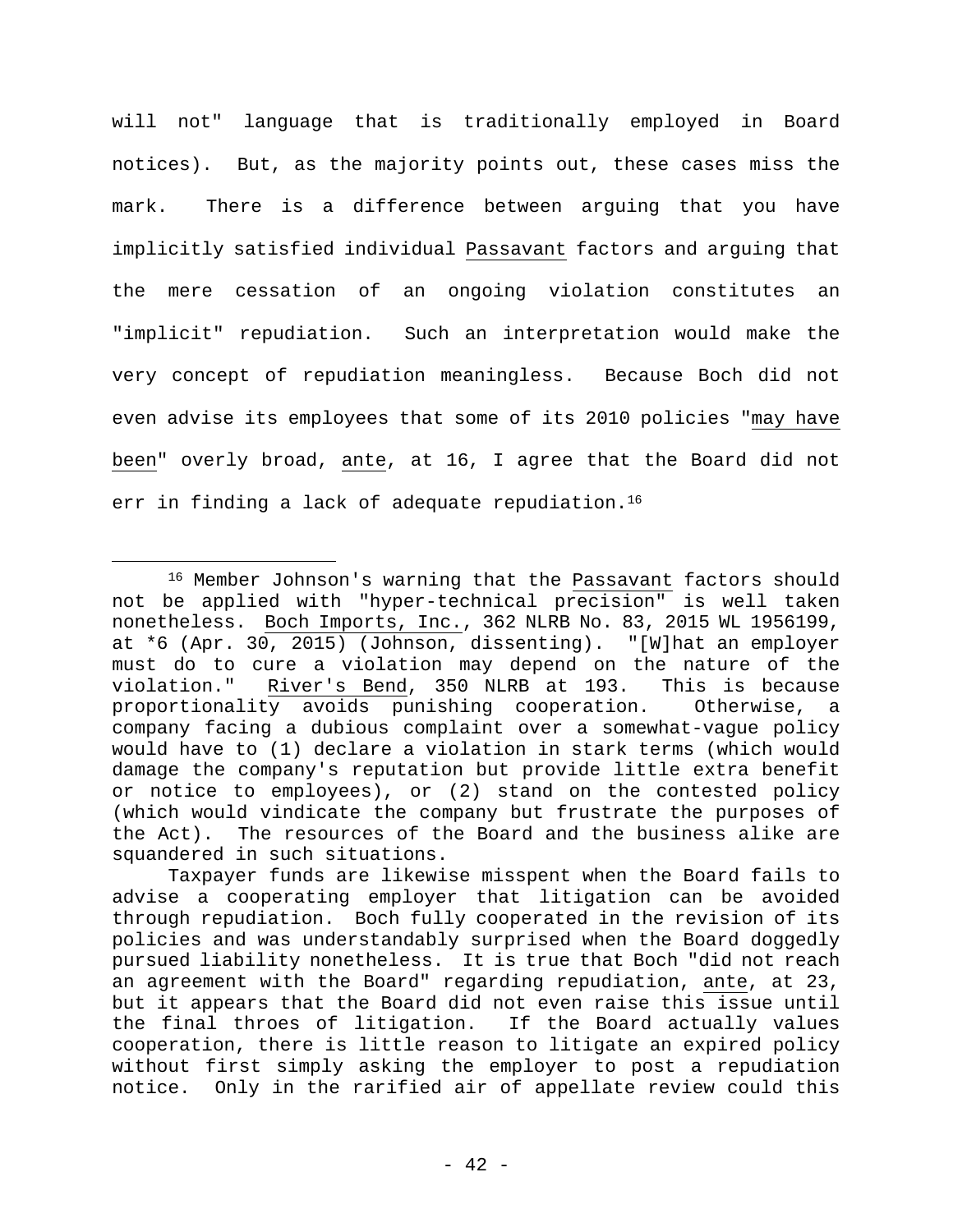I write separately to emphasize that my concurrence is limited to the narrow factual record and legal arguments in the parties' petitions. From what we have before us, the record appears to have been improperly truncated. As Boch rightly points out, and the majority acknowledges, the ALJ seemed to remove the challenges to the 2010 policies from the table altogether during an initial hearing on the complaint. Ante, at 6. After evidence had been heard, the Board, in its briefing to the ALJ, resuscitated its challenges to the 2010 policies. Ante, at 6. Without giving Boch an opportunity to add to the record, the ALJ found that "[a]lthough I originally agreed with counsel for the Respondent that it would not effectuate the policies of the Act to spend time on these allegations which had already been remedied, a careful examination of the Board's cases, convinces me that my initial impression was incorrect." Boch Imports, Inc. ("Boch Imports"), 362 NLRB No. 83, 2015 WL 1956199, at \*8 (Apr. 30, 2015).

Boch argues, quite persuasively, that it was lulled by the ALJ into not presenting evidence of repudiation and that we should remand to the Board and permit Boch the opportunity to develop the record. Unfortunately, this argument was not made below and has been raised for the first time to us in Boch's

argument be deemed, as my colleagues put it, a "non sequitur." Ante, at 24.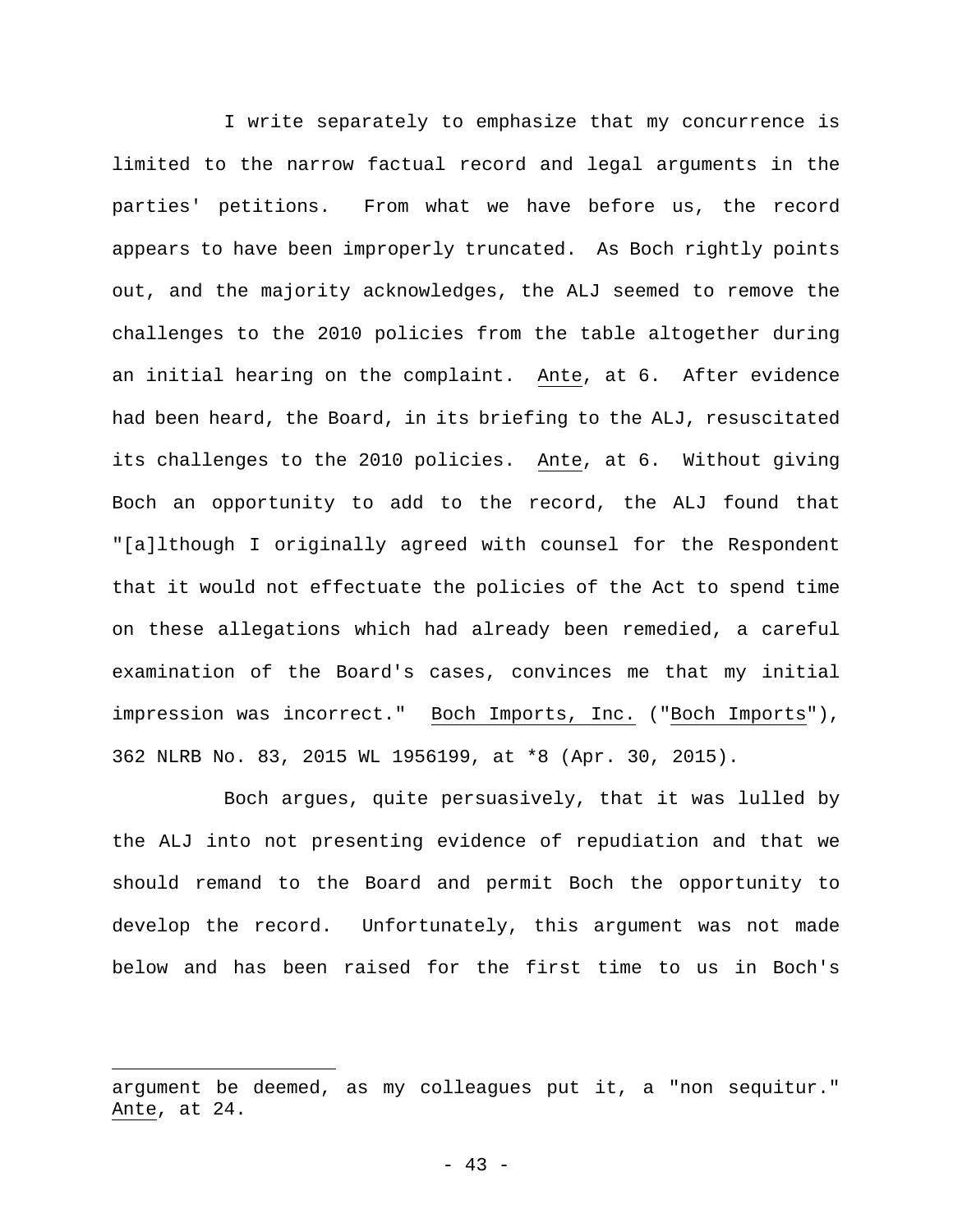petition. As such, it is not properly before us and we must work with the factual record as its stands. Ante, at 17-18 n.4.

Apart from Boch's failure to preserve an opportunity to develop the record, it also failed to preserve a challenge to the underlying premise of liability. Section 7 of the Act, 29 U.S.C. § 157, guarantees employees "the right to self-organization, to form, join, or assist labor organizations, to bargain collectively through representatives of their own choosing, and to engage in other concerted activities for the purpose of collective bargaining or other mutual aid or protection." Section  $8(a)(1)$  of the Act, 29 U.S.C. § 158(a)(1), in turn, makes it an unfair labor practice for an employer "to interfere with, restrain, or coerce employees in the exercise of the rights guaranteed in [Section 7]."

In examining workplace rules, the Board first determines whether the rule explicitly restricts activity protected by Section 7. Martin Luther Mem'l Home, Inc. ("Martin Luther"), 343 NLRB 646, 646 (2004). If it does, the rule is unlawful. Id. If the rule does not, however, then there is only a violation if  $(1)$ employees would reasonably construe the language to prohibit Section 7 activity; (2) the rule was promulgated in response to union activity; or (3) the rule has been applied to restrict the exercise of Section 7 rights." Id. at 647. In evaluating the challenged rule, the Board must give the rule a reasonable reading,

- 44 -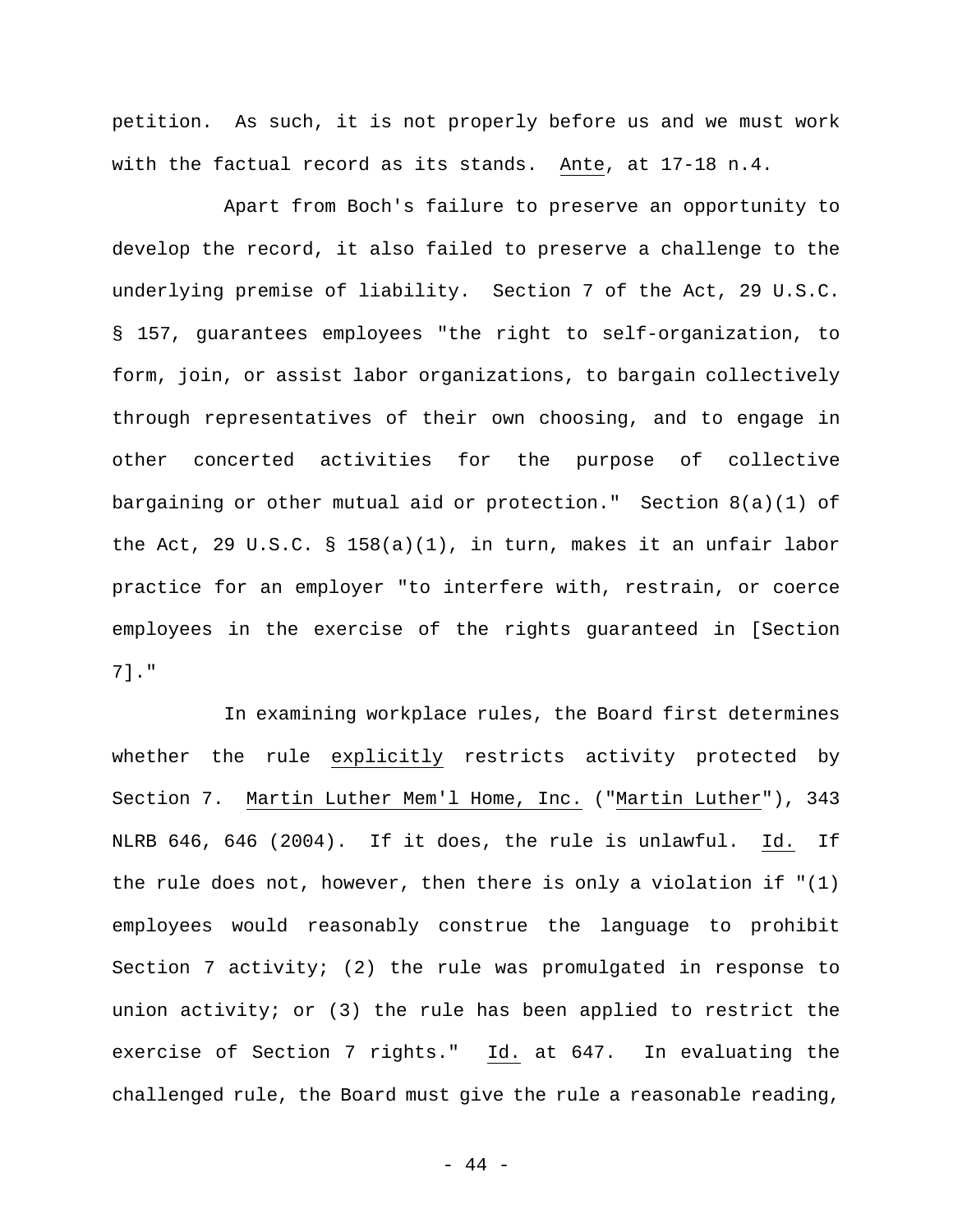must refrain from reading particular phrases in isolation, and must not presume improper interference with employee rights. Id. at 646.

 The ALJ in this case acknowledged that the rules at issue did not explicitly restrict Section 7 activity, were not promulgated in response to union activity, and had not been applied to restrict the exercise of Section 7 rights. Boch Imports, 2015 WL 1956199, at \*8. As such, the ALJ rightly recognized that the policies would only violate Section 8(a)(1) if employees would reasonably construe them as prohibiting Section 7 activity. Id. The ALJ then purported to apply that law to the 2010 policies.

But here, the ALJ misstepped and inexplicably abandoned the proper legal standard in the process of attempting to apply it. For example, the ALJ found that particular aspects of Boch's confidential and proprietary information rule "could lead an employee to believe that his ability to discuss his terms and conditions of employment with fellow employees, the media or a union were limited." Id. (emphasis added). Similarly, the ALJ found that "the provision prohibiting any activity which could harm the image or reputation of the company is clearly susceptible of being understood to limit employees in their right to engage in a strike, work stoppage or similar forms of concerted activities." Id. (emphasis added).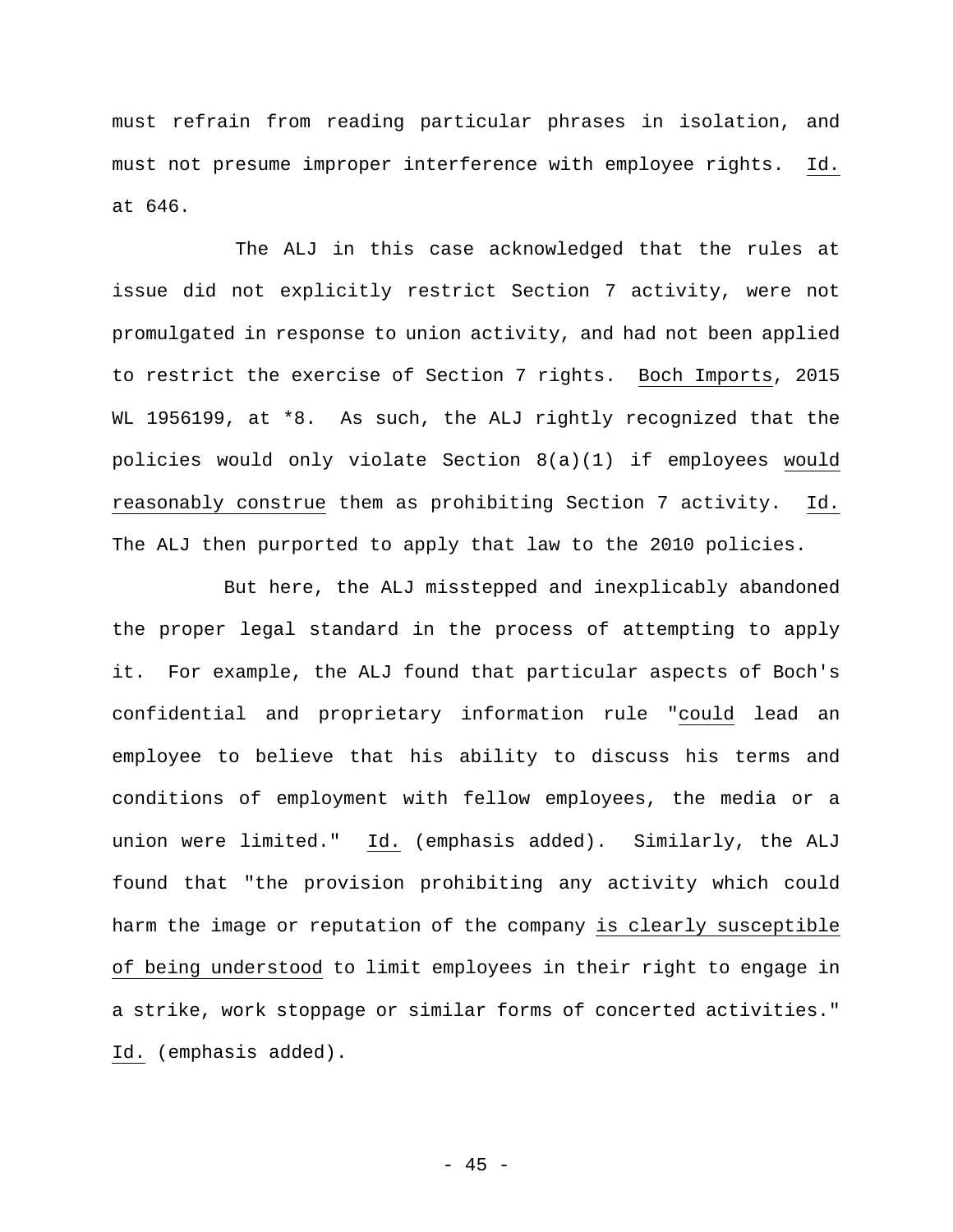This is not merely a matter of semantics. One can imagine a number of rules that would not reasonably be construed by employees as limitations on Section 7 rights even if they could be construed as limitations on Section 7 rights. The reasonablyconstrue standard is a narrow exception to the rule that neutral, reasonable workplace policies that do not explicitly restrict Section 7 rights generally do not violate Section 8(a)(1). Like the exceptions for purportedly "neutral" policies that are adopted in response to union activities or enforced in targeted ways, the purpose of the reasonably-construe exception is to catch those rare policies that, while facially neutral and legitimate, can be understood as little else but a restriction upon Section 7 rights.

By striking policies that merely could be construed to restrict Section 7 rights, the ALJ transformed the reasonablyconstrue standard from a narrow exception into a freestanding, and highly intrusive, test. Such a standard would capture a far wider sweep of plainly legitimate business policies in its maw and would radically expand the Board's authority. In effect, such a standard would grant the Board wide-ranging license to draft and impose its own preferred workplace policies under the threat of litigation.

The Board has previously disavowed this approach. In Martin Luther, for example, the Board declined to find a Section 8(a)(1) violation where the employer had adopted rules that "serve[d] legitimate business purposes" and that would not be

 $- 46 -$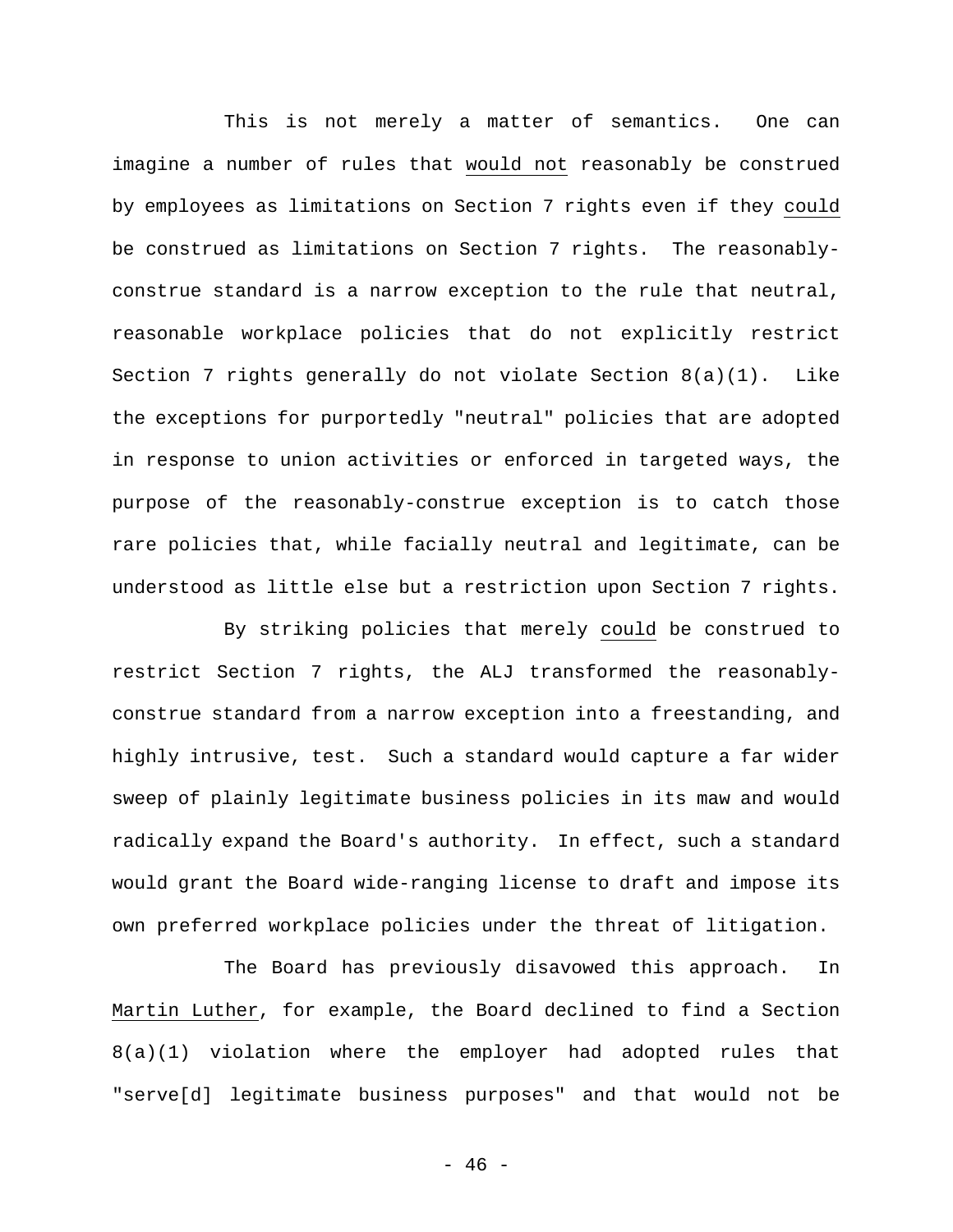construed by a reasonable employee to prohibit Section 7 conduct. See 343 NLRB at 647. The Board further held:

> Where, as here, the rule does not refer to Section 7 activity, we will not conclude that a reasonable employee would read the rule to apply to such activity simply because the rule could be interpreted that way. To take a different analytical approach would require the Board to find a violation whenever the rule could conceivably be read to cover Section 7 activity, even though that reading is unreasonable. We decline to take that approach.

Id. Therefore, the burden never should have shifted to Boch to show repudiation because, in my view, the ALJ failed to properly apply the correct standard of liability in the first place.<sup>17</sup>

1

<sup>&</sup>lt;sup>17</sup> Although "any ambiguity in [an employer's workplace policy] must be construed against the [employer] as the promulgator of the rule," Lafayette Park Hotel, 326 NLRB 824, 828 (1998) enf'd 203 F.3d 52 (D.C. Cir. 1999), the Board traditionally has exhibited some skepticism about allowing ambiguity to form the basis for liability under the reasonably-construe standard, see id. at 827 (footnote omitted) (holding that a ban on employees "fraternizing" with guests on hotel property was not ambiguous despite the undefined term because "[e]mployees would recognize the legitimate business reasons for which such a rule was promulgated, and would not reasonably believe that it reaches Section 7 activity"). The Board's normal approach seems to be that ambiguity will not necessarily make a rule more likely to be construed as a restraint on Section 7 rights, see id., but that an employer cannot save itself from a rule that would reasonably be construed as restrictive by relying upon ambiguity as a defense, see id. at 828 (holding that a rule requiring employees to leave the "premises" immediately after the completion of their shift violated Section 8(a)(1) because employees would reasonably read the rule as covering parking areas and other outside areas despite respondent's argument that it did not intend outside areas to fall within the scope of the term "premises").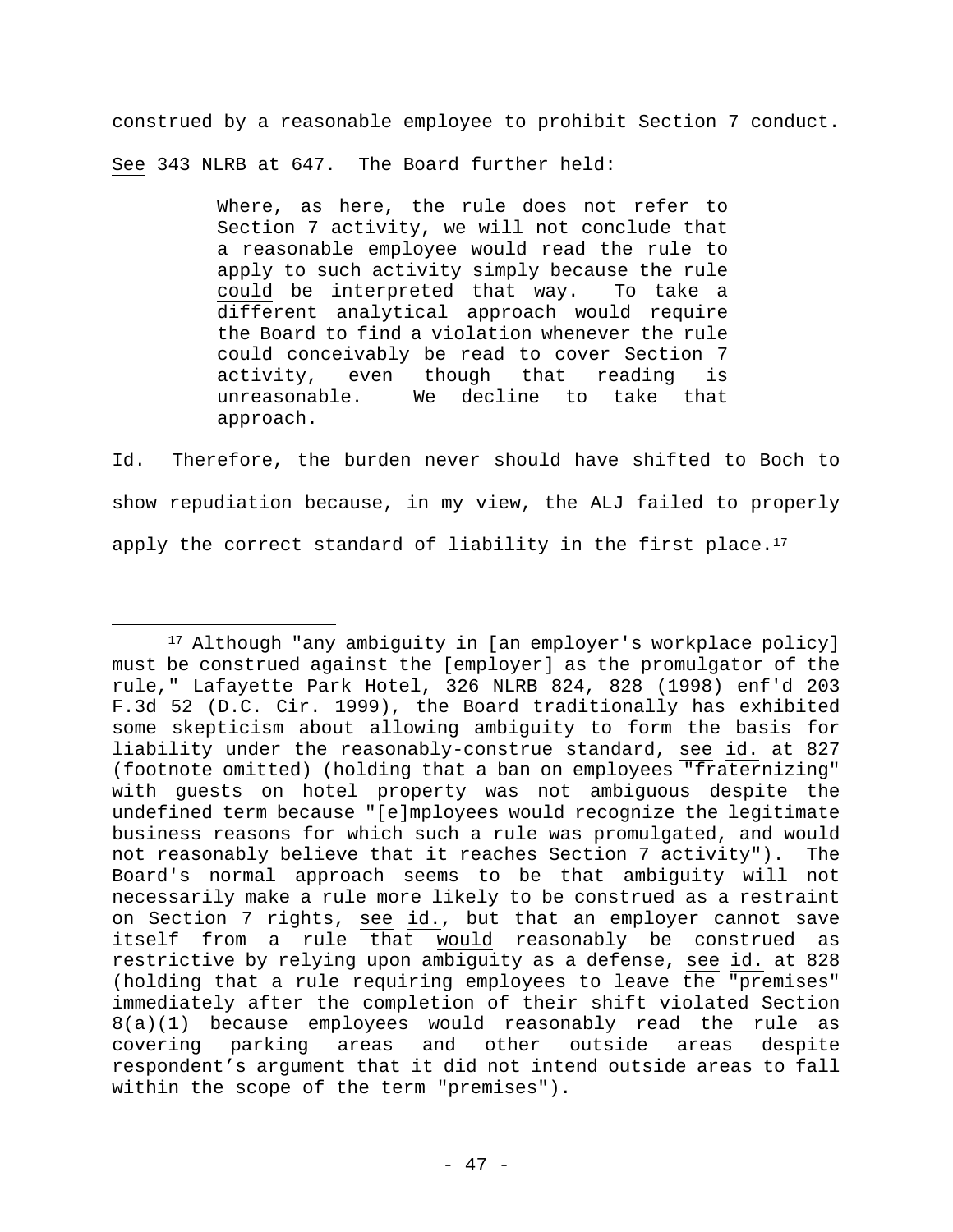Yet, as with Boch's failure to preserve its evidentiary objections, Boch failed to sufficiently raise this issue before us or below.18 With these limitations in mind, I concur in the judgment with respect to Boch's 2010 policies.

# **II.**

The majority also upholds the Board's decision that Boch violated Section 8(a)(1) with its dress code policy and that Boch failed to demonstrate "special circumstances" justifying the allegedly unlawful policy. Because I take a fundamentally different view of the law in this area, I respectfully dissent.

## **A.**

To begin its analysis, the majority observes that employees are "presumptively entitled under Section 7 to wear union insignia and other attire during" work hours. Ante, at 25 (quoting Pathmark Stores, Inc. & Local 342-50, United Food and Commercial Workers Union, AFL-CIO ("Pathmark"), 342 NLRB 378, 379 (2004)). Although the majority seems to unquestioningly accept this basic premise, I do not. As I shall discuss further below, I am willing to assume without deciding that such a presumption applies in this case (since Boch did not raise a challenge to it), but I feel

<sup>18</sup> The majority points out that "[w]e have no reason to resolve the issue, as this argument is neither one Boch itself made below nor is it one Boch makes in its petition to this Court." Ante, at 19 n.5. Certainly so. That is, of course, why I concur in the judgment with respect to Boch's 2010 policies. But judges need not be silent bystanders to the misapplication of the law.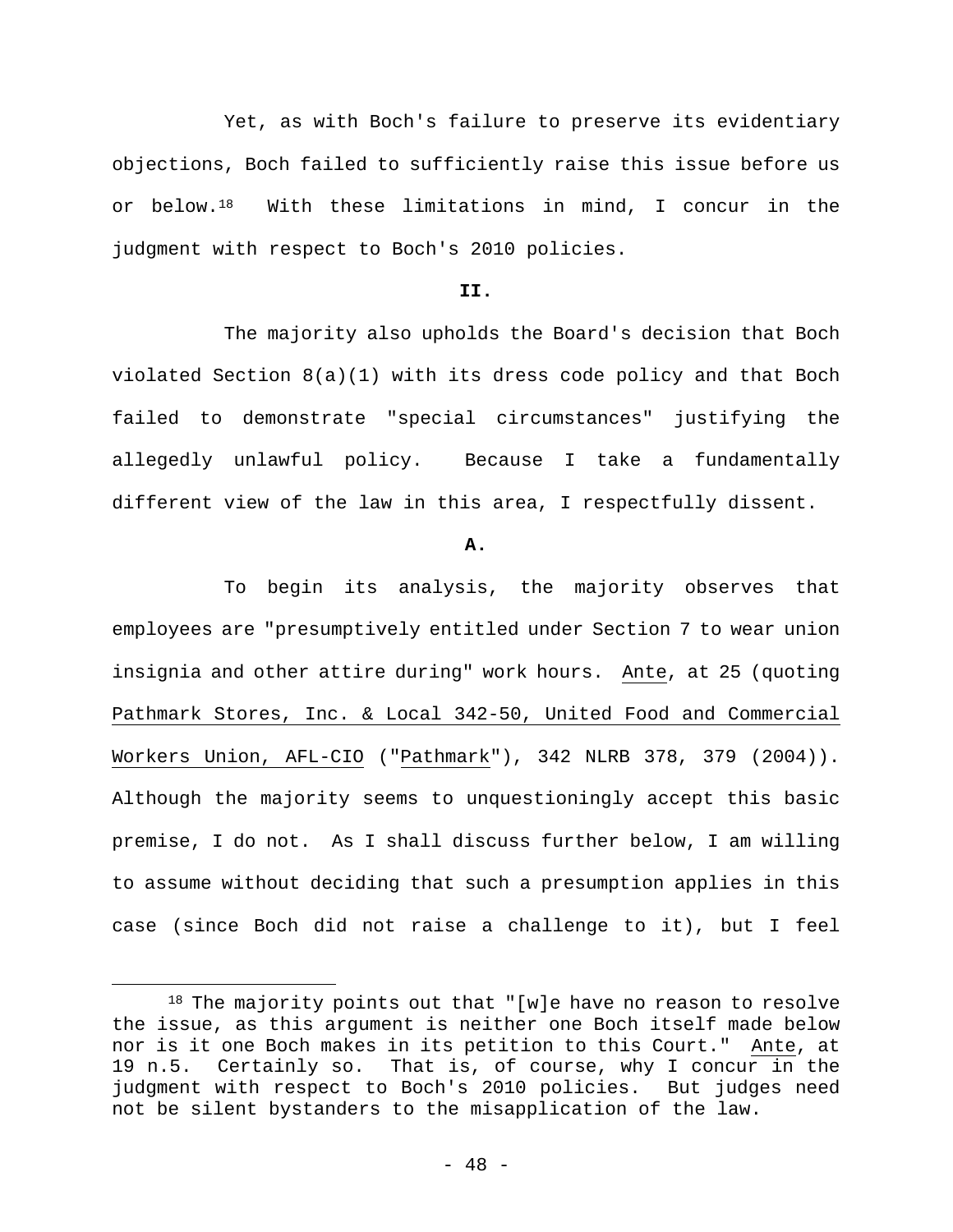compelled to comment on the silent, unexplained creep of the Board's presumptions and the resulting subtle, but consequential, shift in the burdens of litigation.

The "central purpose of the Act [is] to protect and facilitate employees' opportunity to organize unions to represent them in collective-bargaining negotiations." Am. Hosp. Ass'n v. NLRB, 499 U.S. 606, 609 (1991). As the Supreme Court has long recognized, "the right of employees to self-organize and bargain collectively [under Section 7] necessarily encompasses the right effectively to communicate with one another regarding selforganization at the jobsite." Beth Israel Hosp. v. NLRB ("Beth Israel"), 437 U.S. 483, 491 (1978) (emphasis added). At times, employees' exercise of Section 7 rights in the workplace may come into conflict with their employer's legitimate interest in controlling its property and operating its business. To balance the conflicting interests in such cases, the Board, with Supreme Court approval, has developed certain legal presumptions. See id. at 491-95, n.10. One of these presumptions is the right to wear union-related paraphernalia while at work as a form of "concerted action," i.e., to communicate about self-organization rights or show support for a union. See Republic Aviation Corp. v. NLRB ("Republic Aviation"), 324 U.S. 793, 803-04 (1945); Asociacion Hosp. del Maestro, Inc. v. NLRB ("Maestro"), 842 F.2d 575, 577 (1st Cir. 1988).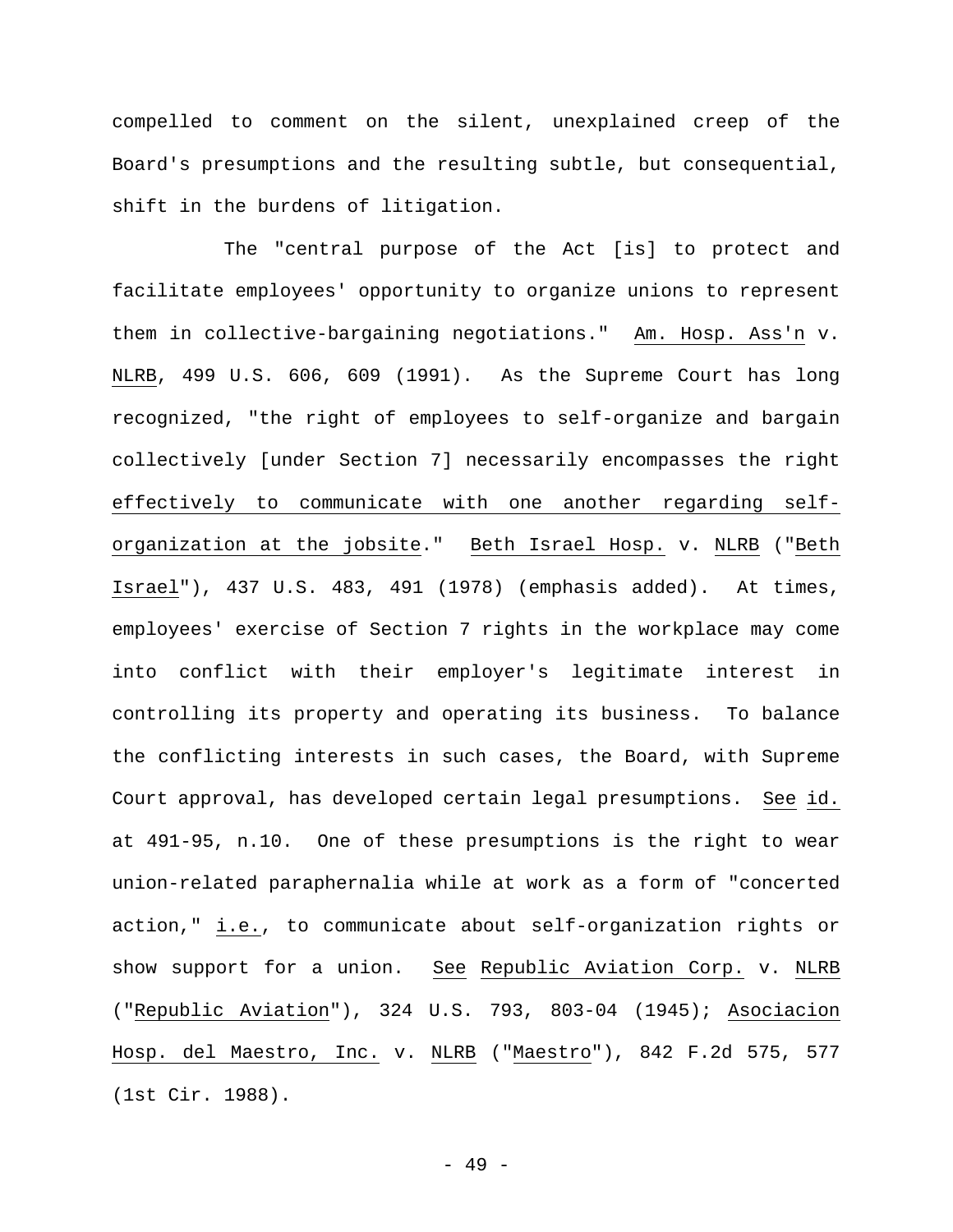According to the Board's more recent cases, this means that a restriction upon the right to wear such paraphernalia at work is presumptively unlawful, absent a showing of "special circumstances" by the employer to justify the imposition. See Starwood Hotels & Resorts Worldwide, Inc. ("Starwood"), 348 NLRB 372, 373 (2006). For example, an employer may restrict union insignia and apparel "when their display may jeopardize employee safety, damage machinery or products, exacerbate employee dissension, or unreasonably interfere with a public image that the employer has established, as part of its business plan, through appearance rules for its employees." Bell-Atl.-Pa., Inc. ("Bell-Atlantic"), 339 NLRB 1084, 1086 (2003), enf'd sub nom., Commc'ns Workers of Am., Local 13000 v. NLRB, 99 F. App'x 233 (D.C. Cir. 2004).

Note the difference, however, between the legal presumption sanctioned by the Supreme Court and the supposed right now read into Section 7 by the Board. The former recognizes a presumptive right to wear union-related paraphernalia while at work as a manifestation of employees' right to communicate effectively regarding self-organization at the jobsite. The latter, on the other hand, holds as presumptively unlawful any restrictions upon the wearing of union-related paraphernalia, even during working hours or while the employee is on the job. This is a subtle, but undoubtedly significant, shift. As the Ninth Circuit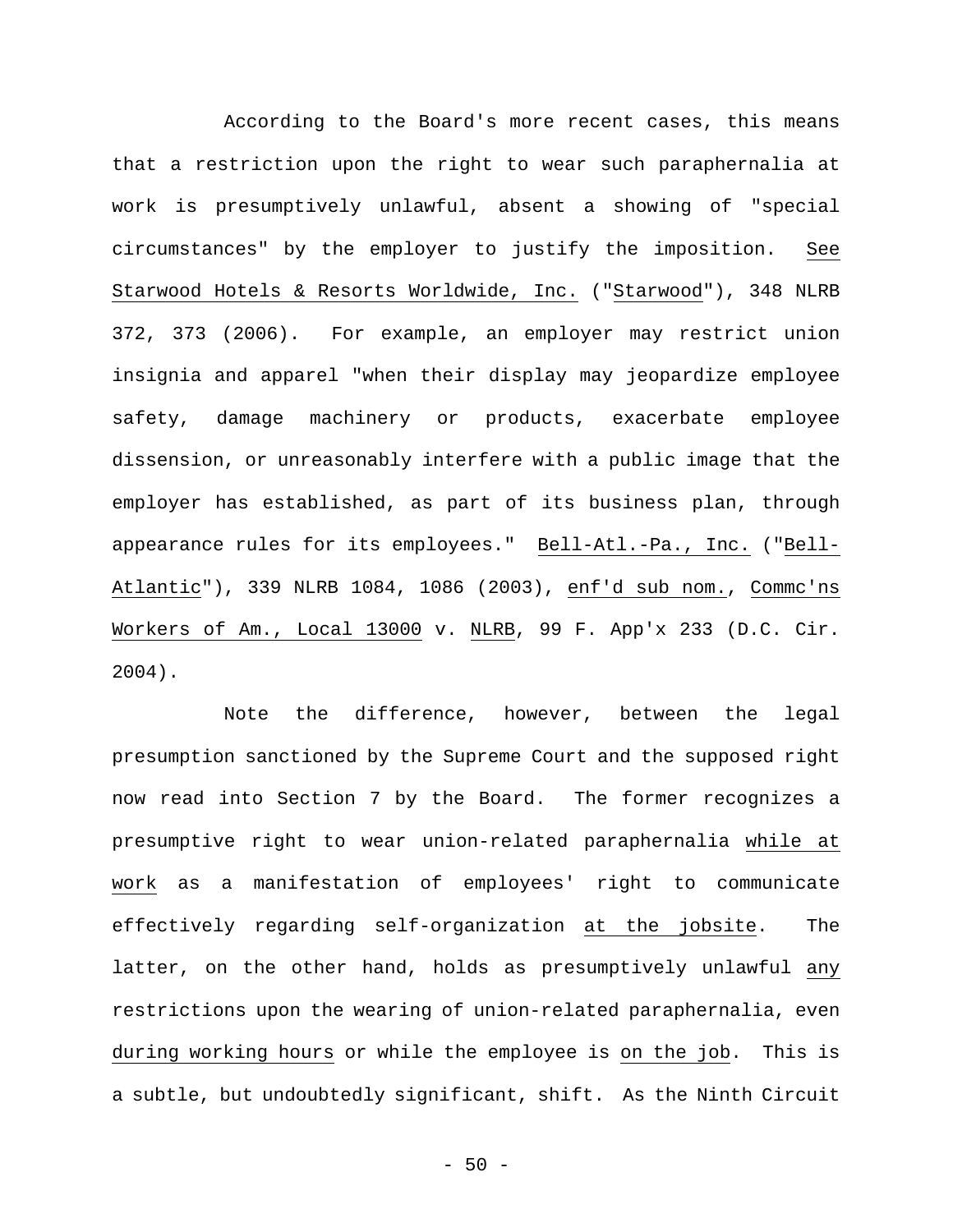has observed, while the "Supreme Court has held that the wearing of union buttons comes under the heading of 'other concerted activities,'" it did not intend "to erect this into a rule which makes the wearing of union buttons per se a guaranteed right" at all times and in all places. NLRB v. Harrah's Club ("Harrah's"), 337 F.2d 177, 179 (9th Cir. 1964).

In the realm of workplace restrictions upon union solicitation, for example, there is an established rule that policies restricting solicitation during nonworking time in nonworking areas are presumptively unlawful. In Beth Israel, the Supreme Court reviewed a workplace restriction upon off-hours solicitation in a hospital cafeteria. 437 U.S. at 486. The Court noted that "patient use of the cafeteria, is voluntary, random, and infrequent," and the Court found it "of critical significance that only 1.56% of the cafeteria's patrons are patients." Id. at 502. Thus, the Court reaffirmed that the Board could find restrictions on employee solicitation during nonworking time in nonworking areas to be presumptively violative of Section 8(a)(1). See id. at 492-93, 508.

The Court contrasted this presumption with that utilized "[i]n the case of retail marketing establishments, including public restaurants, . . . [where] the Board has held that solicitation . . . may be prohibited on the selling floor at all times." Id. at 493. The presumption flips because, "[i]n the

- 51 -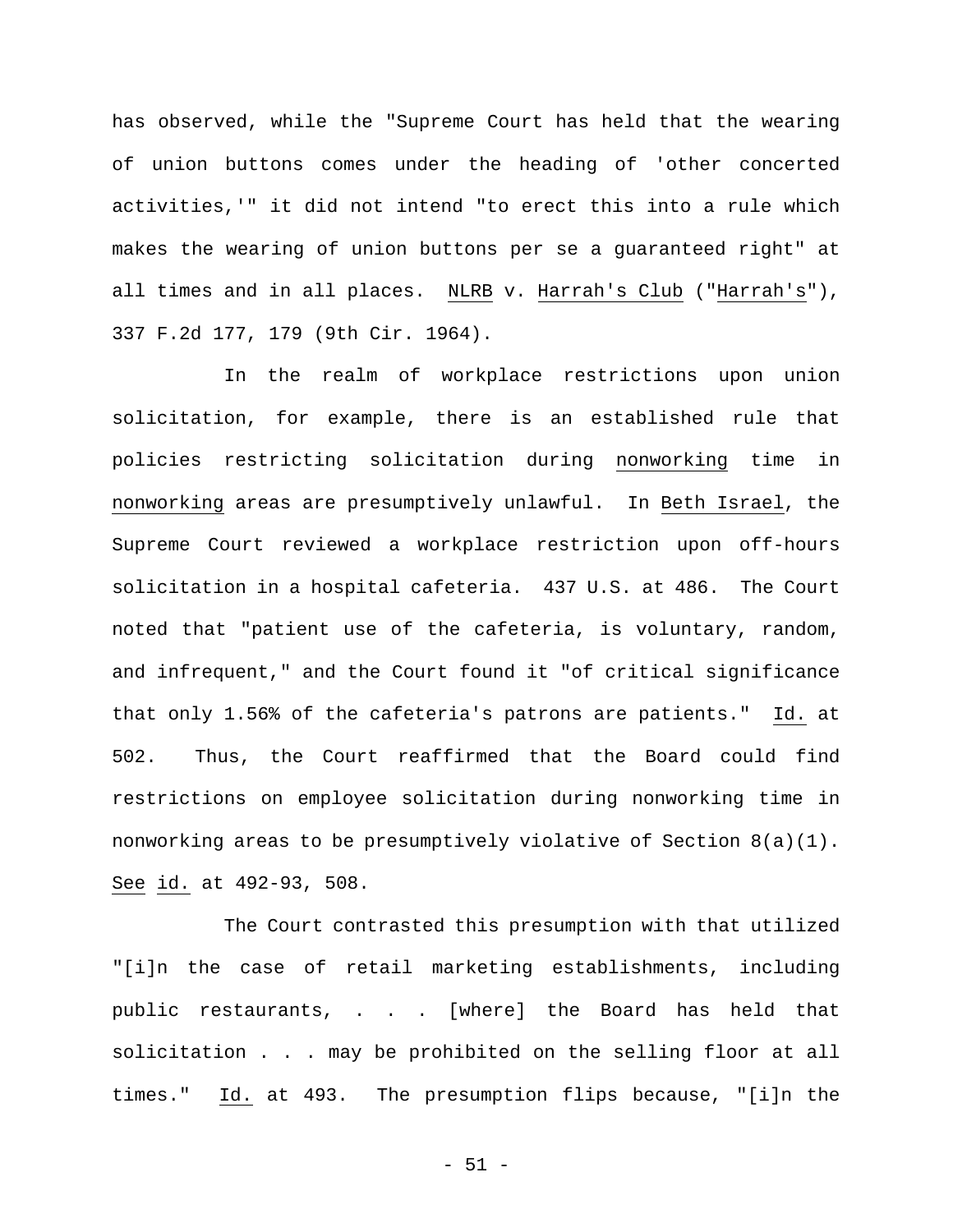retail marketing and restaurant industries, the primary purpose of the operation is to serve customers." Id. at 506. As such, a policy prohibiting solicitation on the selling floor is presumptively lawful because "solicitation in these areas, if disruptive, necessarily would directly and substantially interfere with the employer's business." Id.

These offsetting presumptions strike a reasoned balance between employers' business prerogatives and employees' labor rights.19 Indeed, a prohibition tailored to employees who are on the clock and on the selling floor does not inappropriately suppress employees' Section 7 rights, because "it would be an unusual store or restaurant which did not have stockrooms, kitchens, and other nonpublic areas" wherein "employee solicitation of nonworking employees" not only could be permitted, but "must be permitted." Id. (emphasis added).

In the realm of workplace restrictions upon union insignia, most of the seminal case law also reflects this logical and easily discernable line. For example, Republic Aviation, which

<sup>19</sup> See Republic Aviation, 324 U.S. at 803 n.10 ("The Act, of course, does not prevent an employer from making and enforcing reasonable rules covering the conduct of employees on company time. Working time is for work. It is therefore within the province of an employer to promulgate and enforce a rule prohibiting union solicitation during working hours. Such a rule must be presumed to be valid in the absence of evidence that it was adopted for a discriminatory purpose." (emphases added) (quoting Peyton Packing Co., Inc., 49 NLRB 828, 843 (1943))).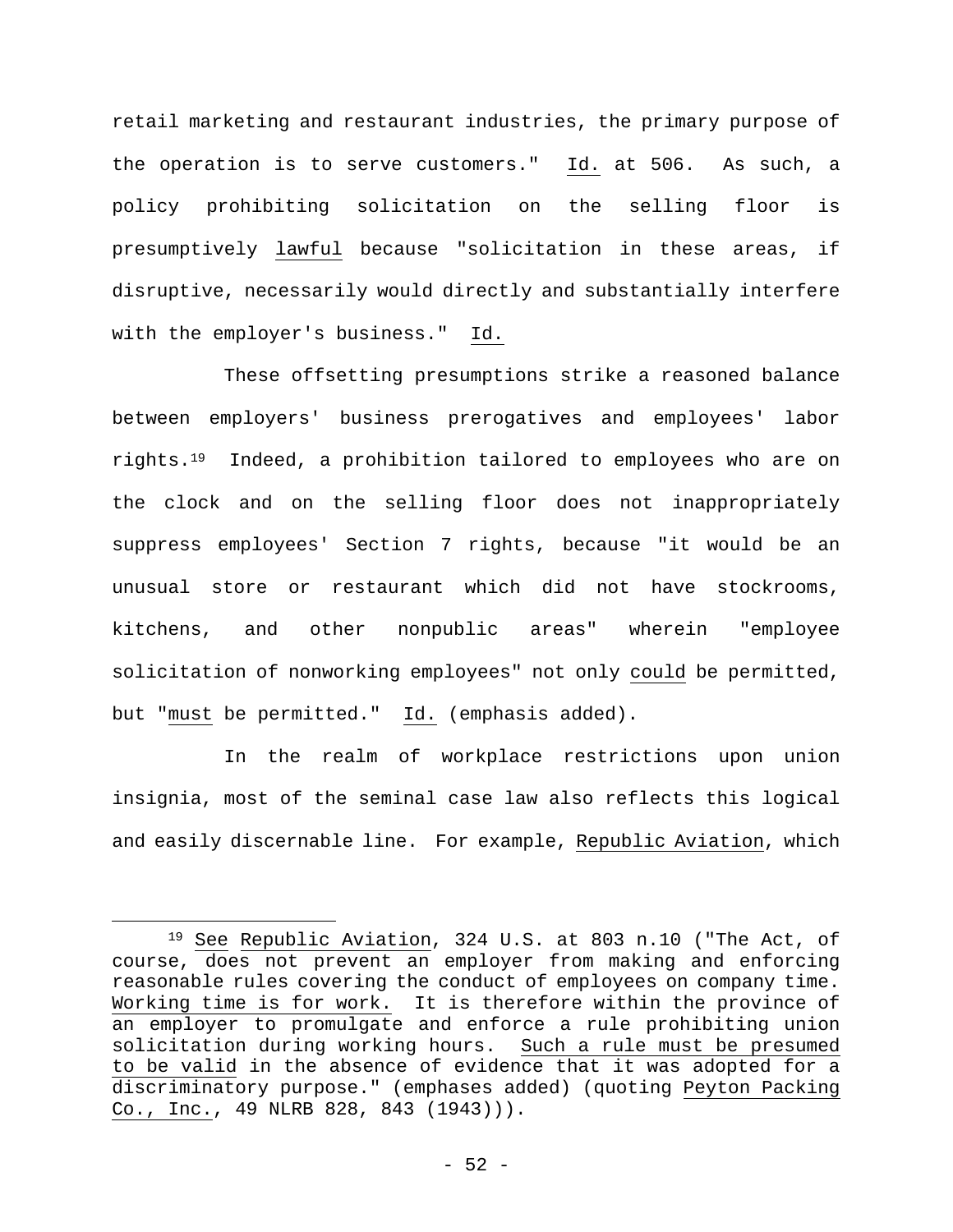is commonly cited for the presumptive right to wear union insignia absent special circumstances, dealt with a military-aircraft manufacturer. See 324 U.S. at 794. There, the Board applied a presumption that the button restriction at issue was unlawful and held that the employer had failed to demonstrate any evidence that wearing insignia had an adverse impact on the plant's normal operations. See id. at 801-04, n.7. Republic Aviation, however, dealt with an industrial business. The question of what presumption to apply to insignia restrictions for "public-facing" employees simply never arose.

The First Circuit's treatment of insignia in Maestro also implicitly recognizes this distinction. In Maestro, we recognized that "employees have the right to wear union-related insignia," but also recognized that "proscriptions against the wearing of union insignia in 'immediate patient care areas' are not presumptively invalid." 842 F.2d at 577. The workplace policy in Maestro was fatally flawed because the hospital had "promulgat[ed] and enforc[ed] a rule prohibiting its employees from wearing union insignia in all places and at all times." Id. at 575 (emphases added). This blanket prohibition was a presumptively unfair labor practice absent identification of any "specific threat to patient care that wearing union insignia in nonpatient-care areas posed." Id. at 577 (emphasis added).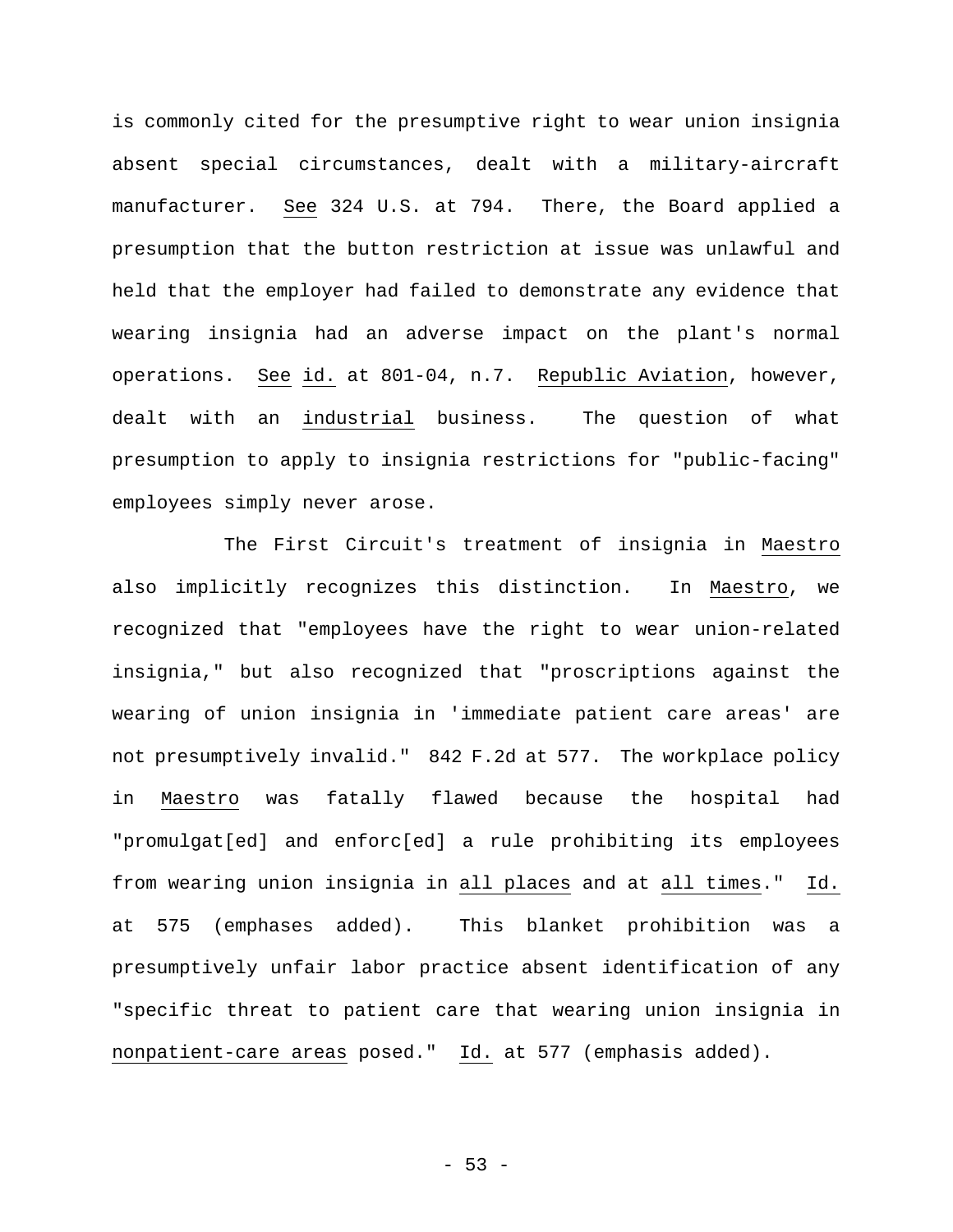Only in recent years has this distinction eroded. In Starwood, for example, the Board held that a hotel did not violate Section 8(a)(1) when it prohibited an employee from wearing a union button in public areas and when it prohibited another employee from wearing union stickers in the hotel kitchen (a nonpublic area), but did violate Section 8(a)(1) by prohibiting an employee from wearing a union button in other nonpublic areas. 348 NLRB at 372. The Board's explanation for these outcomes, however, strayed from the rule above. Rather than finding the ban presumptively lawful in public areas and presumptively unlawful in nonpublic areas, the Board presumed the ban was unlawful in all areas but then examined whether the hotel had shown "special circumstances" justifying the prohibition with respect to the public areas (i.e., an interest in its public image) and with respect to the nonpublic areas (i.e., an interest in food safety/sanitation). Id. at 373- 76.

This new rule--that employees possess a presumptive right to wear union insignia at all times and in all places--is not an exercise of the Board's expertise or an application of the Board's experience in applying the principle of accommodation to particular classes of circumstances or categories of rules. See Beth Israel, 437 U.S. at 492 ("Accommodation between [employeeorganization rights and employer-property rights] must be obtained with as little destruction of one as is consistent with the

- 54 -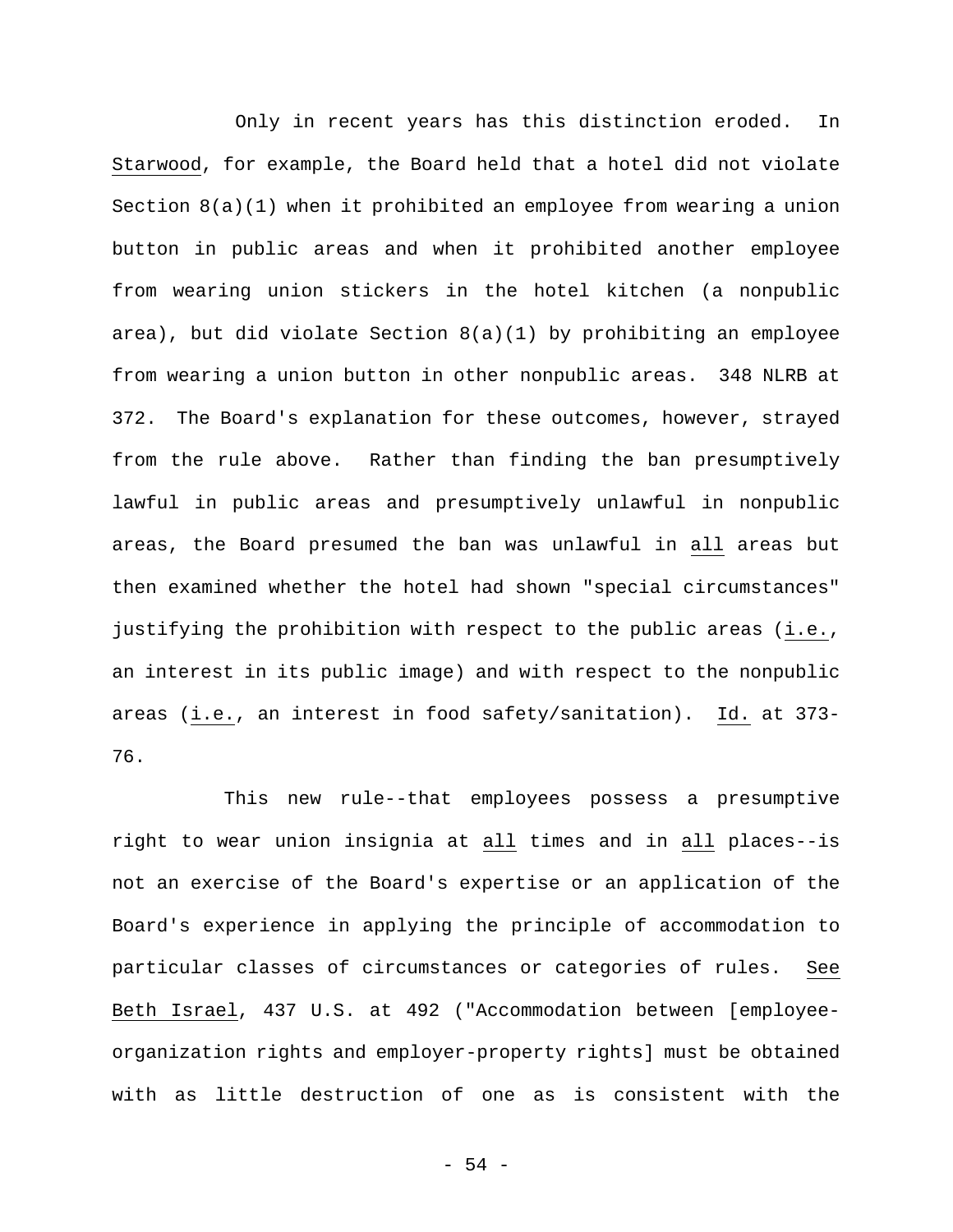maintenance of the other." (alteration in original) (quoting NLRB v. Babcock & Wilcox Co., 351 U.S. 105, 112 (1956))). Rather, this "presumption" seems to be an abdication of the Board's role to carefully balance employer and employee interests.<sup>20</sup>

 $\overline{a}$ 

The Board must justify using different presumptions for solicitation and insignia. Yet, instead of relying on its experience and expertise to explain the insignia presumption that it presently employs, the Board merely points to Republic Aviation and other such cases. These cases do not support the Board's expansive interpretation, and the Board is not entitled to deference when it (mis)reads judicial decisions. If the Board would like to extend the presumption from Republic Aviation to include public-facing industries, then the Board--not the majority--must undertake an "appraisal of normal conditions [in service, rather than] industrial[,] establishments" and adopt its new presumption after balancing the sector-wide interests of employers and employees. Republic Aviation, 324 U.S. at 804; see also Beth Israel, 437 U.S. at 506 (noting that it is the Board's role to formulate "rules [that] str[ike] the appropriate balance between organizational and employer rights in the particular industry to which each is applicable") (emphasis added). The majority's ruminations about why the Board might adopt different presumptions are irrelevant.

In fact, the majority's own speculative justifications only reinforce why it is important for the Board to base its presumptions on a real-world appraisal of costs and conditions. The majority theorizes that the "passive" wearing of insignia "obviously" does not divert employee time or intrude upon the workplace. Ante, at 25-26 n.7. But experience has shown otherwise. The uncritical (and perhaps unwitting) expansion of the insignia presumption has led to an interminable string of vague and unpredictable cases over just when, where, and why messaging attire goes "too far." See post, at 59-62. As these cases show, not only is it quite obvious that insignia can--and do--interfere with business, it is equally evident that the threats and burdens

 $20$  The majority rides to the Board's rescue and argues that I have not explained why it would be unreasonable for the Board to apply different presumptions to solicitation and insignia. The majority then offers its own hypothetical explanations for the divergent treatment of solicitation and insignia. See ante, at 25-26 n.7. This misses the point entirely.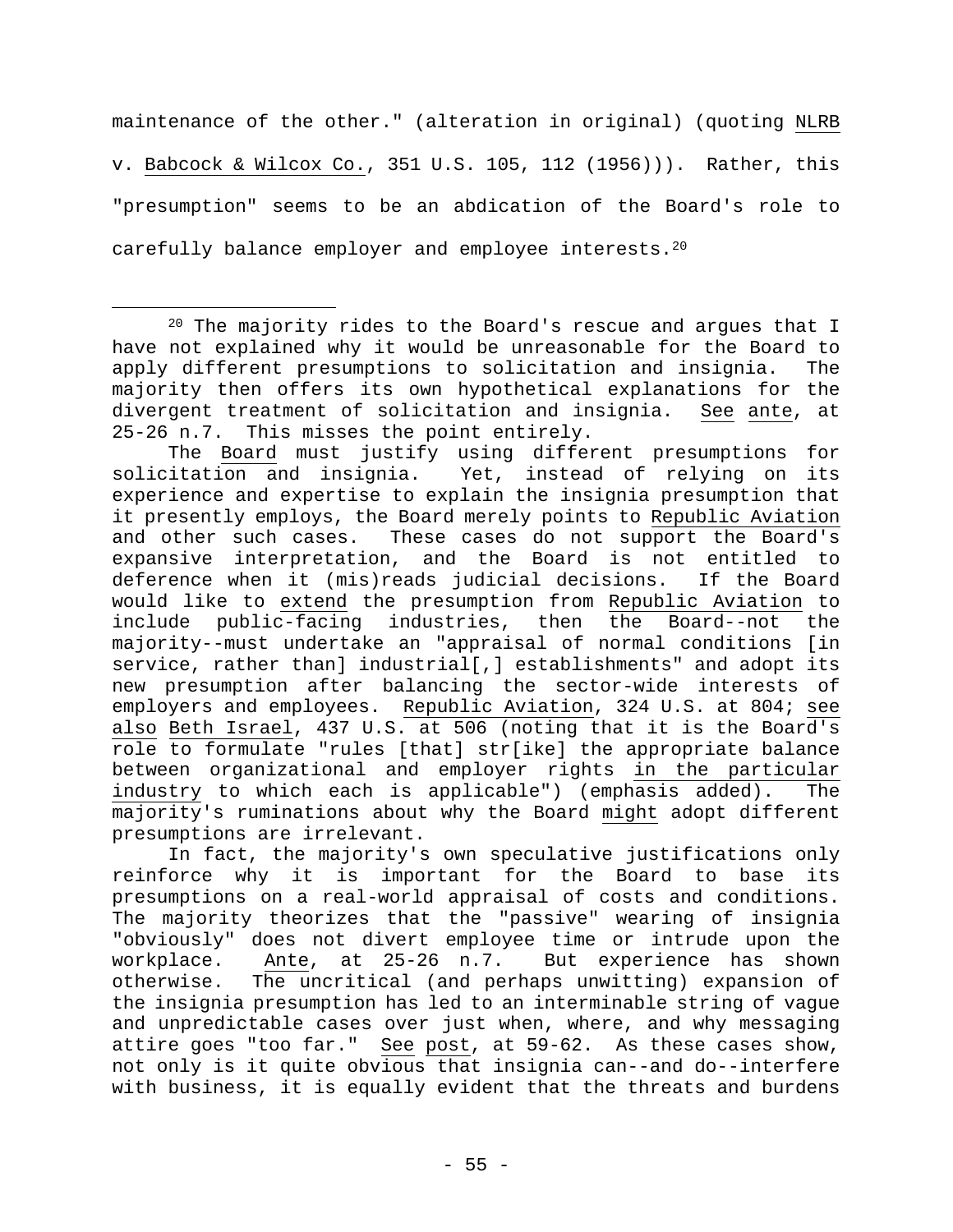In this case, Boch's dress code policy prohibited "employees who have contact with the public" from wearing "pins, insignias, or other message clothing." Perhaps an employee would interpret the rule to apply to "employees who have contact with the public" even when they are not on the job. Perhaps Boch left too few opportunities for employees at the jobsite to communicate and organize off the clock and out of the public eye. These might constitute grounds for liability. In my view, however, the Board has not offered any explanation why a prohibition on insignia for public-facing employees who are on duty is presumptively unlawful under Section 8(a)(1) in this retail business.

Because Boch did not challenge the Board's presumption, however, we must assume the policy is presumptively unlawful. The question then becomes whether Boch's justifications for its prohibition on messaging attire constitute "special circumstances" and overcome the presumption. Here, too, I part ways with my colleagues in the majority.

#### **B.**

Even if Boch's dress code policy were presumptively unlawful, I would hold that Boch has demonstrated "special circumstances" justifying its policy. That is because I believe

of litigation in this area can adversely impact employer interests. These are the kinds of industry-wide realities that must be considered by the Board before adopting a new, broadened presumption.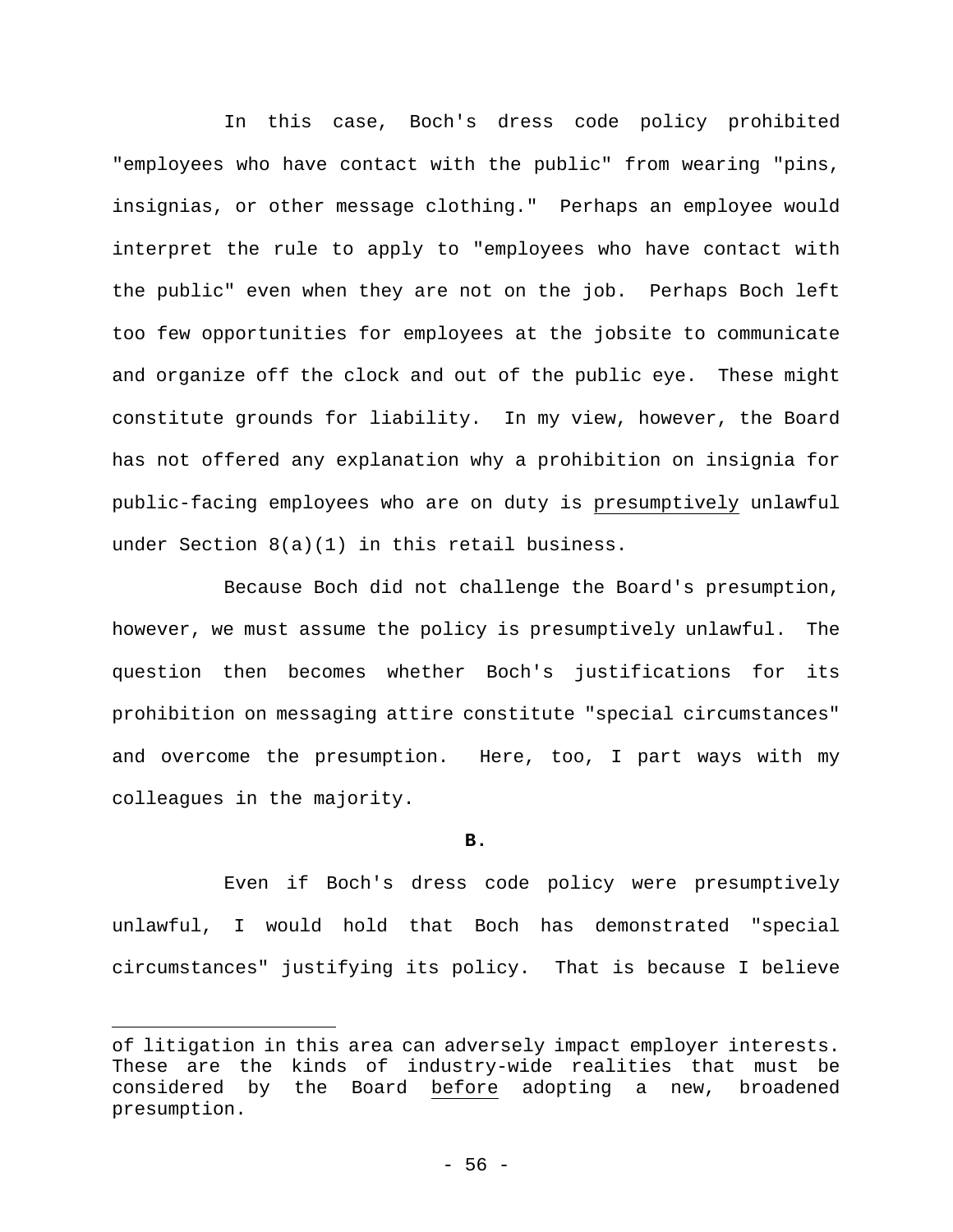that an employer can demonstrate special circumstances as a matter of law if the employer reasonably believes that a dress code will enhance its public image and the employer shows that it has maintained, and neutrally enforced, a clear and consistent dress code policy for public-facing employees who are on duty. See Burger King Corp. v. NLRB ("Burger King"), 725 F.2d 1053, 1055 (6th Cir. 1984); Harrah's, 337 F.2d at 179.

The ALJ in this case recited the supposedly guiding precedent:

> In determining whether an employer, in furtherance of its public image business objective, may lawfully prohibit uniformed employees who have contact with the public from wearing union insignia, the Board considers the appearance and message of the insignia to determine whether it reasonably may be deemed to interfere with the employer's desired public image.

Boch Imports, 2015 WL 1956199, at \*8 (quoting United Parcel Serv., 312 NLRB 596, 597 (1993)). The ALJ noted that "customer exposure to such insignia, alone, is not a special circumstance allowing the employer to prohibit such a display," id. (citing Meijer, Inc., 318 NLRB 50 (1995)), and found that Boch's "blanket prohibition" on messaging attire did not provide an opportunity to evaluate the "numerous factors that need to be weighed to determine whether a displayed item" threatens the employer's interest in its public image, "including [the] size [of the item] and the message thereon," id.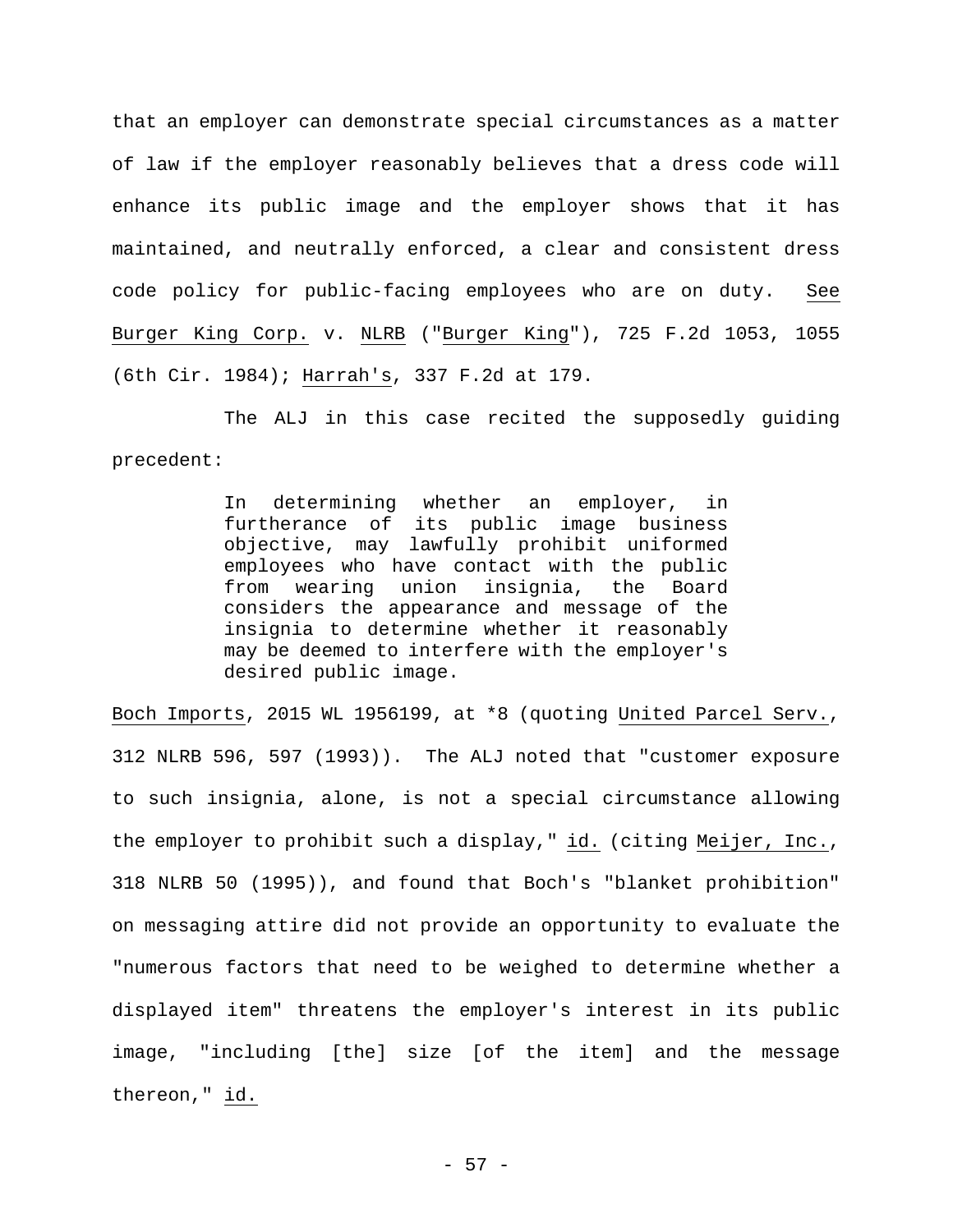The Board affirmed the ALJ's analysis, id., at \*2, and now argues in its petition that an employer's interest in its public image cannot constitute a "special circumstance" unless the employer demonstrates its deliberate cultivation of a particular image as part of its business plan and tailors the limitations to protect that image without overly impeding employees' rights. See Bell-Atlantic, 339 NLRB at 1086.

The majority holds that the Board did not err in applying these precedents, ante, at 34, but fails to examine whether these precedents are coherent or tenable in the first place. One of the primary "precedents" cited by the ALJ, for example, was reversed, and the Board's application for enforcement in that case was denied. See United Parcel Serv. v. NLRB, 41 F.3d 1068, 1073 (6th Cir. 1994).

To begin its analysis, the majority quickly disposes of the cases relied upon by Boch that deal with prohibitions on particular pieces of messaging attire. Ante, at 27-28. The majority is right to distinguish these cases;<sup>21</sup> however, in the

<sup>21</sup> See Pathmark, 342 NLRB at 379 ("Respondent had no policy on uniforms and had permitted employees to wear other union insignia . . . ."); Bell-Atlantic, 339 NLRB at 1085 ("Although employees do not wear uniforms and may wear T-shirts during working time, the Respondent's apparel standards direct supervisors to be aware of 'disruptive appearance' by employees . . . . "); id. at 1084 ("Respondent has historically permitted all of its employees represented by the Union to wear red union-sponsored T-shirts displaying the Union's logo."); S. New England Tel. Co. v. NLRB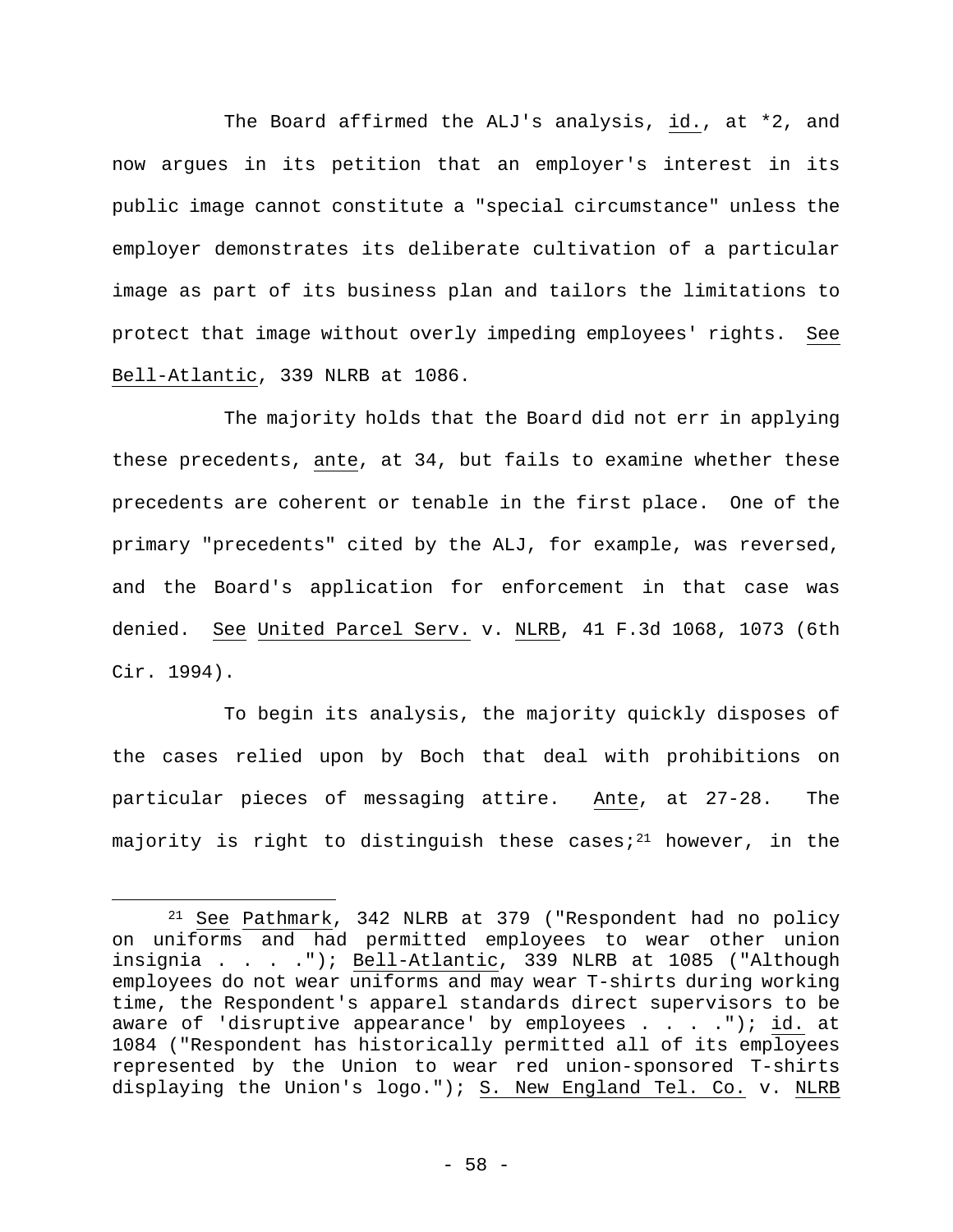process of doing so, the majority demonstrates precisely why a business like Boch might have legitimate reasons to adopt a broader dress code policy. That is because the Board's precedents regarding more limited bans on provocative attire offer little solace to businesses that wish to maintain a decent image while minimizing exposure to labor law liability.

By tacitly encouraging employers to adopt narrower policies limited to offensive or controversial messages, the Board and the courts have lured businesses into a legal bog. Such policies cannot be administered in any kind of predictable or coherent manner. Employers must examine each t-shirt, button, sticker, or hat and make an on-the-spot judgment call, in each instance, about whether a particular message in a particular context has "crossed the line." Thus, the employer risks liability every time human resources or in-house counsel draws that line (assuming the business can afford such experts) and bears the burden of proof to boot. And, of course, once that determination is made, employees are free to don a slightly altered piece of attire, leaving the employer in a quicksand of boundary-testing litigation.

1

<sup>(&</sup>quot;New England"), 793 F.3d 93, 97 (D.C. Cir. 2015) ("[T]he Board suggests that AT&T did not enforce its ban on unprofessional clothing in an evenhanded way  $\ldots$ .").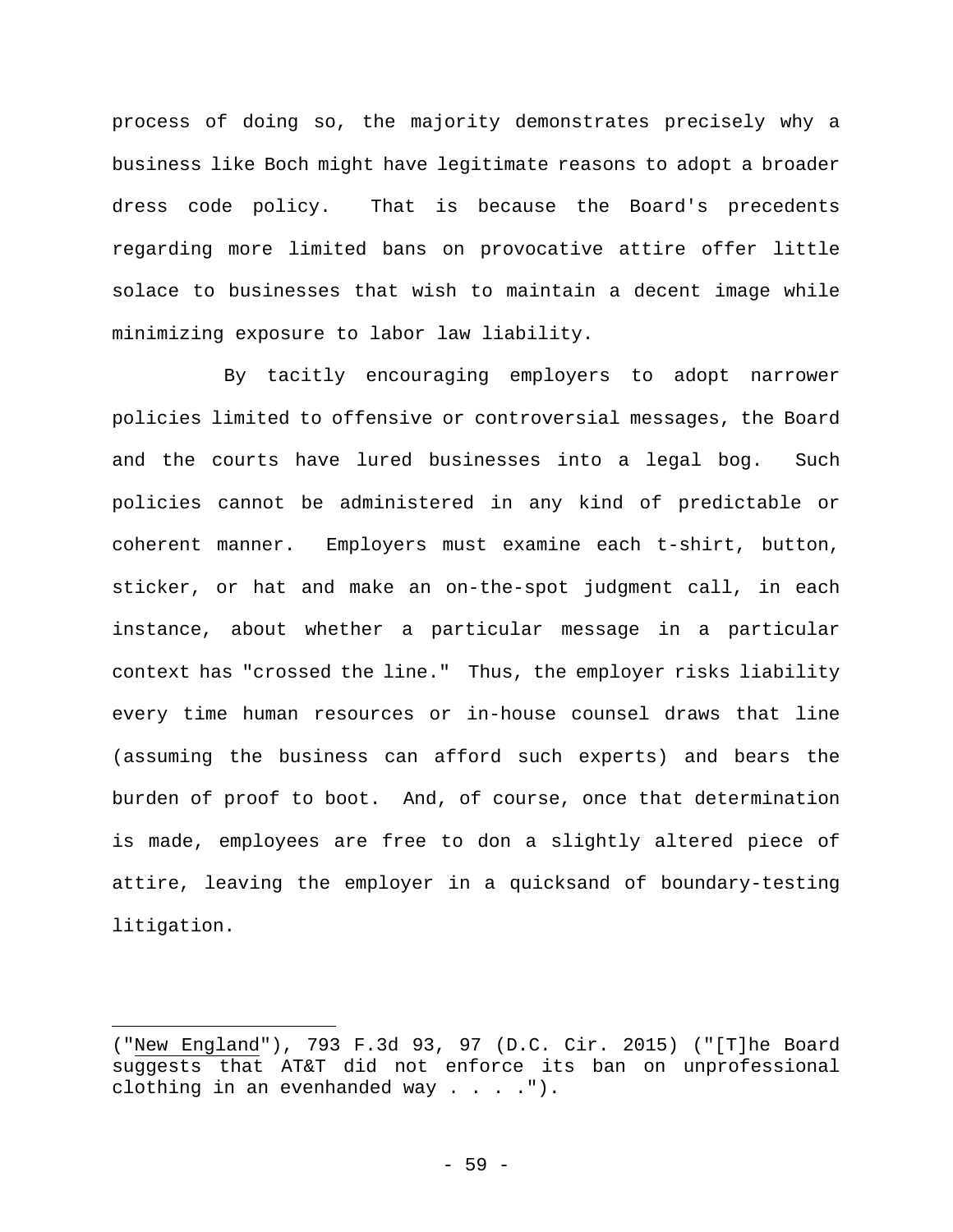The majority's own examples prove the point. See ante, at 27-28, 28 n.9. How "straightforward" of a message is too "straightforward"?<sup>22</sup> Can an employee swap out a slogan that "mocks" a company program with a more gentle parody? $23$  If we replace a tshirt depicting "employees as squashed and lying in a pool of blood" with one showing employees toiling under a heavy load, can it be worn on the selling floor over the employer's objection?<sup>24</sup>

The Board acknowledges that its approach has led to cases "turn[ing] on fine distinctions based on a balancing of respective statutory interests and on unique factual circumstances." Bell-Atlantic, 339 NLRB at 1086. But the Board's cases reveal a "standard" that is more subjective than anything else.

> [I]n United Parcel Service [I], the Board found that an employer could prohibit the wearing of a 2-1/2-inch conspicuous button worn on a uniform, but in United Parcel Service [II], the Board found that an employer could not prohibit the wearing of a small inconspicuous pin on a uniform. In Evergreen Nursing Home, the Board found that an employer could prohibit the wearing of a conspicuous bright-yellow 2-1/4-inch button worn by nurses in patient-care areas, but in St. Luke's

<sup>22</sup> New England, 793 F.3d at 96-97 (invoking t-shirt's "straightforward" message and employer's consequently reasonable belief as to the impact of that message on customer relations).

<sup>23</sup> Medco Health Solutions of Las Vegas, Inc. v. NLRB, 701 F.3d 710, 717-18 (D.C. Cir. 2012) (concluding that employer satisfied its burden of establishing special circumstances to justify ban on particular t-shirt mocking company program).

<sup>24</sup> Bell-Atlantic, 339 NLRB at 1086 (concluding that employer satisfied burden of establishing special circumstances to justify ban on particular t-shirt "depicting employees as squashed and lying in a pool of blood").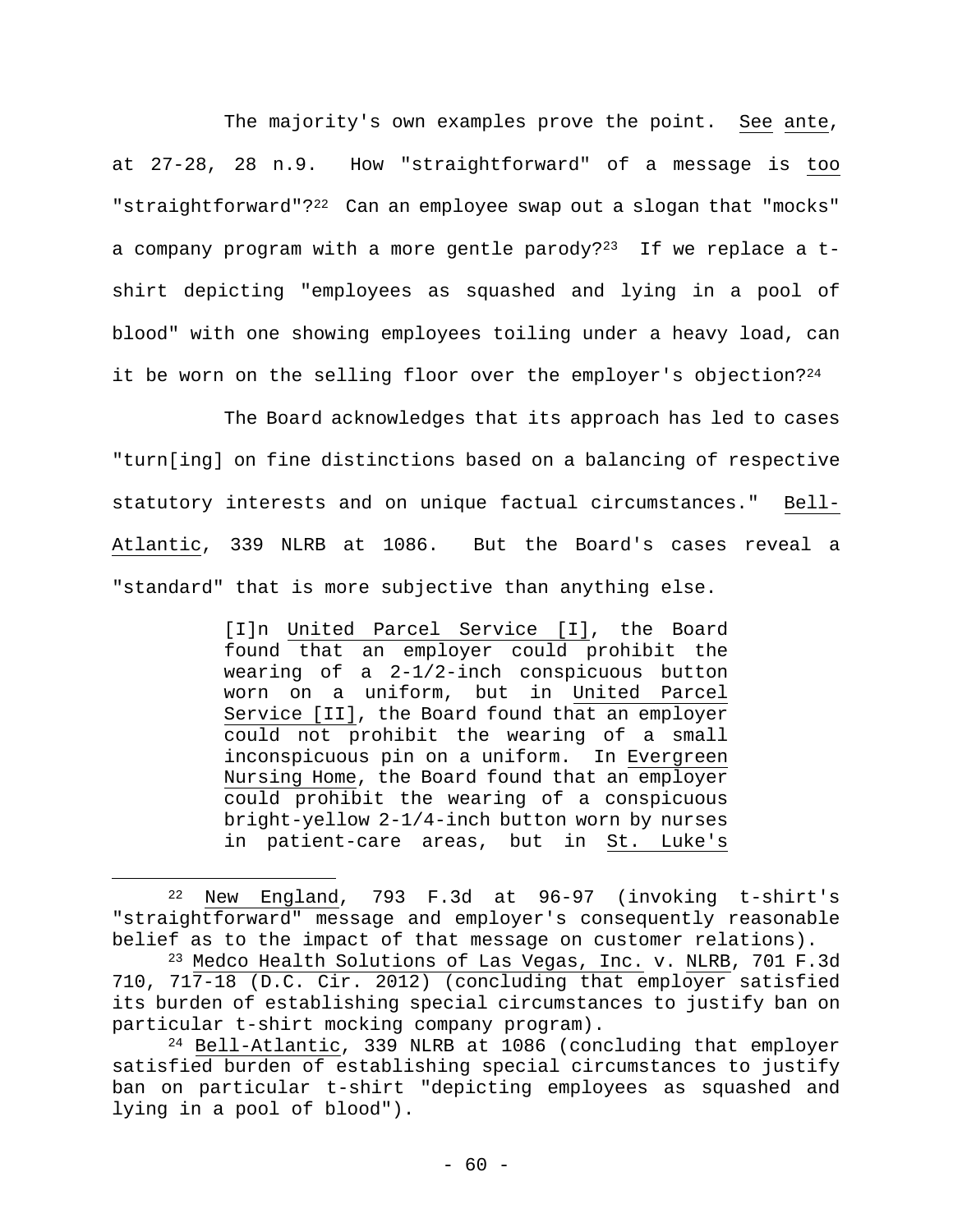Hospital, the Board found that an employer could not prohibit the wearing of a 2-1/4-inch button with conspicuous white and black lettering in light of other patient-care circumstances. In Noah's New York Bagels, the Board found that an employer could prohibit a phrase (added to company T-shirt) stating, "If it's not Union, it's not Kosher," but in Escabana Paper Co., the Board found that an employer could not prohibit buttons stating "Just Say NO-Mead" and "Hey Mead-Flex this." In Southwestern Bell Telephone Co., the Board found that an employer could prohibit a shirt stating, "Ma Bell is a Cheap Mother" but in Borman's Inc., the Board found that an employer could not prohibit a shirt stating, "I'm tired of bustin' my ass" alongside company name.

Id. (internal citations omitted). Even a manager aware of these cases will have difficulty making a contemporaneous assessment when an employee shows up wearing a union button that is 2-1/4 inches wide (rather than 2-1/2-inches wide), is a slightly-lessconspicuous shade of mustard (rather than a conspicuous brightyellow), and is inscribed with an edgy (but not quite provocative) slogan. Pick wrong, and the employer will be liable for a laborrights violation. Pick right, and the employee may return the following day with a slightly smaller and darker button. To businesses seeking to avoid liability, and courts seeking to ascertain administrable rules, the Board's standard is simply unworkable.

Next, the majority rejects Boch's reliance on Starwood, which dealt with a hotel's across-the-board ban on pins and other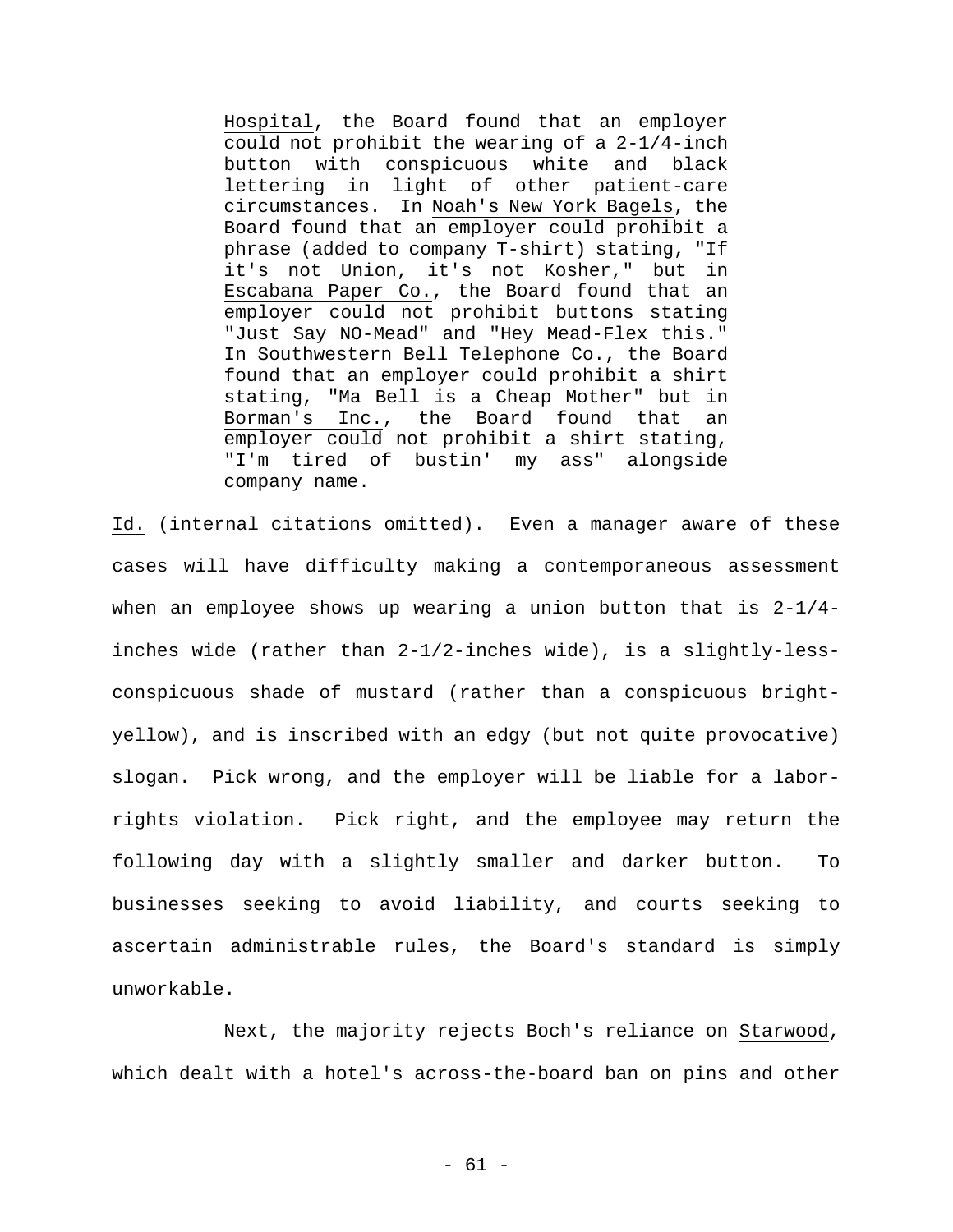"adornments." 348 NLRB at 372. According to the majority, the Board reasonably distinguished Starwood because the dress code in that case was meant "to create a specific and unique environment" and required employees to wear uniforms. Ante, at 30 (quoting Boch Imports, 2015 WL 1956199, at \*2 n.6). Specifically, servers wore "professionally-designed all-black shirt[s], slacks, and apron[s]" in order to create a "special atmosphere" for customers. Starwood, 348 NLRB at 373.

The majority argues that Boch, on the other hand, only sought to "cultivate a general, professional environment" and applied its insignia ban to all public-facing employees, even though some had to wear uniforms (service technicians and service advisors), some had to wear a shirt and tie or Boch Honda jersey (salespeople), and some had to wear "business casual" (administrative and financial staff). See ante, at 31, 31 n.11.25

<sup>25</sup> More specifically, the policy stated that "[m]ale [nonuniformed] personnel [were] expected to wear dress shirts, dress slacks, and coordinated neckties" and "be mindful" that undershirts "not contain logos, wording, or designs which can be seen through a dress shirt." "Female [non-uniformed] personnel [were] expected to wear blouses and skirts or dress slacks, dresses, or pant suits and hosiery" according to detailed specifications. For example, dresses and skirts were "not to be worn shorter than 2 inches above the knee," heels were required to be "3 inches or shorter," and blouses or shirts were required to have "a conservative neckline" and could not "be any shorter than the person's waistline." Such shirts were to be worn "with a sweater or blazer if they are strapless, sleeveless, backless, or have very thin straps." Both genders were prohibited from wearing "[f]lannel, leather, vinyl, denim, spandex or athletic-related clothing" or "athletic-type footwear."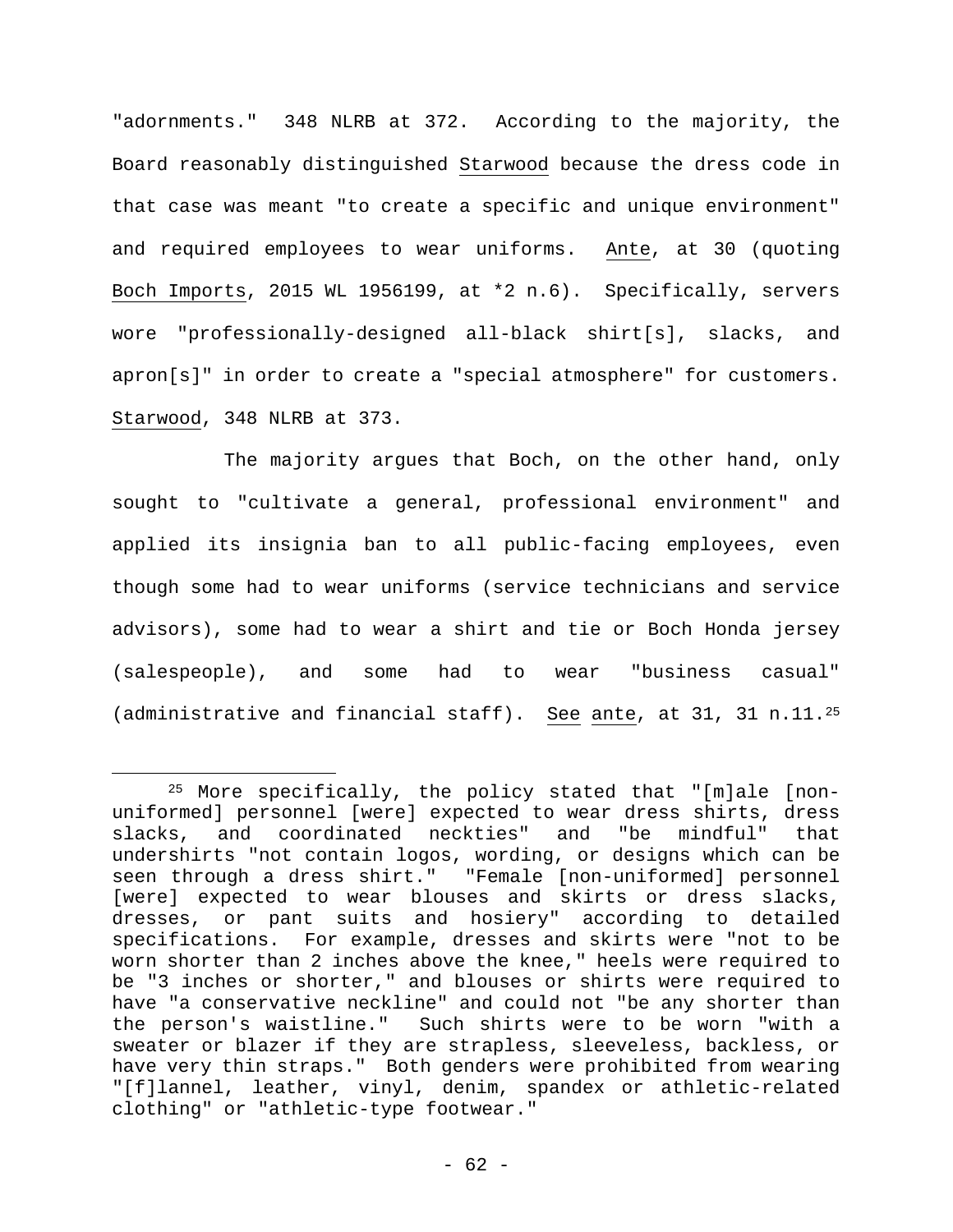Thus, in the majority's view, Boch's desired public image was not "distinctive" enough and its "willing[ness] to tolerate . . . more variation in dress" meant that it could not justify prohibiting "the additional increment of variation" that would be created by its non-uniformed employees wearing buttons and other messaging attire. Ante, at 31-32.

All of these arguments and points of distinction overlook one simple fact: none of this is the Board's concern. By rubber-stamping the Board's arbitrary infatuation with the uniqueness and uniformity of workplace dress codes, the majority has done little more than grant the Board the authority to play "fashion police."

With respect to "uniqueness," one might be left wondering why the Board has any authority whatsoever to secondguess Boch's style choices or Boch's judgment that its own customers will respond more favorably to a salesperson wearing a tie than a salesperson wearing a designer t-shirt. Starwood, 348 NLRB at 372 n.4. The legality of a dress code cannot credibly turn on whether the employer thinks "business casual" befits its image, ante, at 31 n.11, or whether the employer thinks a "professionally-designed all-black" outfit will do the trick, Starwood, 348 NLRB at 373. That decision is distinctly beyond the proper role of the Board. In fact, visitors to Boch Honda might be a bit perturbed if the company attempted to project a "trendy,

- 63 -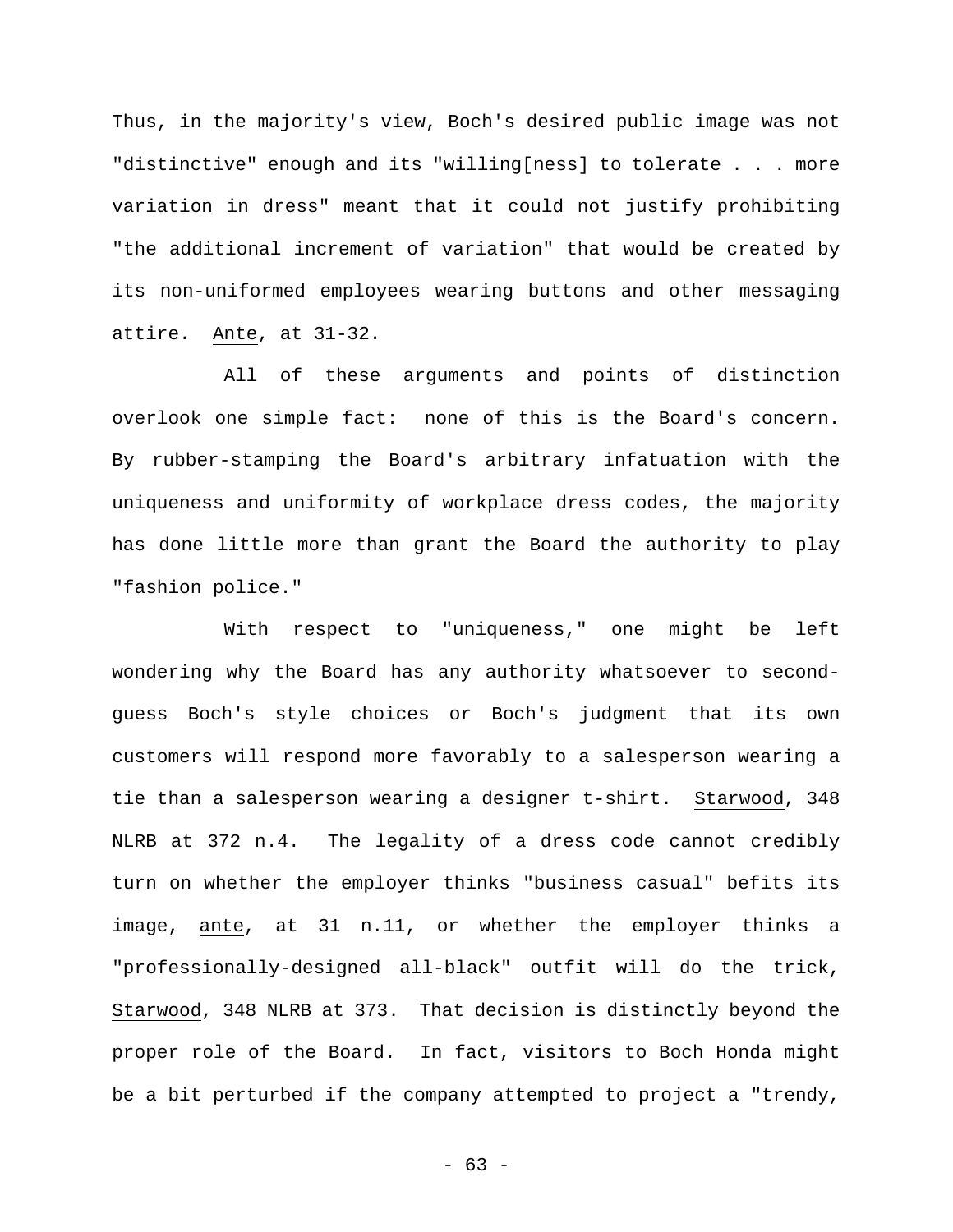distinct, and chic look." Id. at 378. Yet, the majority seems untroubled by the suggestion that an employer's interest in creating a "professional environment" deserves less respect than an employer's interest in creating a "unique environment." Ante, at 31. In my view, these are equally legitimate business objectives and the Board's fixation on "distinctive" or "special" atmospheres is simply unsupportable.

Nor should the "uniformity" of an employer's chosen dress code carry such dispositive power. The majority makes much of the fact that salespeople and service technicians at Boch wear different outfits. See ante, at 31. But unless dealerships are required to put salespeople in coveralls or mechanics in ties (to preserve a "uniform" public image), I fail to see how Boch's decision to tailor its dress code options to employees' different roles poses any cause for concern.

According to the majority, once Boch opens the door to "business casual" and "tolerate[s] a fair amount [of] variation" in its dress code, Boch forfeits the ability to keep the door closed to "the additional increment of variation" caused by buttons and other messaging clothing. See ante, at 31-32. But all "increments of variation" are not created equal. Allowing employees to wear a variety of dress shirts will advance Boch's chosen image; allowing employees to wear a variety of buttons and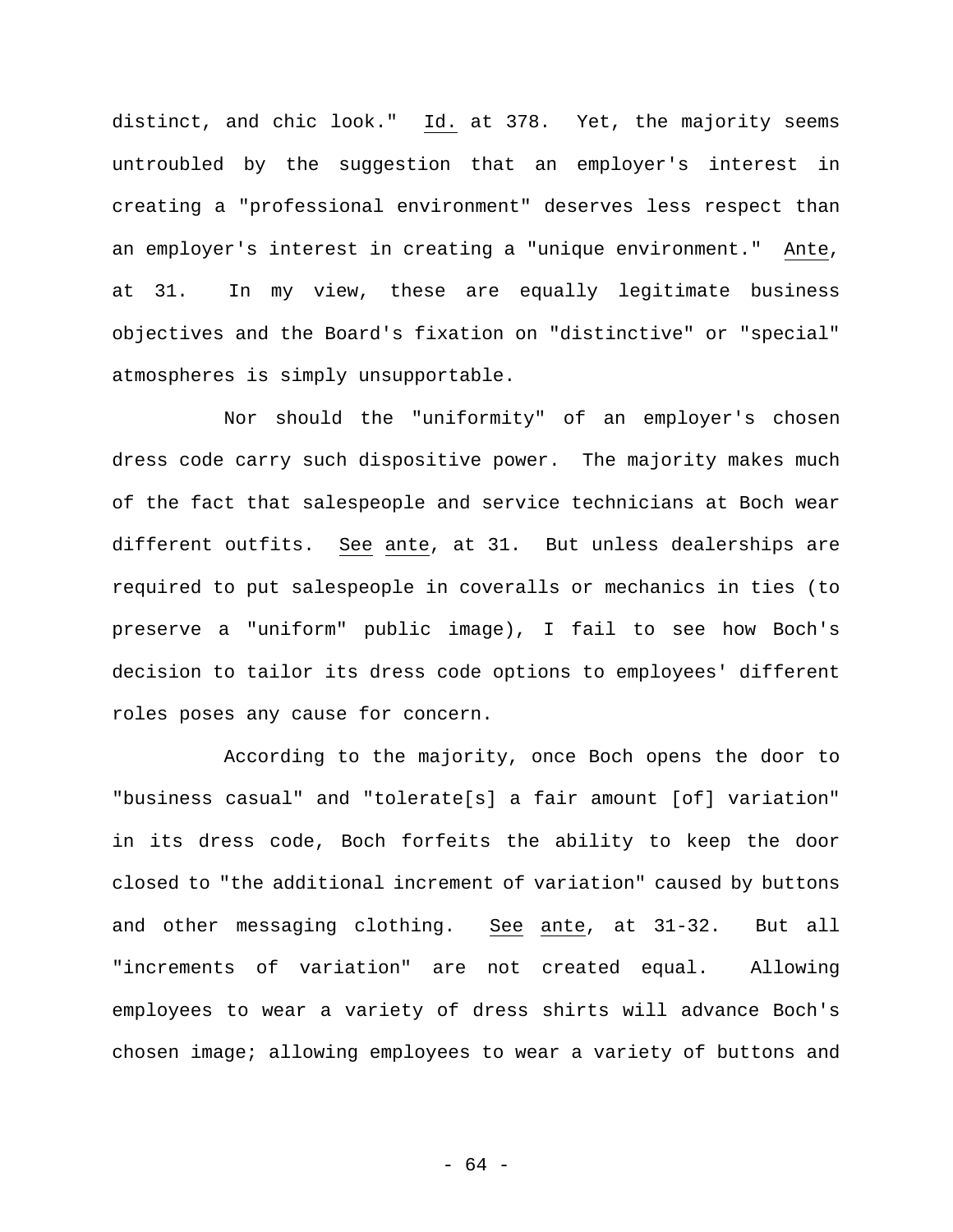lanyards will undermine it.<sup>26</sup> Indeed, the majority's incrementsof-variation theory would hardly survive a real-world encounter with a wedding invitation: "dressy casual" may admit of variation, but there is a difference between inviting guests to take off their ties and inviting guests to don pins protesting the bride's choice of groom.

In short, the Board seems to imply that employers cannot prevent employees from bombarding customers with colorful and personalized proclamations on the job unless the employer is attempting to strike a gimmicky or novel tone through the use of completely homogeneous and inflexible uniforms.

Boch's differentiated dress code requirements reflect its coherent, and reasonable, vision for a look that is professional and appropriate for a car dealership. As other circuits have recognized, the Board may "dra[w] on a fund of knowledge and expertise all its own," but "that expertise is surely not at its peak in the realm of employer-customer relations." Medco Health Solutions of Las Vegas, Inc. v. NLRB, 701 F.3d 710, 717 (D.C. Cir. 2012). The Board cannot honestly believe that an

<sup>&</sup>lt;sup>26</sup> My colleagues' question as to how "a small and unobtrusive union pin" would interfere with a "professional environment," ante, at 32, begs a further question: whether a slightly larger button with a pun about the company slogan would interfere with a "professional environment." Once the clear and consistent policy is removed, Boch will be forced to engage in these subjective caseby-case evaluations, as discussed above.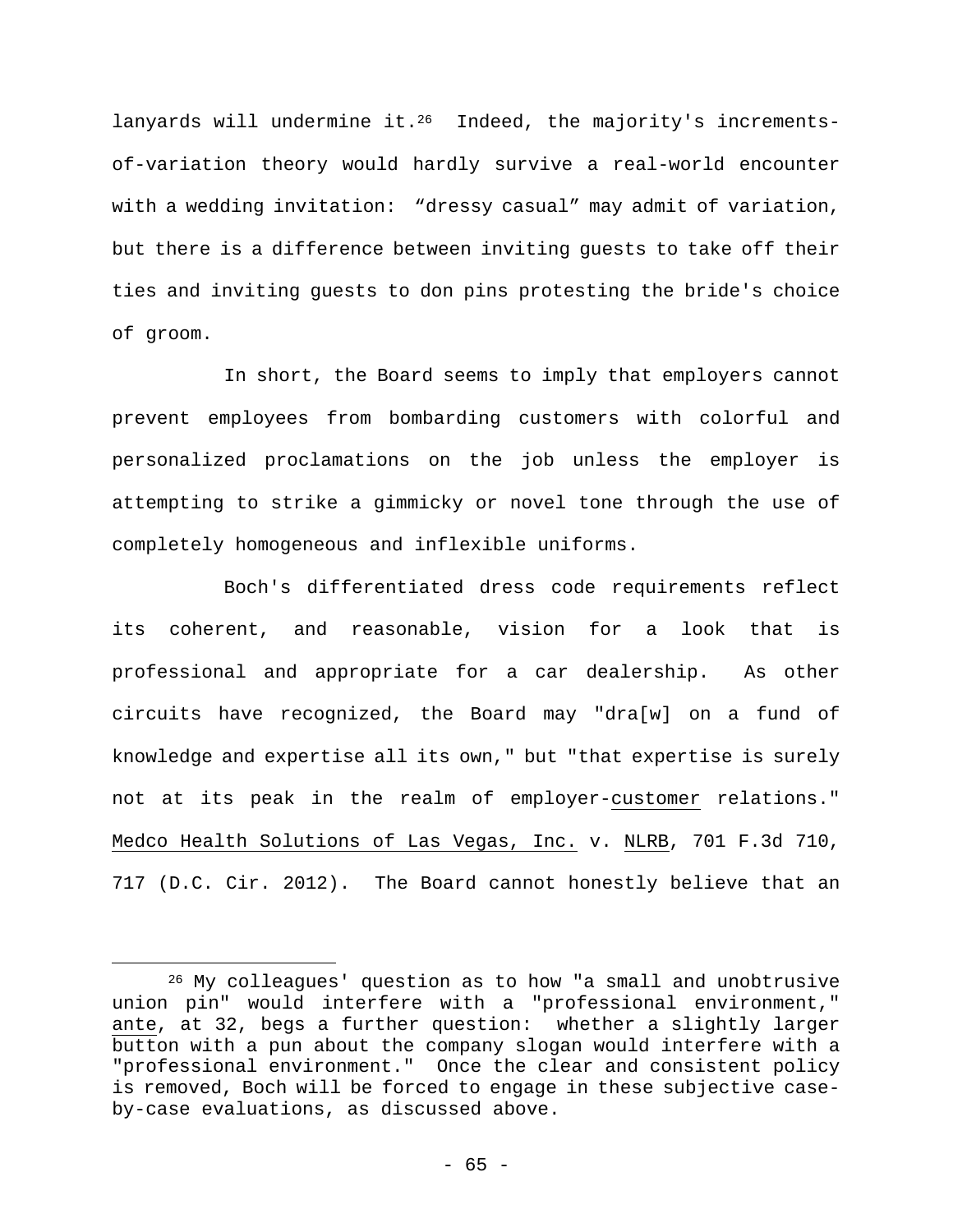employer's goal of creating and maintaining a reputation for professional service (both in style and substance) does not constitute a legitimate business interest.

> Most business establishments . . . try to project a certain type of image to the public. One of the most essential elements in that image is the appearance of its uniformed employees who furnish that service in person to customers. . . . [An employer] should not be required to wait until it receives complaints or suffers a decline in business to prove special circumstances. Businessmen are required to anticipate such occurrences and avoid them if they wish to remain in business. This is a valid exercise of business judgment, and it is not the province of the Board or of this court to substitute its judgment for that of management so long as the exercise is reasonable and does not interfere with a protected purpose.

Harrah's, 337 F.2d at 180 (footnote omitted).

I would instead follow the Sixth Circuit's lead in Burger King and hold that an employer can demonstrate special circumstances as a matter of law if the employer reasonably believes that a dress code will enhance its public image and the employer shows that it has maintained, and neutrally enforced, a clear and consistent dress code policy for public-facing employees who are on duty. See Burger King, 725 F.2d at 1055; see also Harrah's, 337 F.2d at 179. The majority rejects this approach for three reasons, none of which are persuasive.

First, the majority notes that Burger King has been "called into doubt by the very circuit that promulgated that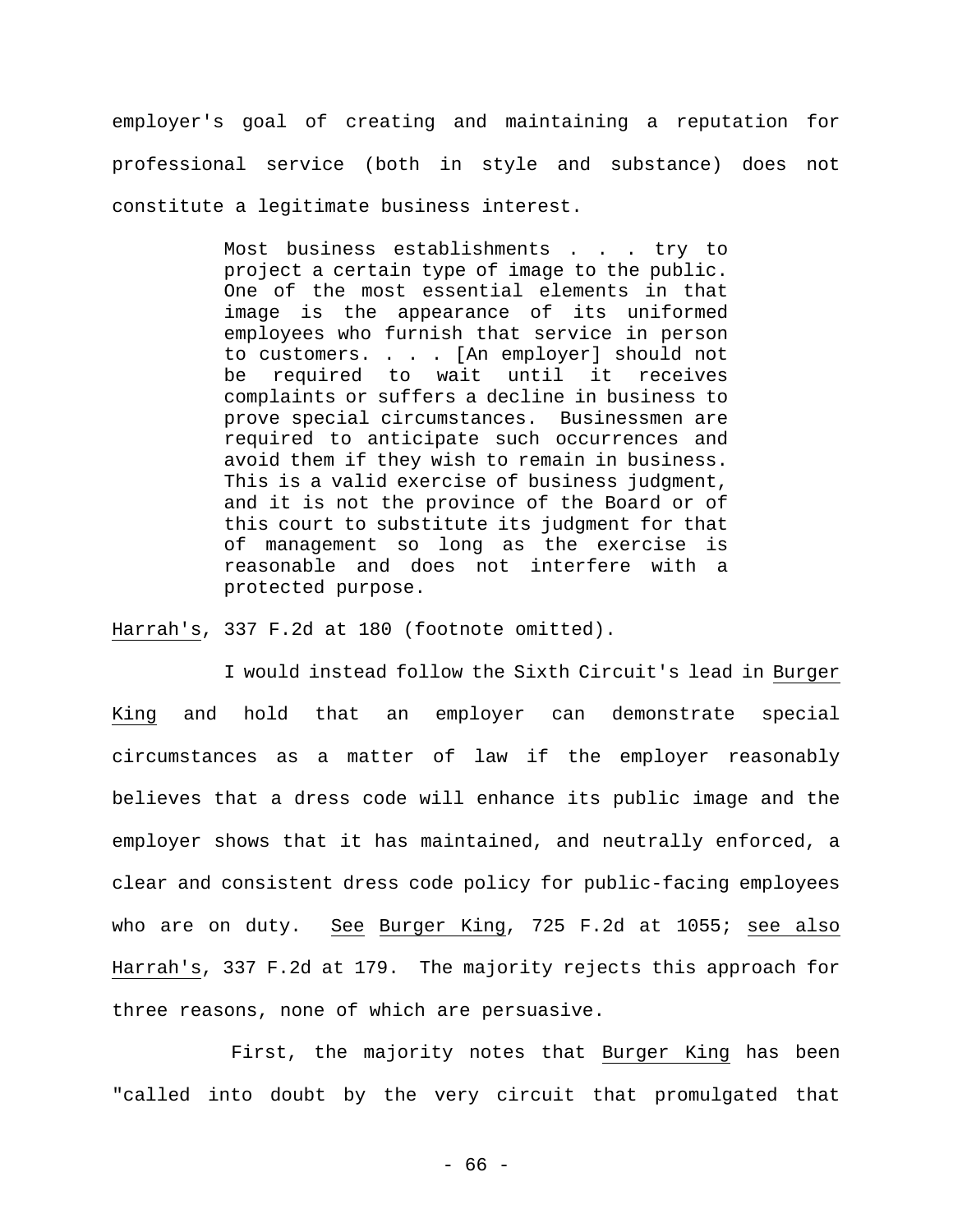decision." Ante, at 32-33 n.12 (citing Meijer, Inc. v. NLRB ("Meijer"), 130 F.3d 1209, 1215 (6th Cir. 1997)). In Meijer, the Sixth Circuit stepped away from the Burger King rule, arguing that the Burger King opinion "did not address, much less explain, how its holding can be reconciled with the Supreme Court's dictate in Republic Aviation that employees have a presumptive right to wear union insignia, and that employers bear the affirmative burden of demonstrating special circumstances." 130 F.3d at 1215.

Yet, the Burger King rule is easily reconcilable with Republic Aviation. Republic Aviation did not deal with publicfacing employees. As such, the Burger King rule, which only applies where "employees have contact with the public," 725 F.2d at 1055, would not apply to the facts of Republic Aviation on its own terms. An employer could not, for example, overcome the burden of proving "special circumstances" if its prohibition extended to nonworking times or non-public places. See Starwood, 348 NLRB at 374.

Similarly, the employer would still shoulder the burden of showing that it did not apply its policy in a discriminatory or lackadaisical fashion. These are all prerequisites to the application of the Burger King rule. See Burger King, 725 F.2d at 1055 (noting that the challenged policy must be enforced in a "consistent and nondiscriminatory fashion"). In fact, the Meijer court could have applied Burger King to the facts of its own case

- 67 -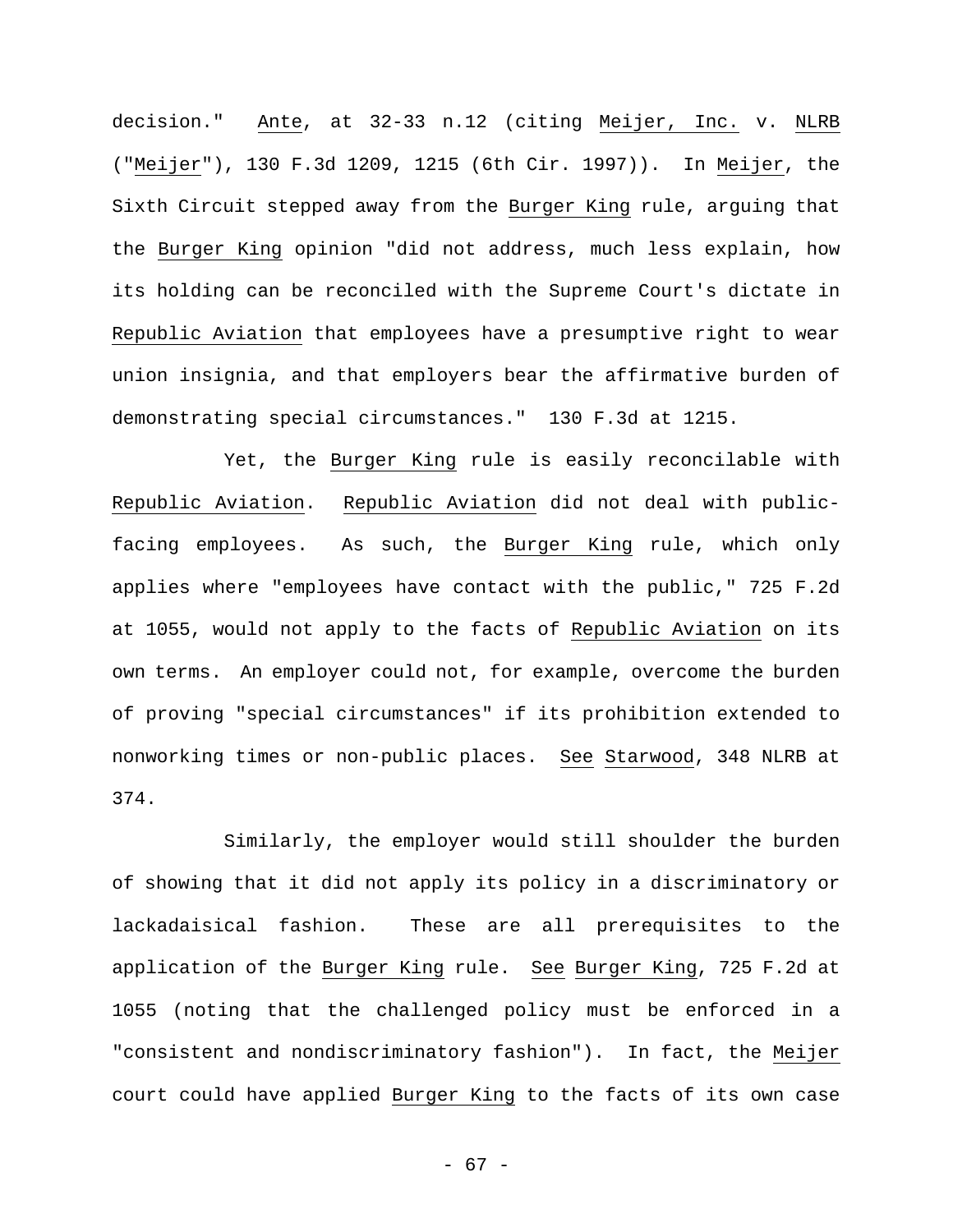and achieved the same result. The employer in Meijer only loosely enforced its policy until the union began organizing. 130 F.3d at 1211. Only then did the employer issue a "reminder" memorandum to employees and begin strictly enforcing its policy. Id.

Second, the majority notes that Burger King, like Harrah's, dealt with "employees who were subject to a strict uniform policy as opposed to . . . employees who were subject only to a basic dress code." Ante, at 32 n.12. As discussed above, however, the uniqueness or uniformity of the image that a company chooses to project to the public turns on "a valid exercise of business judgment, and it is not the province of the Board or of this court to substitute its judgment for that of management so long as the exercise is reasonable and does not interfere with a protected purpose." Harrah's, 337 F.2d at 180. Thus, to the extent the holdings in Burger King and Harrah's only applied to "authorized uniforms," I would extend the rule to encompass other clearly articulated dress code expectations such as those found in this case. See ante, at 63 n.11.

Finally, the majority postulates that this approach "give[s] no weight to the competing concern that . . . bans on protected activity that do not actually serve an employer's claimed legitimate business interests would be imposed." Ante, at 33 n.13. Once one respects the boundary between the Board's and the business's respective realms of expertise, however, this concern

- 68 -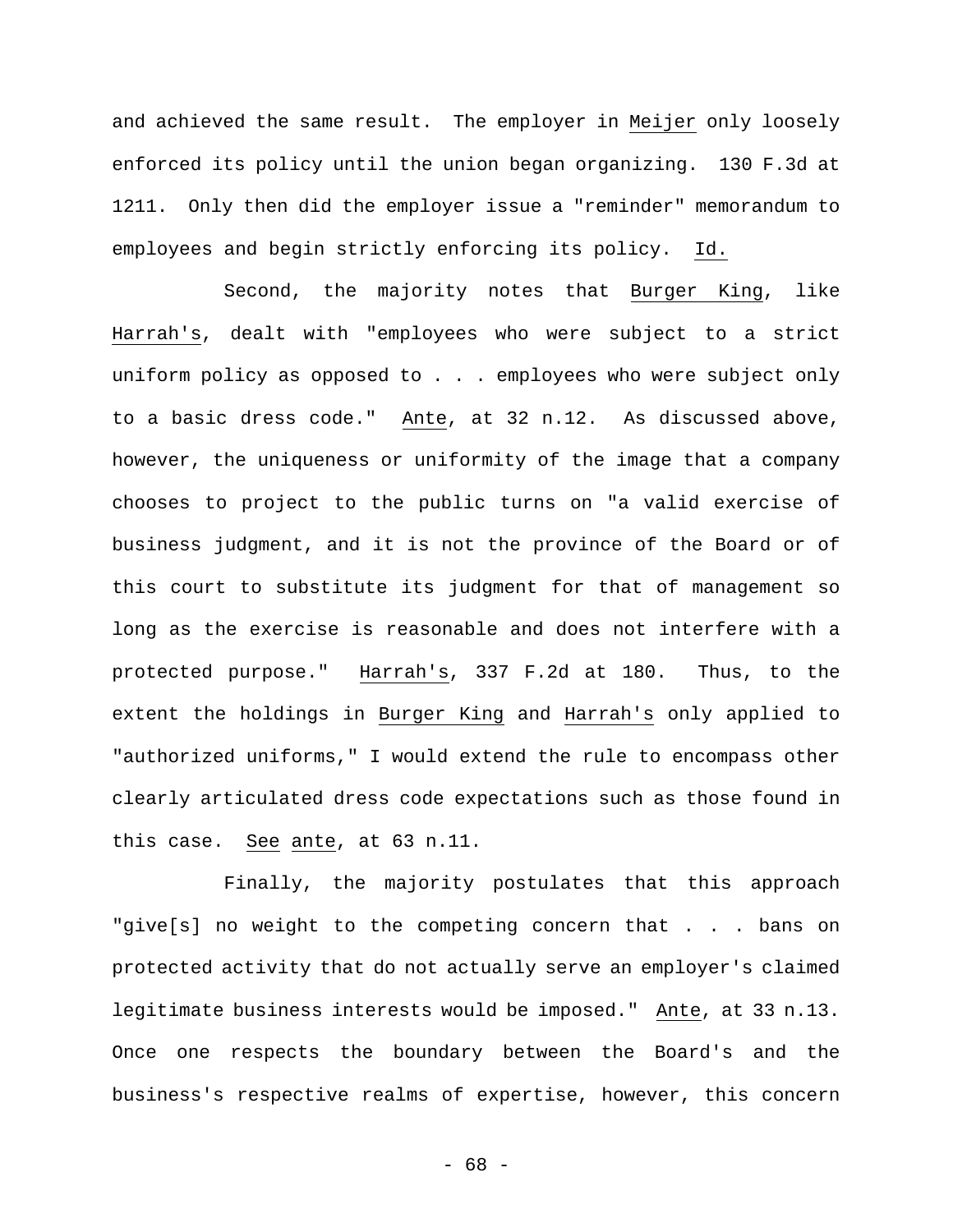recedes. An employer's reasonable belief that its image will benefit from a dress code is sufficient to show that a legitimate business interest exists.

This ensures that the Board's presumption does not invade the proper province of an employer's business judgment. Indeed, the problem with the Board's approach is made quite plain by the record before us. For instance: What else, exactly, did Boch need to show in order to prove that its customers preferred a "professional environment" or that the dress code it adopted would further that image? Did Boch need to conduct focus group testing, run customer surveys, or retain a stylist to "prove up" its judgment that its employees will look more professional if they aren't festooned in a smattering of random paraphernalia? I would hope not. S. New England Tel. Co. v. NLRB, 793 F.3d 93, 94 (D.C. Cir. 2015) ("Common sense sometimes matters in resolving legal disputes.").

Applying a standard akin to that found in Burger King and Harrah's, I think there is little question that Boch has demonstrated an interest in its public image sufficient to satisfy the special-circumstances exception. As in Harrah's, the Board here attacked a "prohibition against all special adornments" that "only applied to employees coming in contact with the public" and "did not purport to prevent the wearing of buttons in nonworking time or in places not open to the public." Harrah's, 337 F.2d at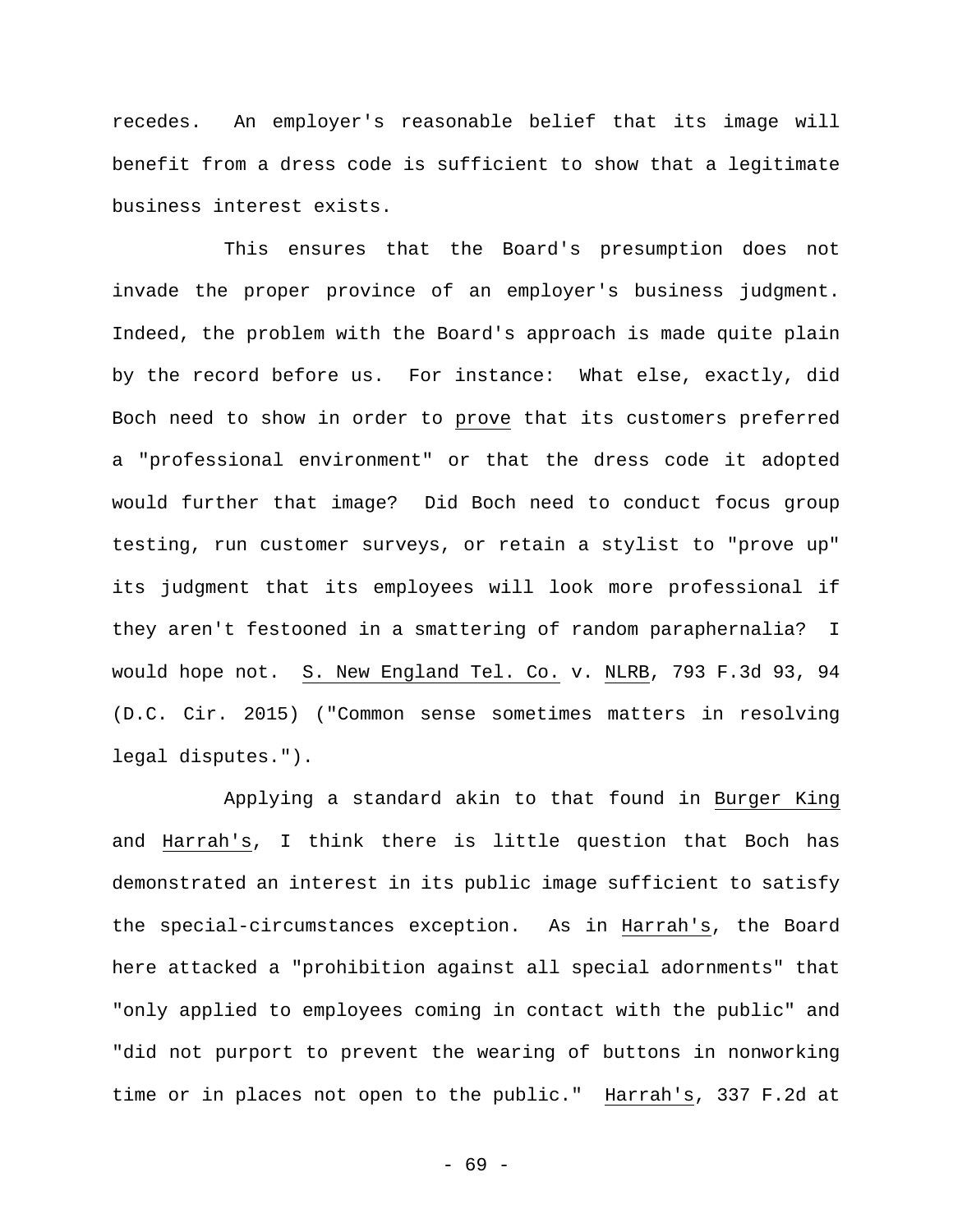180. And there, as here, there was no evidence of unlawful purpose or discriminatory enforcement. Id. Because Boch reasonably believed that its public image would benefit from this dress code, I would hold that Boch has satisfied the special-circumstances exception.27

In my view, the Board's decision reflects a cavalier disregard for the legitimate prerogatives of those in the private sector and put an unreasonable evidentiary burden upon employers who decide that a professional-looking workforce will be good for business. Because the majority's decision only compounds the Board's arbitrary reasoning and erroneous interpretations of law, I respectfully dissent.28

1

<sup>27</sup> The majority claims that Boch "simply asserts, in conclusory fashion, that it is just like the employer in Starwood," and so it cannot be saved by "newly presented arguments about how to make . . . tradeoffs" in "workplace matters." See ante, at 33, 33 n.13. This is a misreading of Boch's petition, which clearly argues that the business is the proper arbiter of its own public image (by citing Medco and Harrah's) and that Boch has established "special circumstances" (by invoking the Burger King rule).

<sup>28</sup> Given my view that Boch's "public image" interest justifies its dress code, I do not believe that Boch's separate "safety and damage prevention" justification is required. Nonetheless, I believe that the Board unduly trivializes the risk that pins pose to the interiors, exteriors, and engines of the vehicles that are the lifeblood of Boch's business. Boch's entire business revolves around selling and servicing vehicles, and it is eminently reasonable to employ precautionary measures. Perhaps, in an ideal world, salespeople and service technicians would remember to don and doff pins in precise correlation with tasks requiring vehicle contact. See ante, at 36. And perhaps, in this ideal world, administrative staff who do not "typically" have contact with vehicles would remember to remove their buttons on those occasions